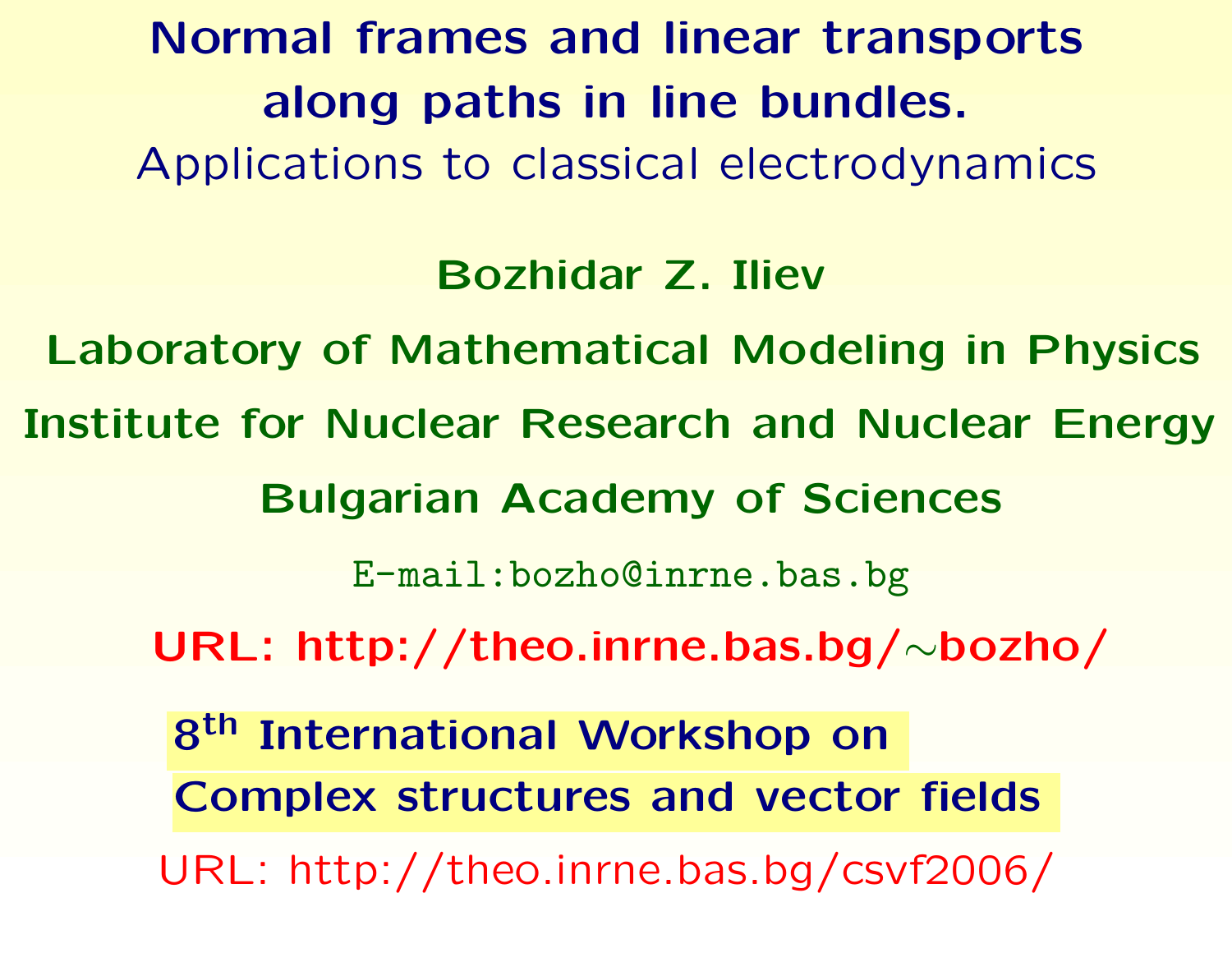## **Abstract**

• The definitions and some basic properties of the linear transports along paths in vector bundles and the normal frames for them are recalled.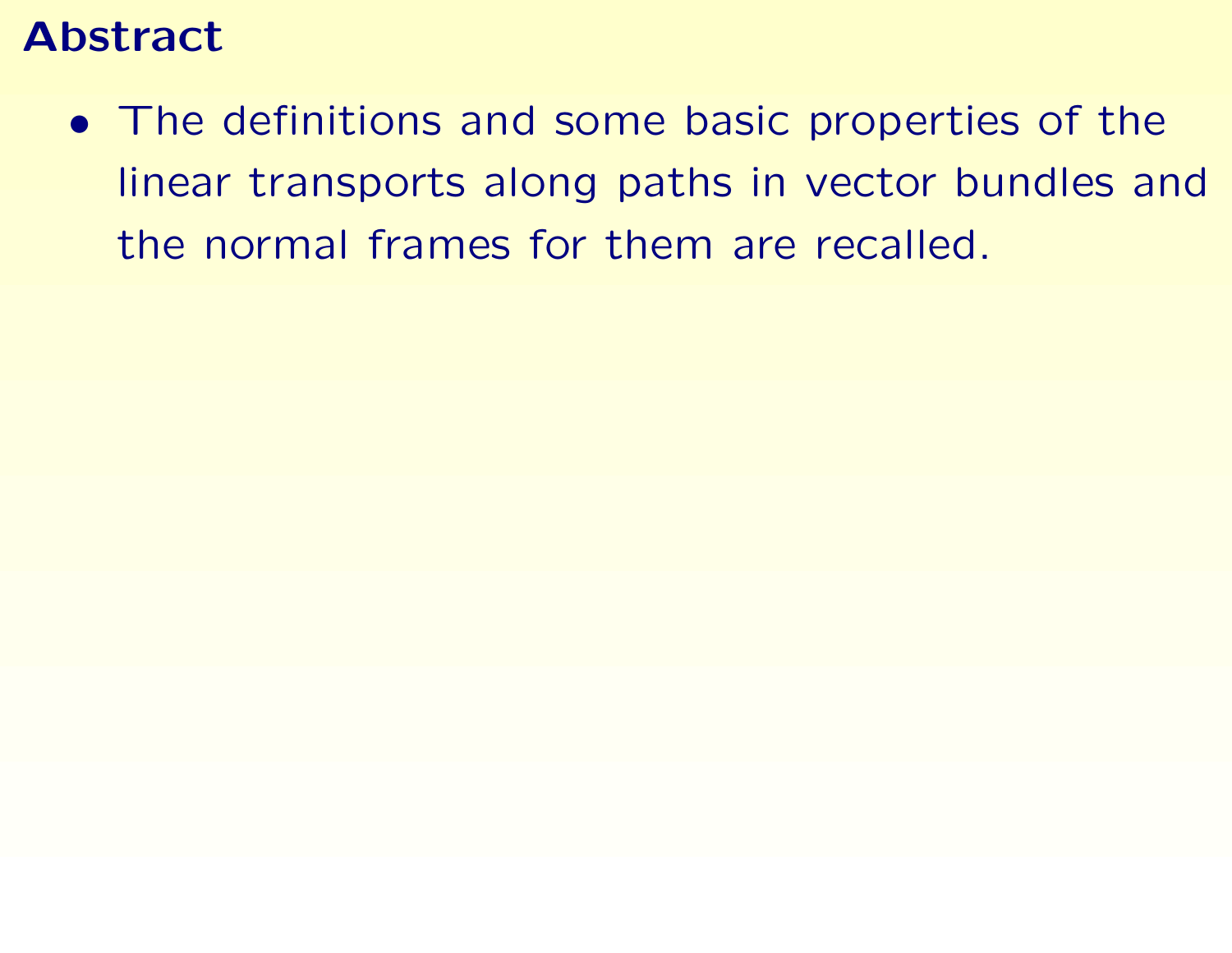## **Abstract**

- The definitions and some basic properties of the linear transports along paths in vector bundles and the normal frames for them are recalled.
- The formalism is specified on line bundles and applied to <sup>a</sup> geometrical description of the classical electrodynamics.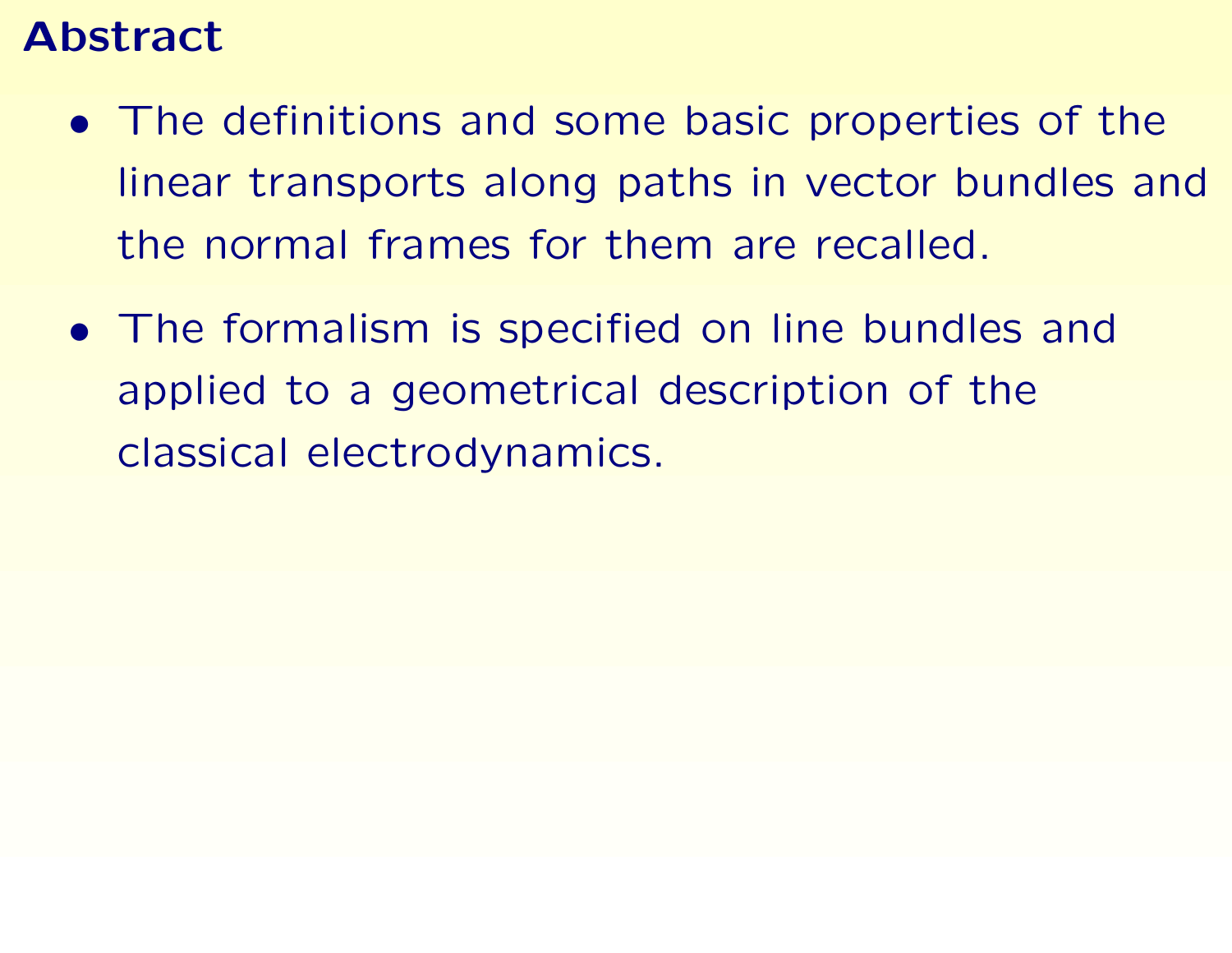## **Abstract**

- The definitions and some basic properties of the linear transports along paths in vector bundles and the normal frames for them are recalled.
- The formalism is specified on line bundles and applied to <sup>a</sup> geometrical description of the classical electrodynamics.
- The inertial frames for this theory are discussed.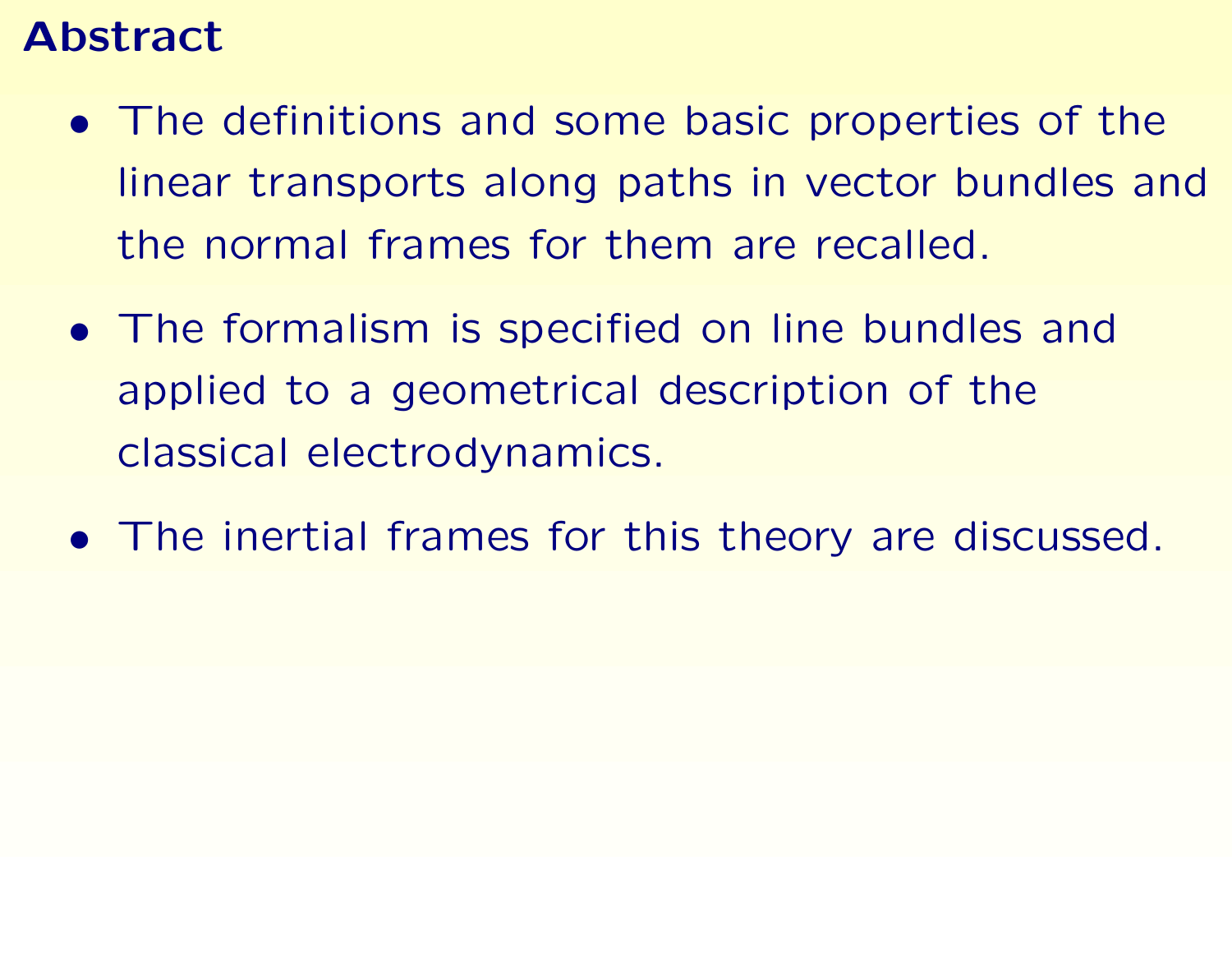# **Contents**

- **1 Linear [transports](#page-5-0) along paths**
- **2 Normal frames for linear [transports](#page-14-0)**
- **3 [Transports](#page-26-0) and frames in line bundles**
- **4 The classical [electromagnetic](#page-34-0) field**
- **5 [Normal](#page-44-0) and inertial frames**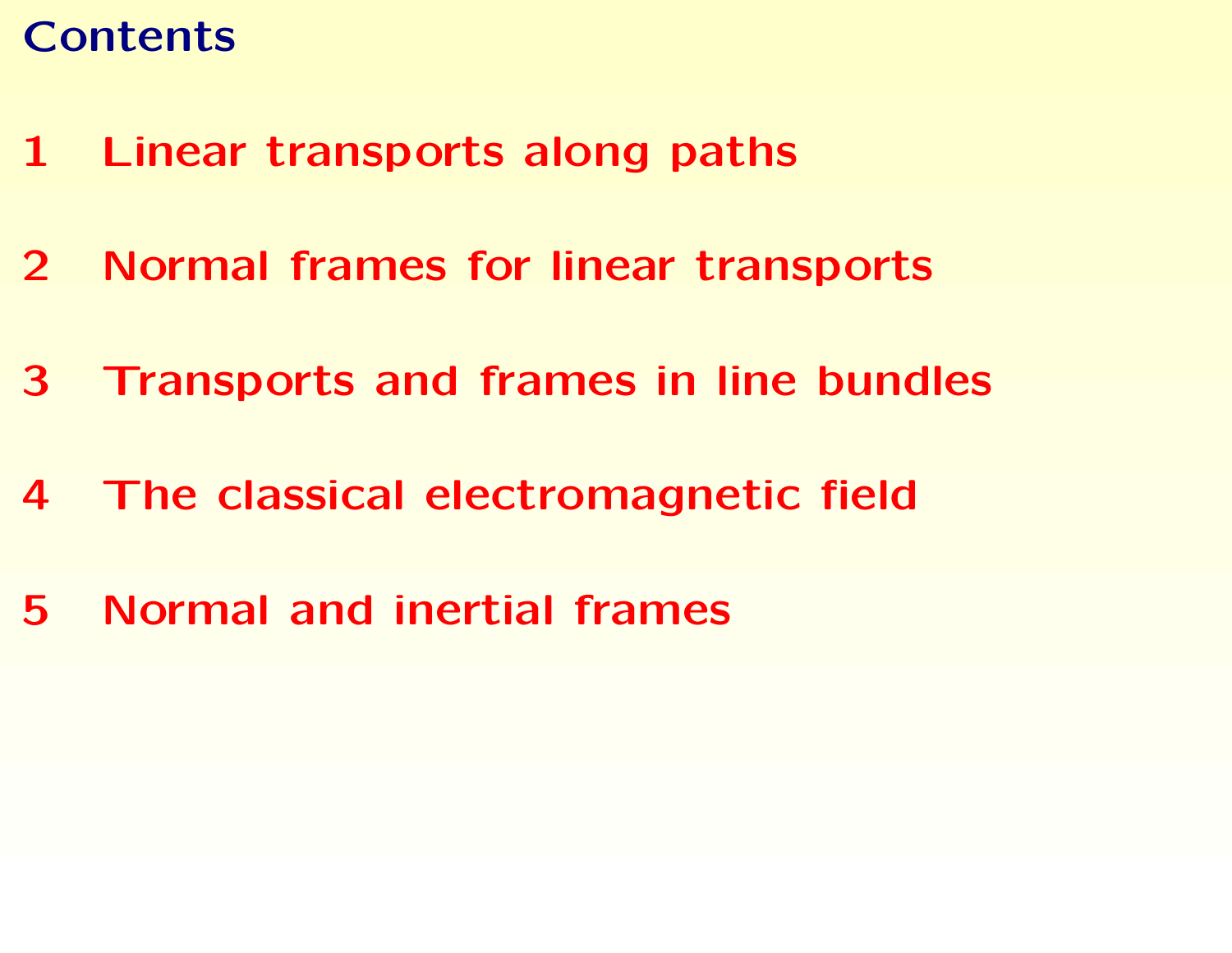#### **1. Linear transports along paths**

<span id="page-5-0"></span>Let  $(E, \pi, B)$  be a complex vector bundle with bundle (total) space *E*, base *B*, projection  $\pi: E \to B$ , and homeomorphic fibres  $\pi^{-1}(x)$ ,  $x \in B$ . The base *B* is supposed to be <sup>a</sup> *C*<sup>1</sup> differentiable manifold. By *J* and  $\gamma: J \to B$  are denoted real interval and path in *B*, respectively. The paths considered are generally not supposed to be continuous or differentiable unless their differentiability class is stated explicitly. If *γ* is <sup>a</sup> *C*<sup>1</sup> path, the vector field tangent to it is denoted by  $\dot{\gamma}$ .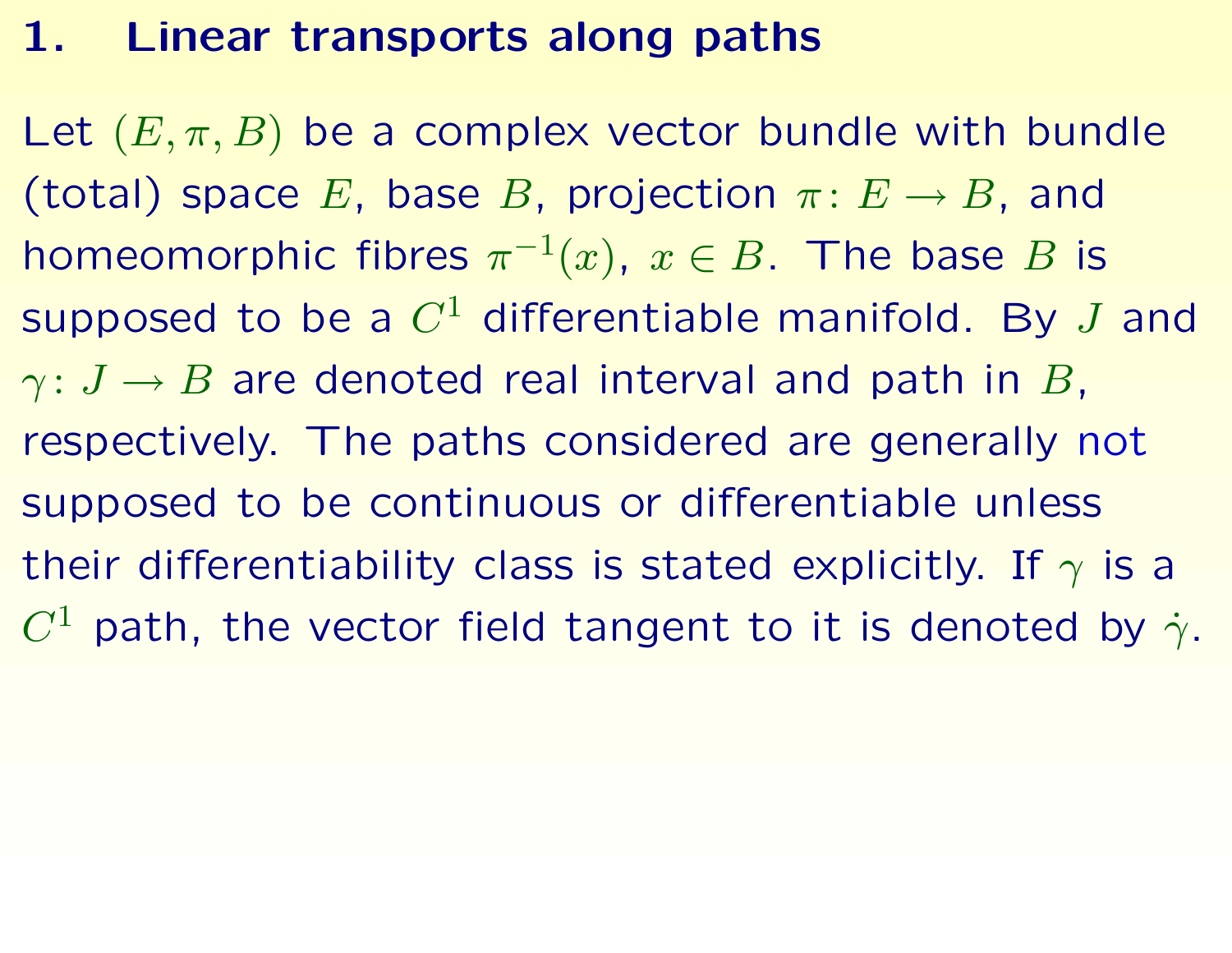**Definition 1.1.** A linear transport along paths in <sup>a</sup> bundle  $(E, \pi, B)$  is a map *L* assigning to every path  $\gamma$  a map  $L^{\gamma}$ , transport along  $\gamma$ , such that  $L^{\gamma}$ :  $(s,t) \mapsto L^{\gamma}_{s \to t}$ where the map

$$
L_{s\to t}^{\gamma} \colon \pi^{-1}(\gamma(s)) \to \pi^{-1}(\gamma(t)) \qquad s, t \in J, \qquad (1.1)
$$

called transport along *γ* from *<sup>s</sup>* to *<sup>t</sup>*, has the properties:

$$
L_{s\to t}^{\gamma} \circ L_{r\to s}^{\gamma} = L_{r\to t}^{\gamma}, \qquad r, s, t \in J, \qquad (1.2)
$$
  

$$
L_{s\to s}^{\gamma} = \mathrm{id}_{\pi^{-1}(\gamma(s))}, \qquad s \in J, \qquad (1.3)
$$
  

$$
L_{s\to t}^{\gamma}(\lambda u + \mu v) = \lambda L_{s\to t}^{\gamma} u + \mu L_{s\to t}^{\gamma} v, \quad \lambda, \mu \in \mathbb{C}, \qquad (1.4)
$$
  

$$
u, v \in \pi^{-1}(\gamma(s)),
$$

where  $\circ$  denotes composition of maps and  $\mathsf{id}_X$  is the identity map of <sup>a</sup> set *X*.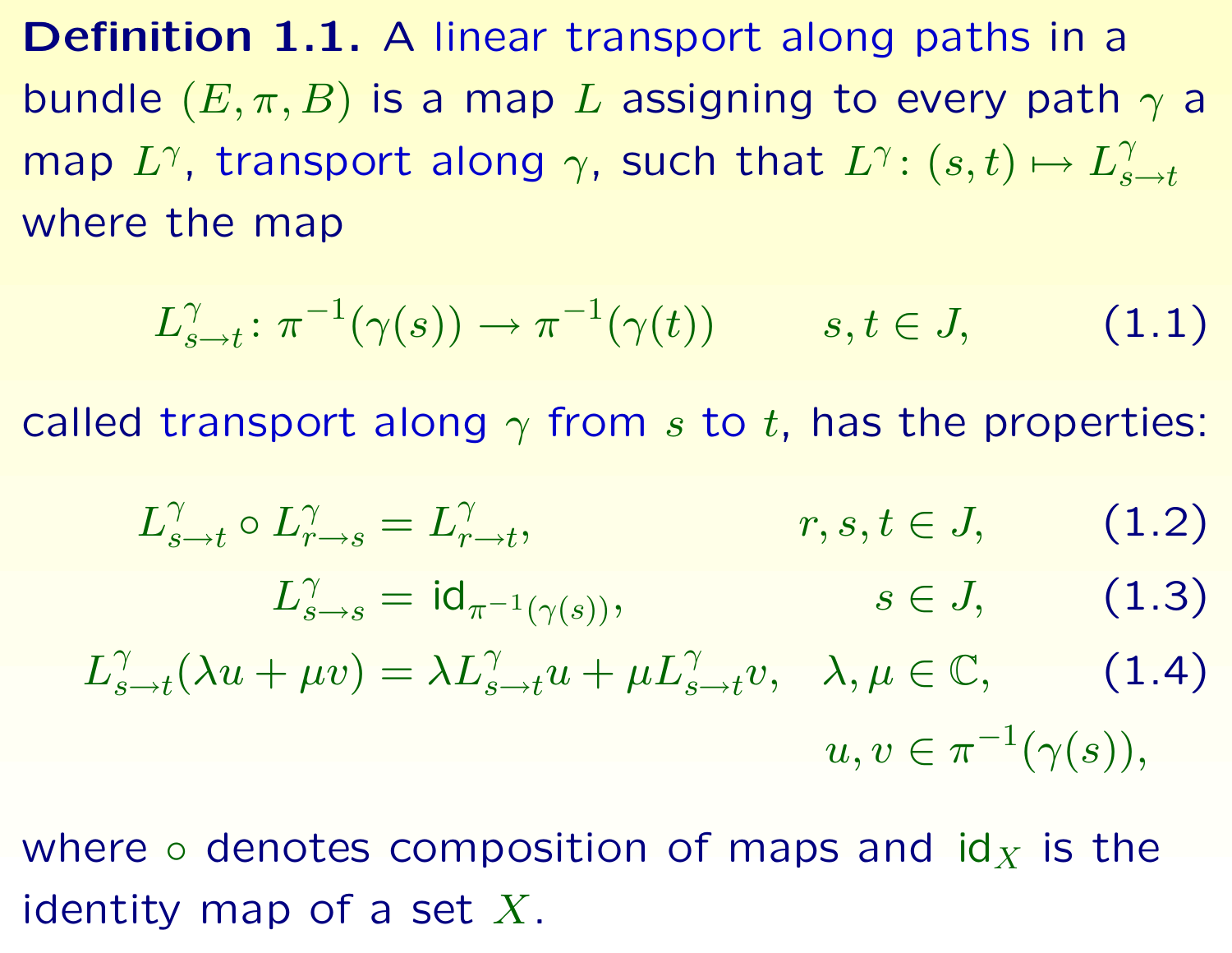Let  ${e_i(s; \gamma)}$  be a  $C^1$  basis in  $\pi^{-1}(\gamma(s))$ ,  $s \in J$ ; here and henceforth the Latin indices run from 1 to  $\dim \pi^{-1}(x)$ ,  $x \in B$ . We also assume the Einstein summation rule on indices repeated on different levels. So, along  $\gamma: J \to B$  we have a set  $\{e_i\}$  of bases on  $\pi^{-1}(\gamma(J))$  such that the liftings  $\gamma \mapsto e_i(\cdot,\gamma)$  of paths are of class *C*<sup>1</sup>.

 $\bm{\mathsf{T}}$ he matrix  $\bm{L}(t,s;\gamma):=\left[L^{i}_{\;j}(t,s;\gamma)\right]$  (along  $\gamma$  at  $(s,t)$  in  ${e_i}$ ) of a linear transport *L* along  $\gamma$  from *s* to *t* is defined via the expansion

 $L_{s \to t}^{\gamma}(e_i(s;\gamma)) =: L_{i}^{\gamma}(t,s;\gamma)e_i(t;\gamma) \ s, t \in J.$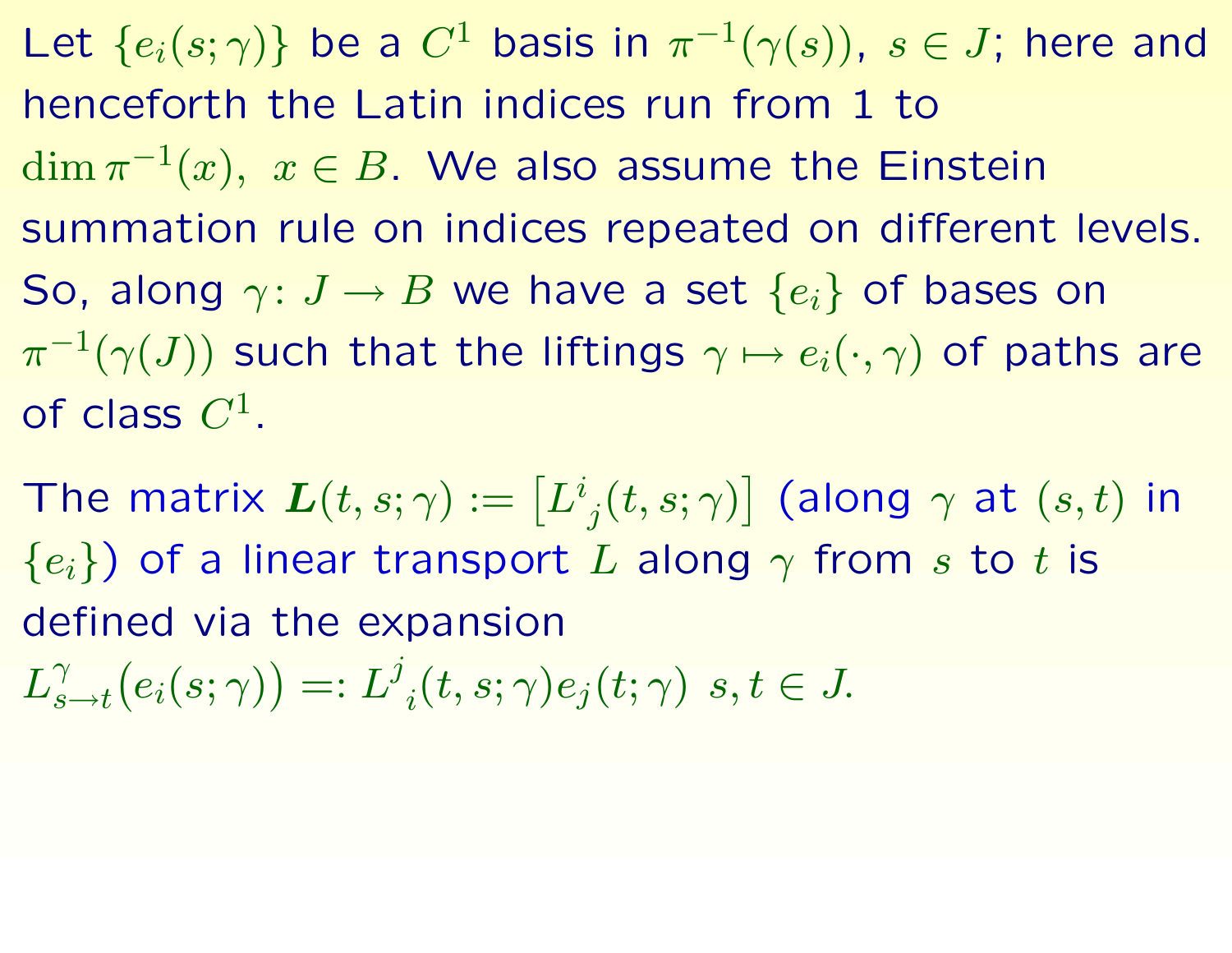**Proposition 1.1.** *A non-degenerate matrix-valued function*  $\mathbf{L}:$   $(t, s; \gamma) \mapsto \mathbf{L}(t, s; \gamma)$  *is a matrix of some linear transport along paths <sup>L</sup> (in <sup>a</sup> given field* {*ei*} *of bases along <sup>γ</sup>) iff*

<span id="page-8-0"></span>
$$
\boldsymbol{L}(t,s;\gamma) = \boldsymbol{F}^{-1}(t;\gamma)\boldsymbol{F}(s;\gamma) \tag{1.5}
$$

<span id="page-8-1"></span>*where*  $\mathbf{F}: (t; \gamma) \mapsto \mathbf{F}(t; \gamma)$  *is a non-degenerate matrix-valued function.*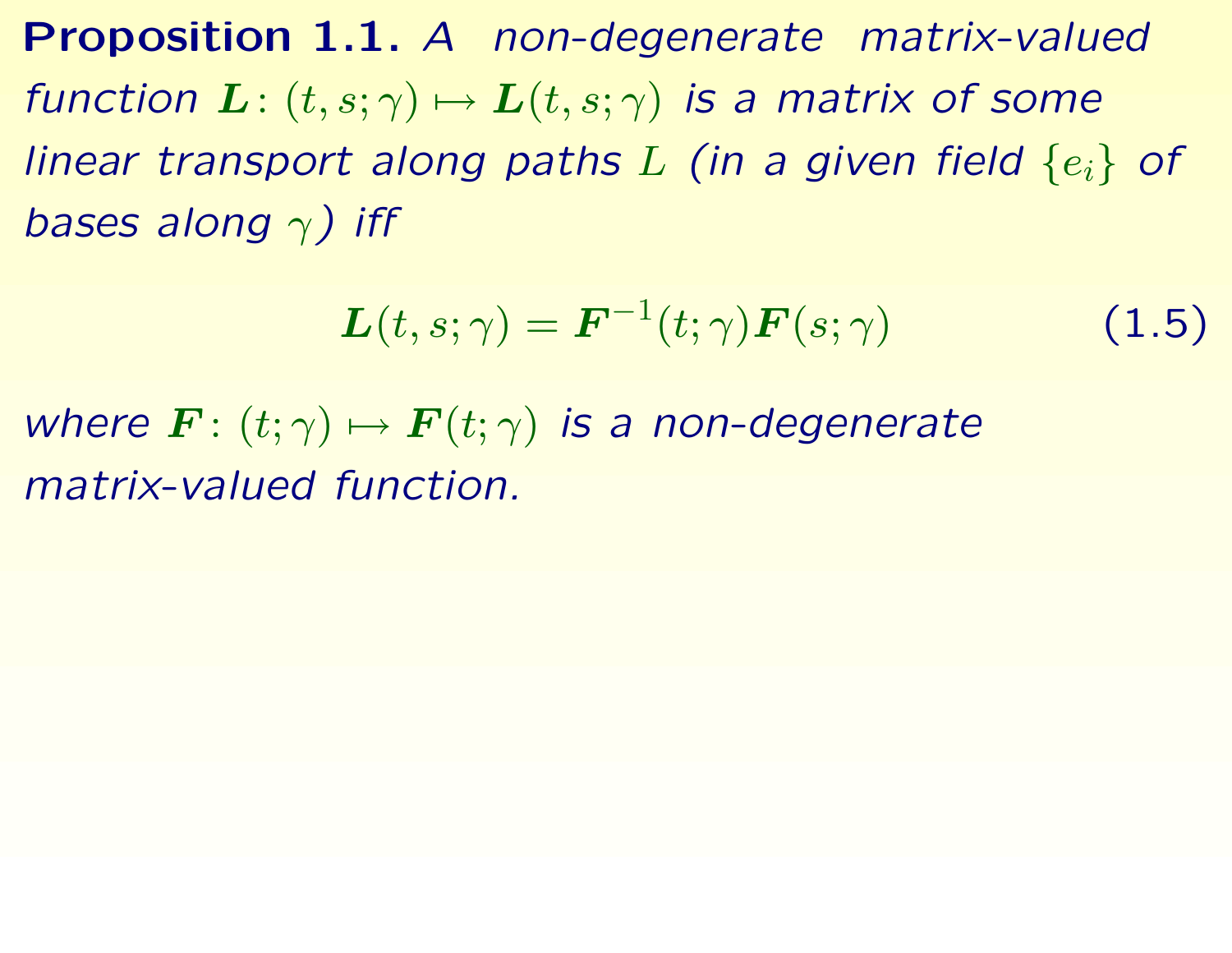**Proposition 1.2.** *If the matrix L of <sup>a</sup> linear transport L along paths has <sup>a</sup> some representation*  $L(t, s; \gamma) = {}^{\star}F^{-1}(t; \gamma) {}^{\star}F(s; \gamma)$  for some matrix-valued *function*  ${}^{\star}F(s;\gamma)$ , *then all matrix-valued functions F representing <sup>L</sup> via* ([1.5](#page-8-0)) *are given by*

$$
\boldsymbol{F}(s;\gamma) = \boldsymbol{D}^{-1}(\gamma) \, {}^{\star}\boldsymbol{F}(s;\gamma) \tag{1.6}
$$

<span id="page-9-0"></span>*where <sup>D</sup>*(*γ*) *is <sup>a</sup> non-degenerate matrix depending only on γ.*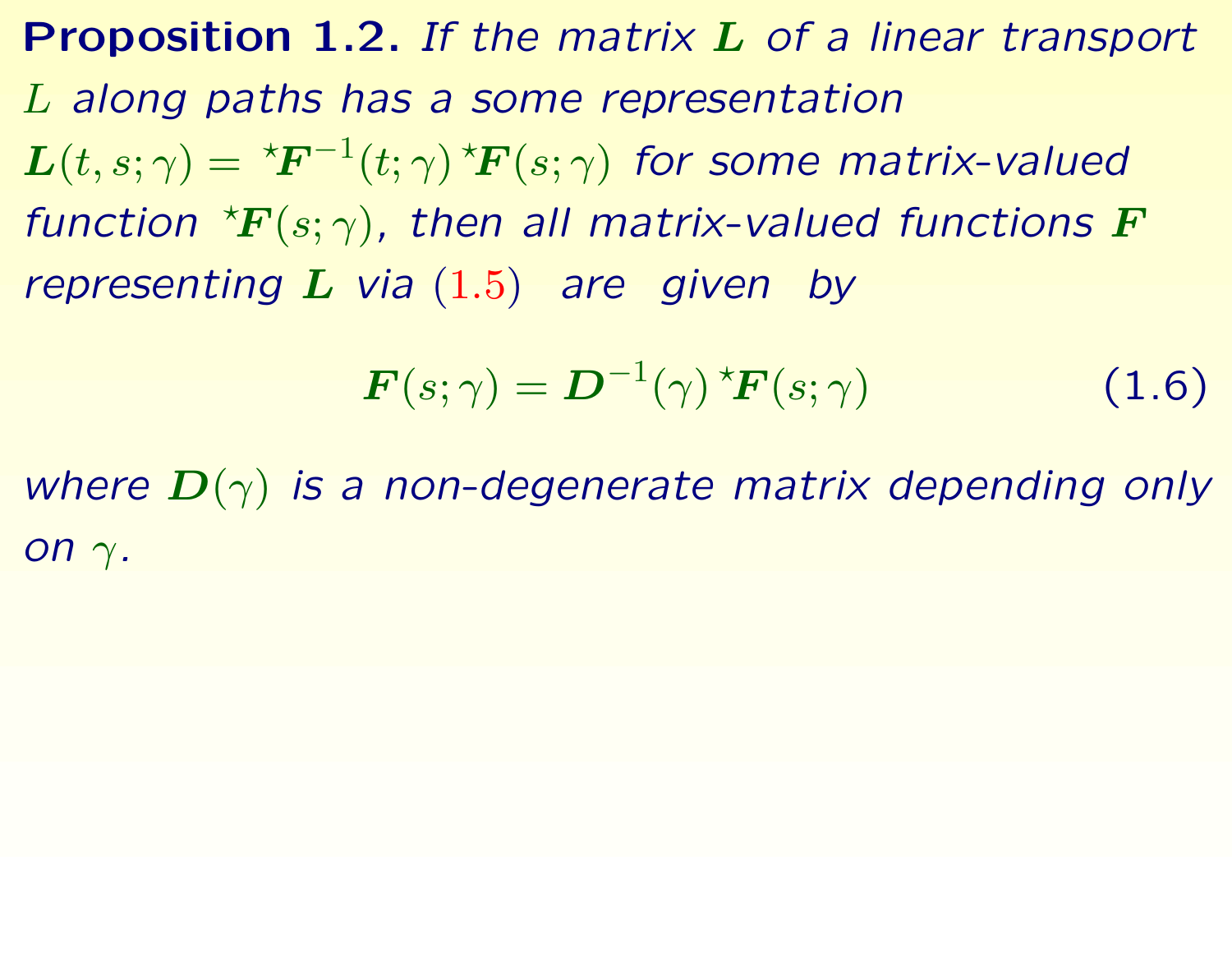Let  ${e_i(s; \gamma)}$  be a smooth field of bases along  $\gamma: J \to B$ ,  $s \in J$ . The explicit local action of the derivation  $D: \gamma \mapsto D^{\gamma}: s \mapsto D_s^{\gamma}$ , associated to L, on a  $C<sup>1</sup>$  lifting of paths  $\lambda$  is

$$
D_s^{\gamma} \lambda = \left[ \frac{\mathrm{d}\lambda_{\gamma}^i(s)}{\mathrm{d}s} + \Gamma_{j}^i(s;\gamma) \lambda_{\gamma}^j(s) \right] e_i(s;\gamma). \tag{1.7}
$$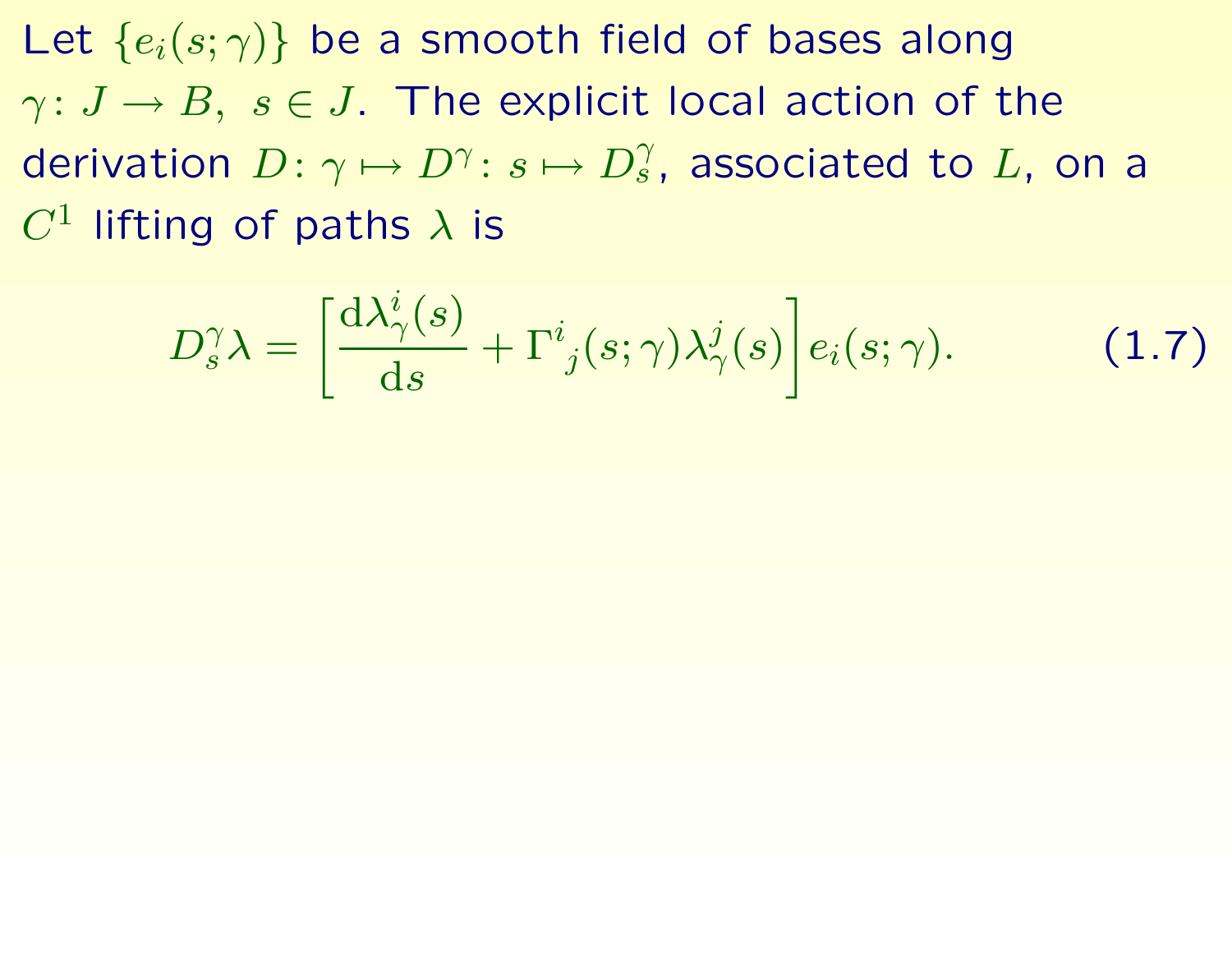Let  ${e_i(s; \gamma)}$  be a smooth field of bases along  $\gamma: J \to B$ ,  $s \in J$ . The explicit local action of the derivation  $D: \gamma \mapsto D^{\gamma}: s \mapsto D_s^{\gamma}$ , associated to *L*, on a  $C<sup>1</sup>$  lifting of paths  $\lambda$  is

$$
D_s^{\gamma} \lambda = \left[ \frac{\mathrm{d}\lambda_{\gamma}^i(s)}{\mathrm{d}s} + \Gamma^i_{\ j}(s;\gamma) \lambda_{\gamma}^j(s) \right] e_i(s;\gamma). \tag{1.7}
$$

Here the (2-index) coefficients  $\Gamma^i$ <sub>i</sub> of the linear transport *L* are defined by

<span id="page-11-0"></span>
$$
\Gamma^{i}_{j}(s;\gamma) := \frac{\partial L^{i}_{j}(s,t;\gamma)}{\partial t}\bigg|_{t=s} = -\frac{\partial L^{i}_{j}(s,t;\gamma)}{\partial s}\bigg|_{t=s}
$$
(1.8)

and, evidently, uniquely determine the derivation *D* generated by *L*.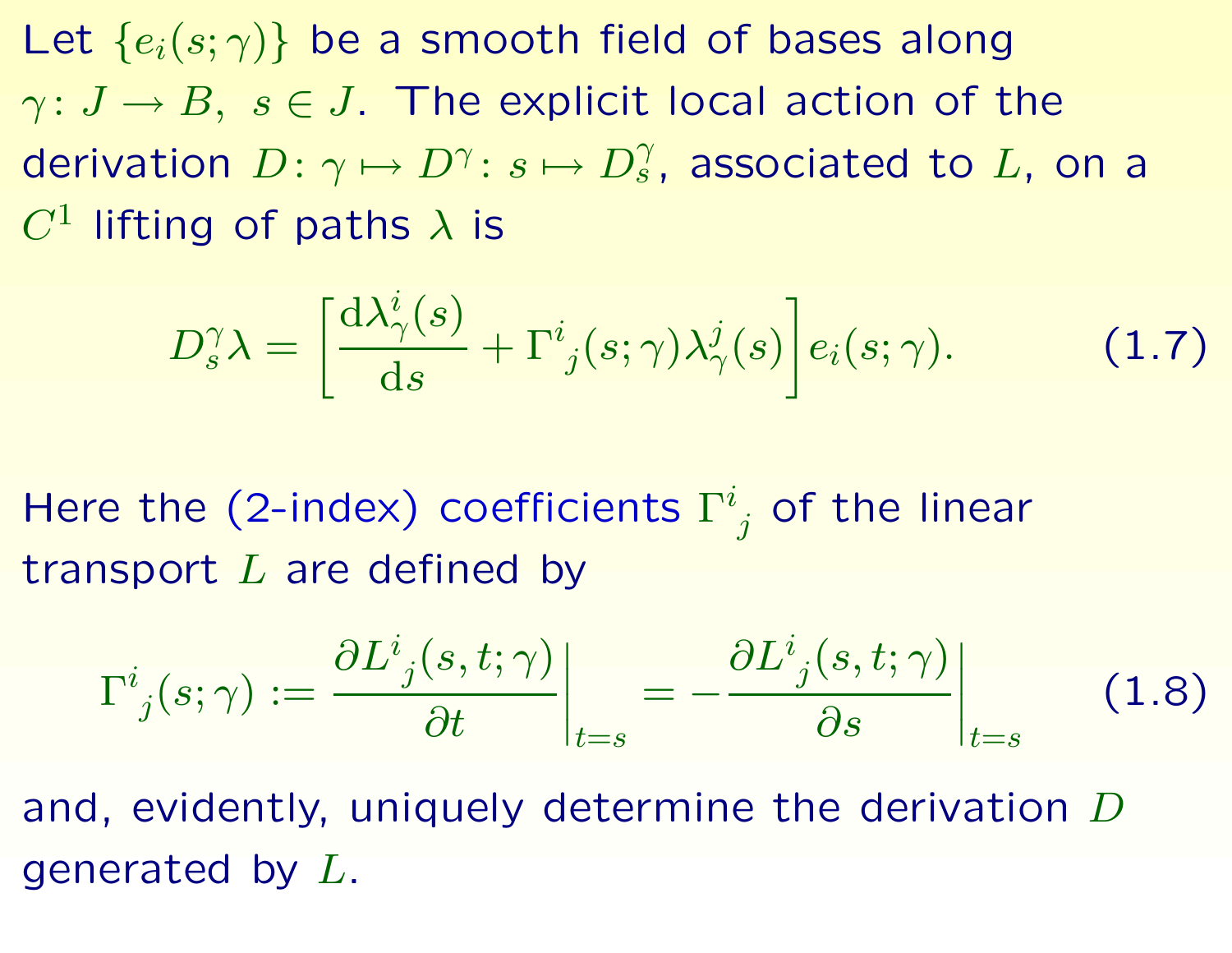If <sup>a</sup> matrix *F* determines the matrix *L* of <sup>a</sup> transport *L* according to proposition [1.1](#page-8-1), then

$$
\Gamma(s; \gamma) := \left[\Gamma^i_{\ j}(s; \gamma)\right] = \frac{\partial L(s, t; \gamma)}{\partial t}\Big|_{t=s} = \boldsymbol{F}^{-1}(s; \gamma) \frac{\mathrm{d}\boldsymbol{F}(s; \gamma)}{\mathrm{d}s}.
$$
\n(1.9)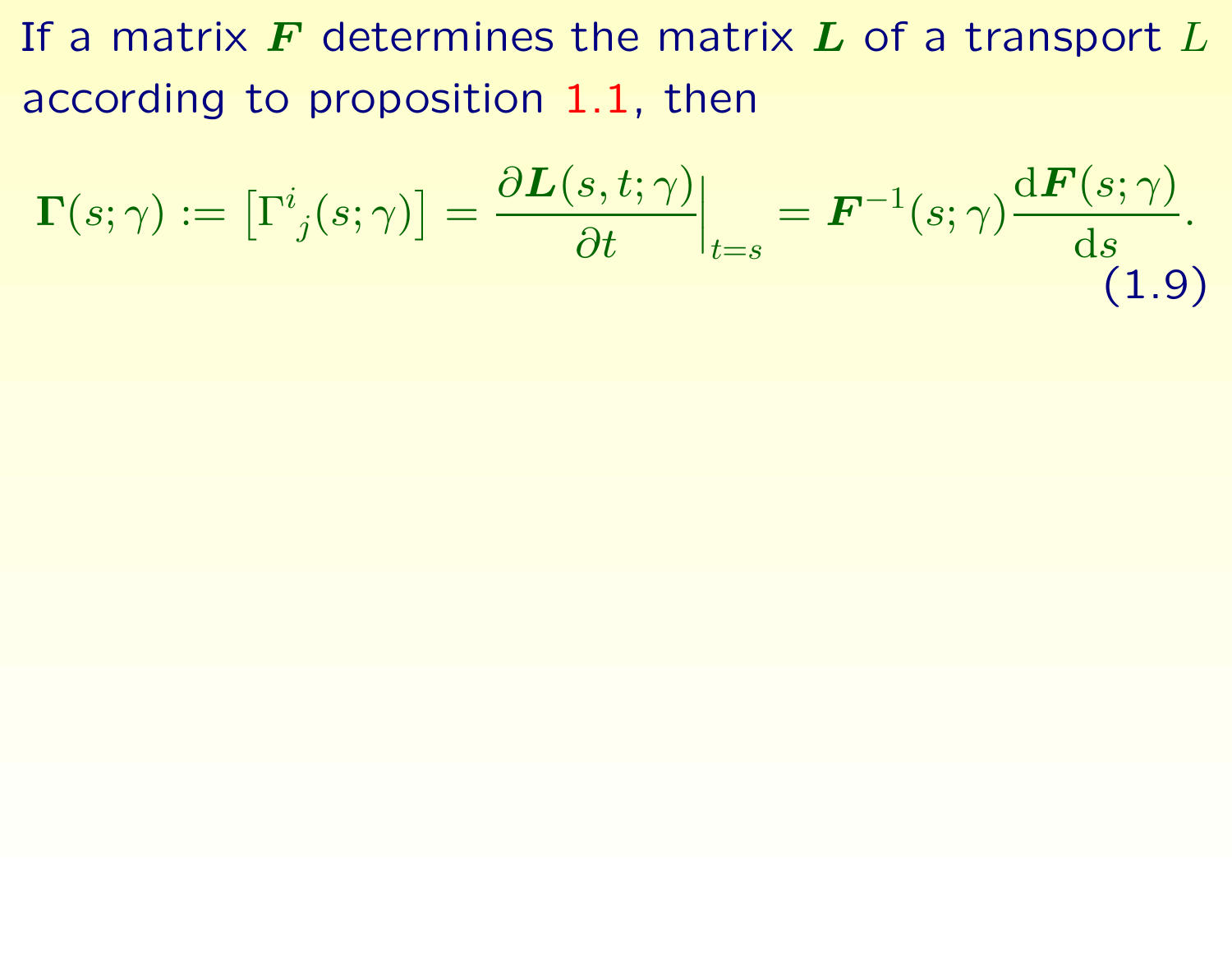If <sup>a</sup> matrix *F* determines the matrix *L* of <sup>a</sup> transport *L* according to proposition [1.1](#page-8-1), then

<span id="page-13-0"></span>
$$
\Gamma(s;\gamma) := \left[\Gamma^i_{\ j}(s;\gamma)\right] = \frac{\partial L(s,t;\gamma)}{\partial t}\Big|_{t=s} = \boldsymbol{F}^{-1}(s;\gamma)\frac{\mathrm{d}\boldsymbol{F}(s;\gamma)}{\mathrm{d}s}.
$$
\n(1.9)

<span id="page-13-1"></span>A change  ${e_i} \rightarrow {e'_i} = A_i^j e_i$  of the bases along a path *<sup>γ</sup>* with <sup>a</sup> non-degenerate *<sup>C</sup>*<sup>1</sup> matrix-valued function  $A(s;\gamma):=\left[A_i^j(s;\gamma)\right]$  implies  $\bm{\Gamma}(s;\gamma) = \left[\Gamma^i_{\phantom{i}j}(s;\gamma)\right] \mapsto \bm{\Gamma}'(s;\gamma) = \left[\Gamma'^{\,i}_{\phantom{i}j}(s;\gamma)\right]$  with

$$
\Gamma'(s; \gamma) = A^{-1}(s; \gamma) \Gamma(s; \gamma) A(s; \gamma) + A^{-1}(s; \gamma) \frac{dA(s; \gamma)}{ds}.
$$
\n(1.10)

Reconstruction of *L* from *γ* ...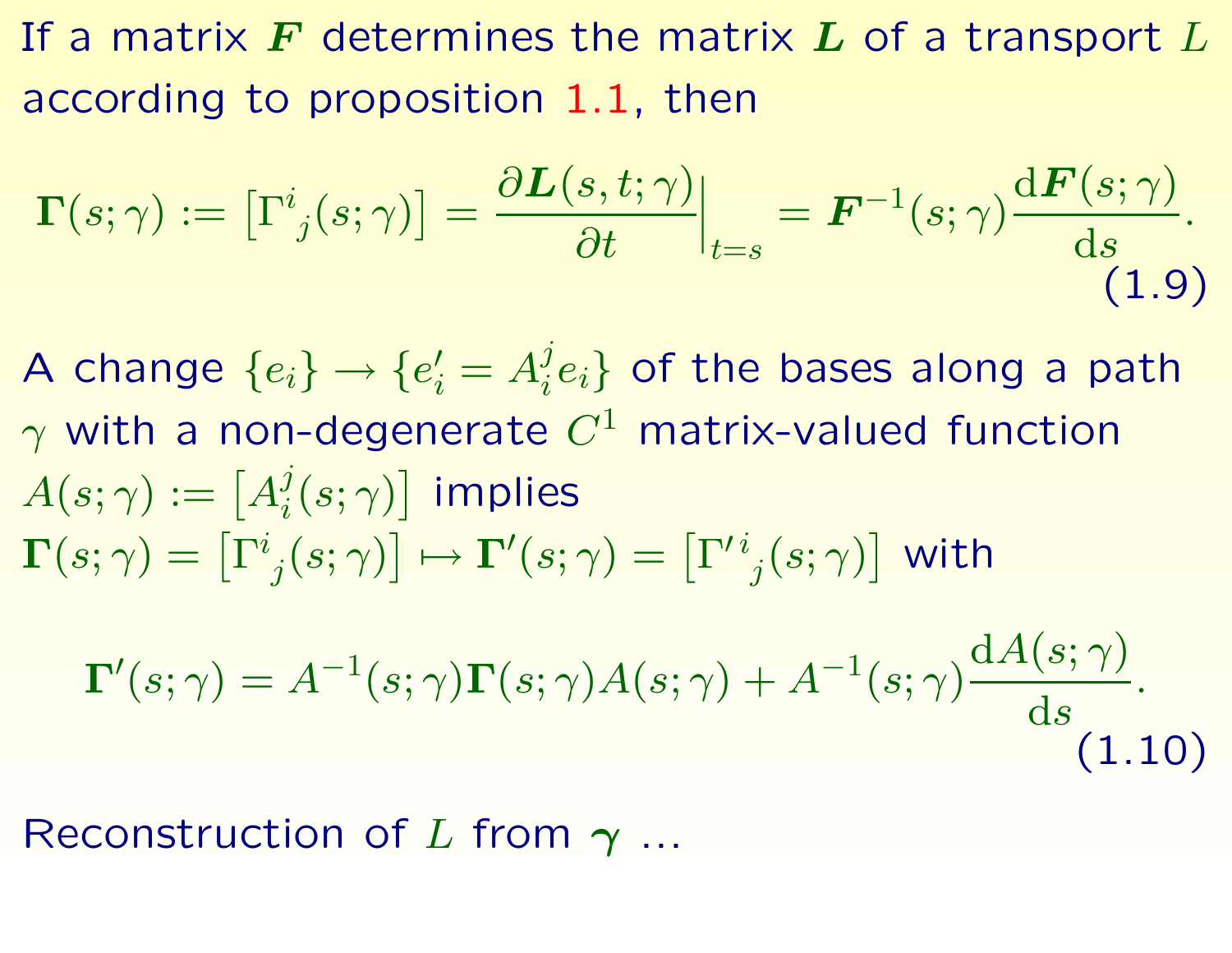#### **2. Normal frames for linear transports**

<span id="page-14-0"></span>Let <sup>a</sup> linear transport *L* along paths be given in <sup>a</sup> vector bundle  $(E, \pi, B)$ ,  $U \subseteq B$  be an arbitrary subset in *B*, and  $\gamma: J \to U$  be a path in *U*.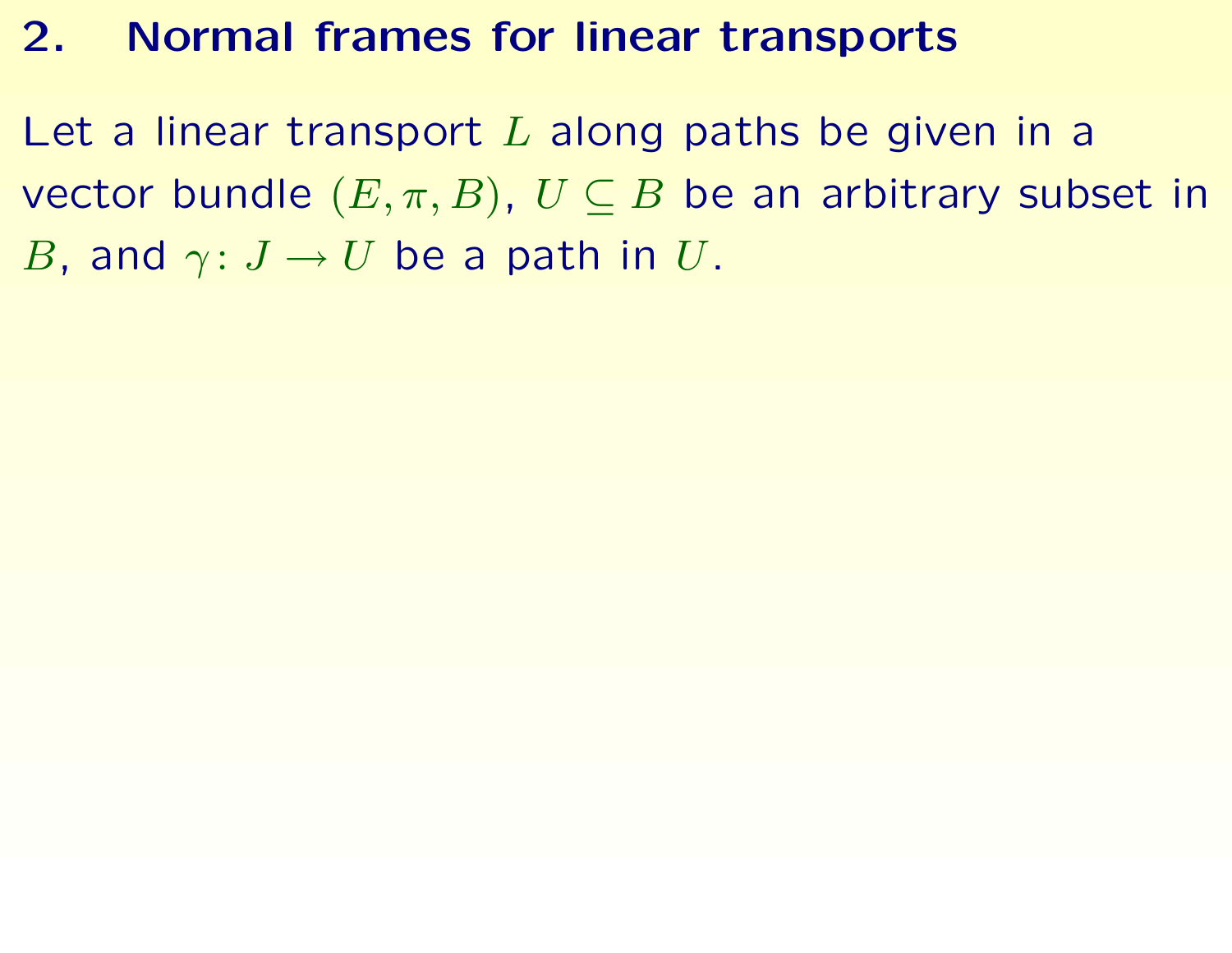**Definition 2.1.** A frame field (of bases) in  $\pi^{-1}(\gamma(J))$  is called normal along *γ* for *L* if the matrix of *L* in it is the identity matrix along the given path *γ*. A frame field (of bases) defined on *U* is called normal on *U* for *L* if it is normal along every path  $\gamma: J \to U$  in *U*. The frame is called normal for L if  $U = B$ .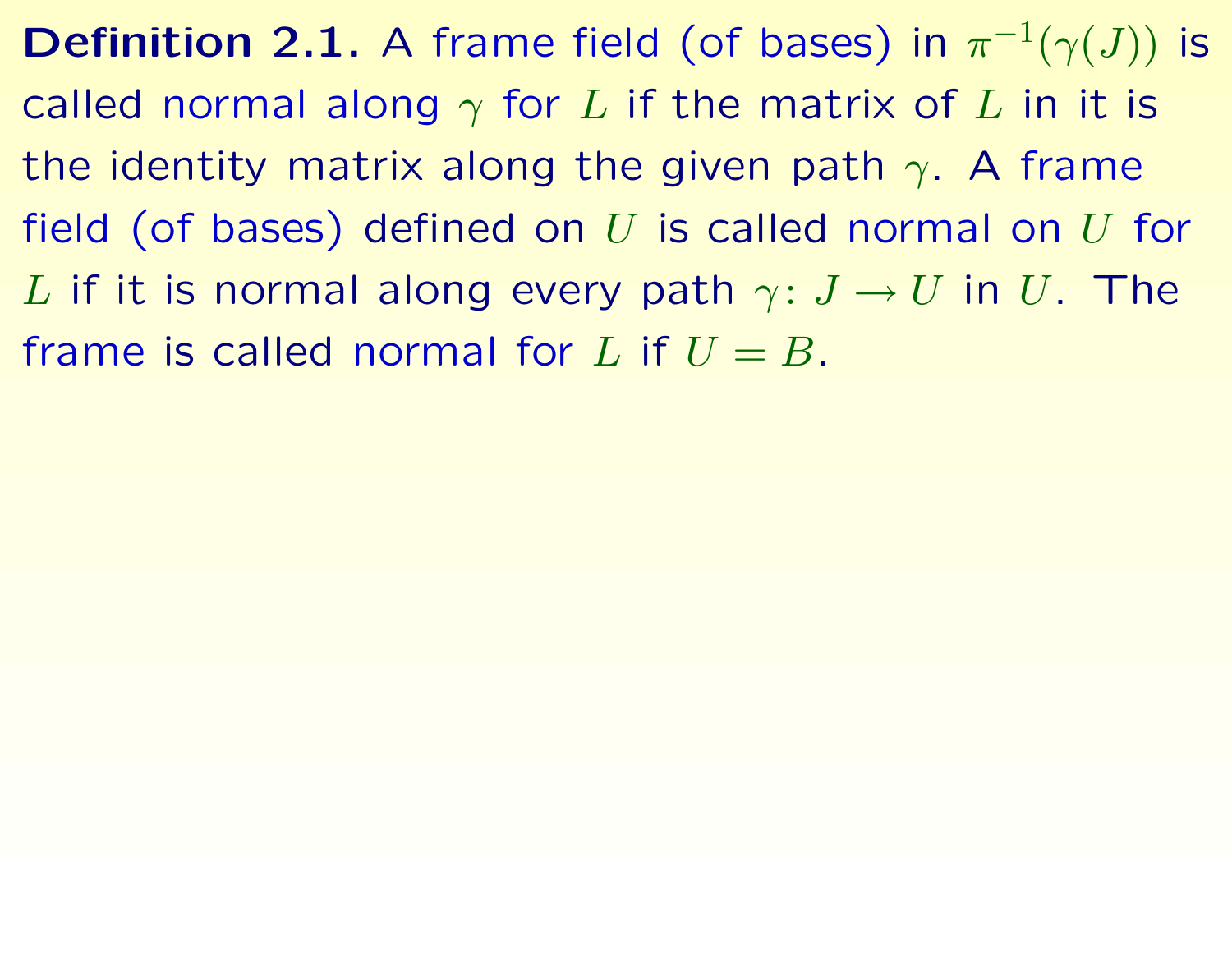**Definition 2.1.** A frame field (of bases) in  $\pi^{-1}(\gamma(J))$  is called normal along *γ* for *L* if the matrix of *L* in it is the identity matrix along the given path *γ*. A frame field (of bases) defined on *U* is called normal on *U* for *L* if it is normal along every path  $\gamma: J \to U$  in *U*. The frame is called normal for L if  $U = B$ . **Definition 2.2.** A linear transport along paths (or along a path  $\gamma$ ) is called Euclidean along some (or the given) path *<sup>γ</sup>* if it admits <sup>a</sup> frame normal along *<sup>γ</sup>*. A linear transport along paths is called Euclidean on *U* if

it admits frame(s) normal on *U*. It is called Euclidean if  $U = B$ .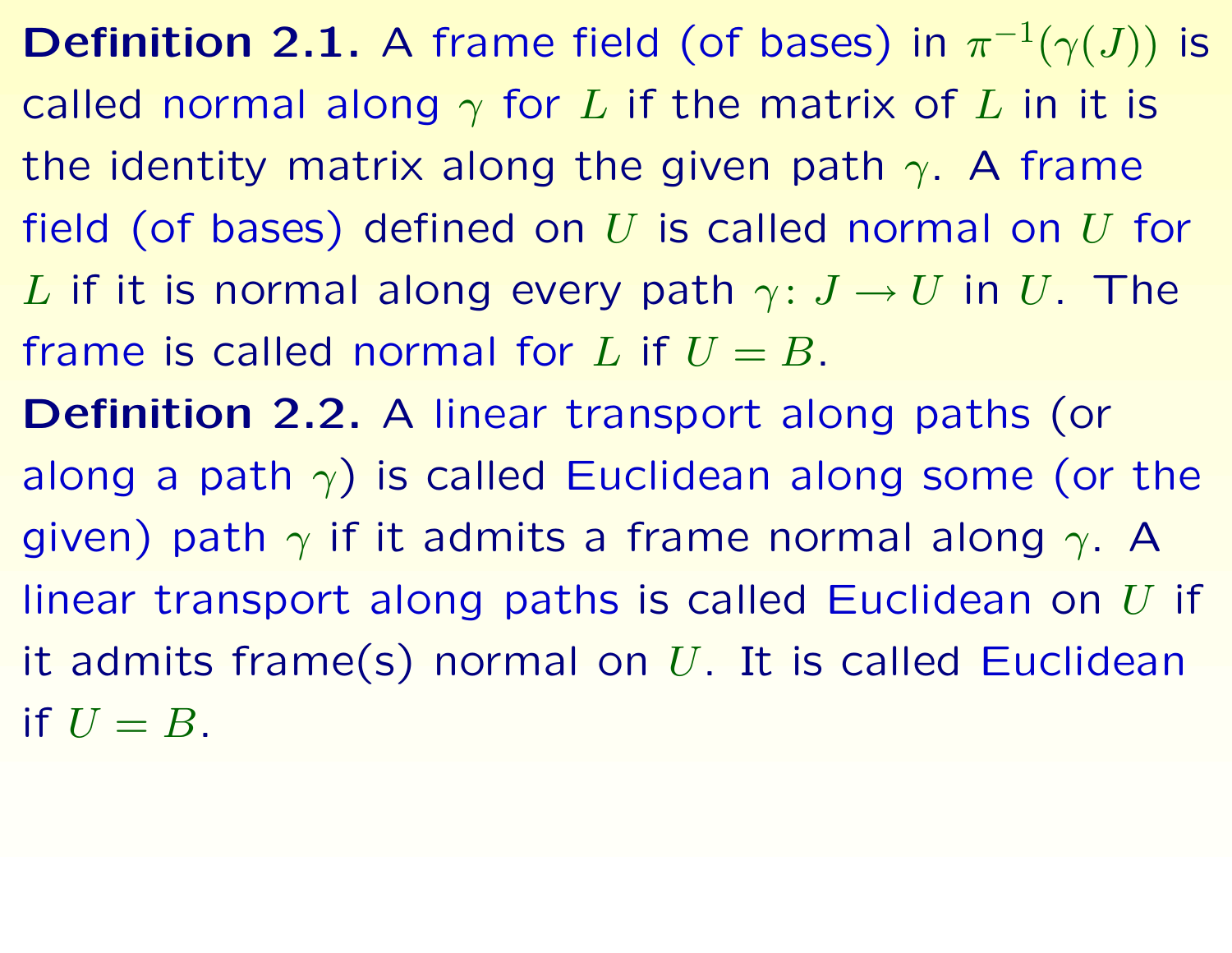**Proposition 2.1.** *The following statements are equivalent in a given frame*  $\{e_i\}$  *over*  $U \subseteq B$ *:* 

**(i)** *The matrix of L is the identity matrix on U, i.e.*  $L(t, s; \gamma) = 1$  *along* every path  $\gamma$  *in U*.

**(ii)** The matrix of L along every  $\gamma: J \rightarrow U$  depends *only on γ, i.e. it is independent of the points at which it is calculated:*  $L(t, s; \gamma) = C(\gamma)$  *where C is a matrix-valued function of γ.*

**(iii)** If E is a  $C^1$  manifold, the coefficients  $\Gamma^i_j(s; \gamma)$  of L *vanish on U*, *i.e.*  $\Gamma(s; \gamma) = 0$  *along every path*  $\gamma$  *in U.* 

**(iv)** *The explicit local action of the derivation D along paths generated by L reduces on U to differentiation of the components of the liftings with respect to the*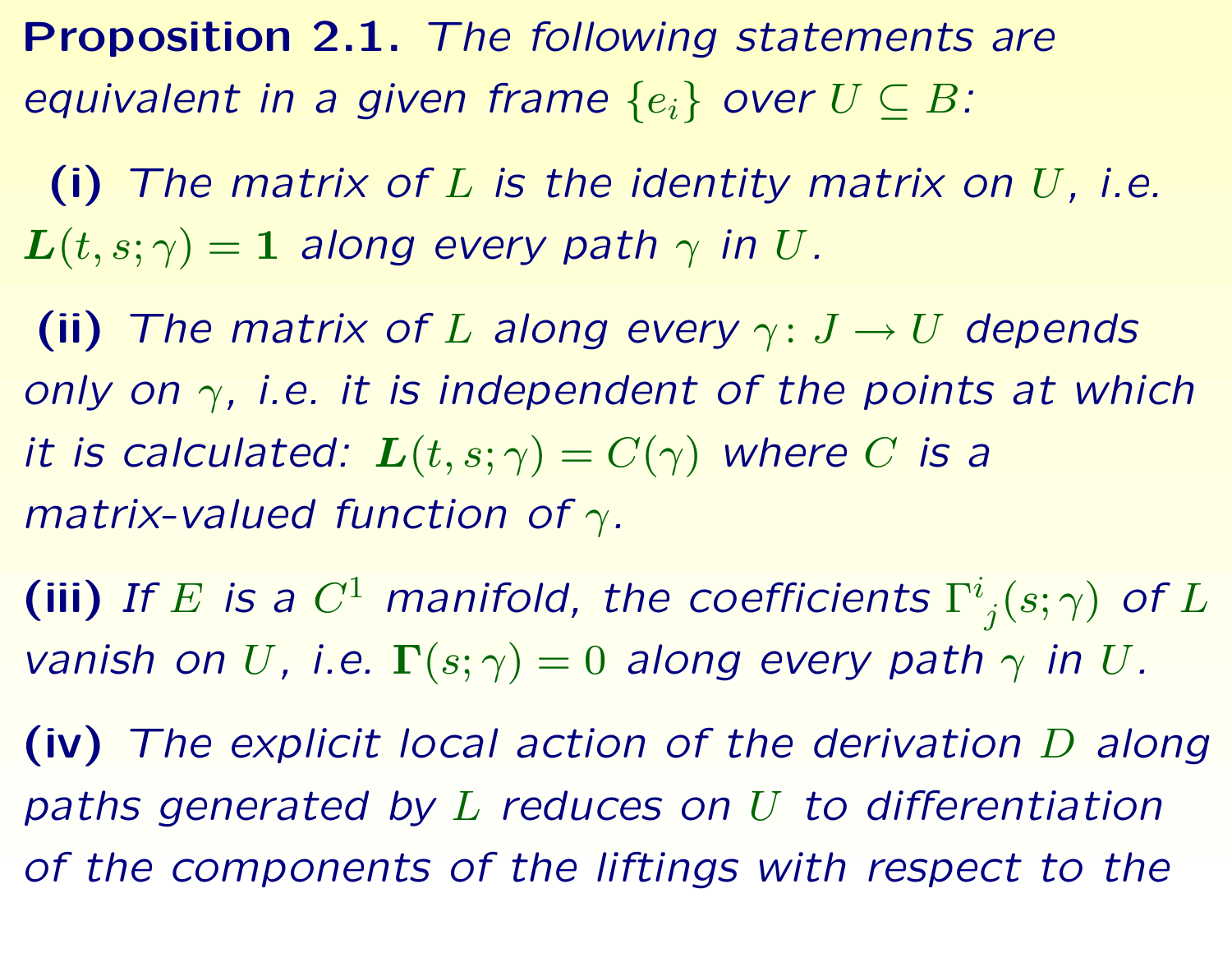*path's parameter if the path lies entirely in U:*  $D_s^{\gamma} \lambda = \frac{d\lambda_{\gamma}^i(s)}{ds} e_i(s;\gamma)$  where  $\lambda = \lambda^i e_i$  is a  $C^1$  lifting of *paths and*  $\lambda$ :  $\gamma \mapsto \lambda_{\gamma}$ *.* 

**(v)** *The transport L leaves the vectors' components unchanged along any path in U, viz. we have*  $L_{s\rightarrow t}^{\gamma}(u^{i}e_{i}(s;\gamma))=u^{i}e_{i}(t;\gamma)$  for all  $u^{i}\in\mathbb{C}$ .

**(vi)** *The basic vector fields are L-transported along any path*  $\gamma: J \to U$ :  $L_{s \to t}^{\gamma}(e_i(s; \gamma)) = e_i(t; \gamma)$ .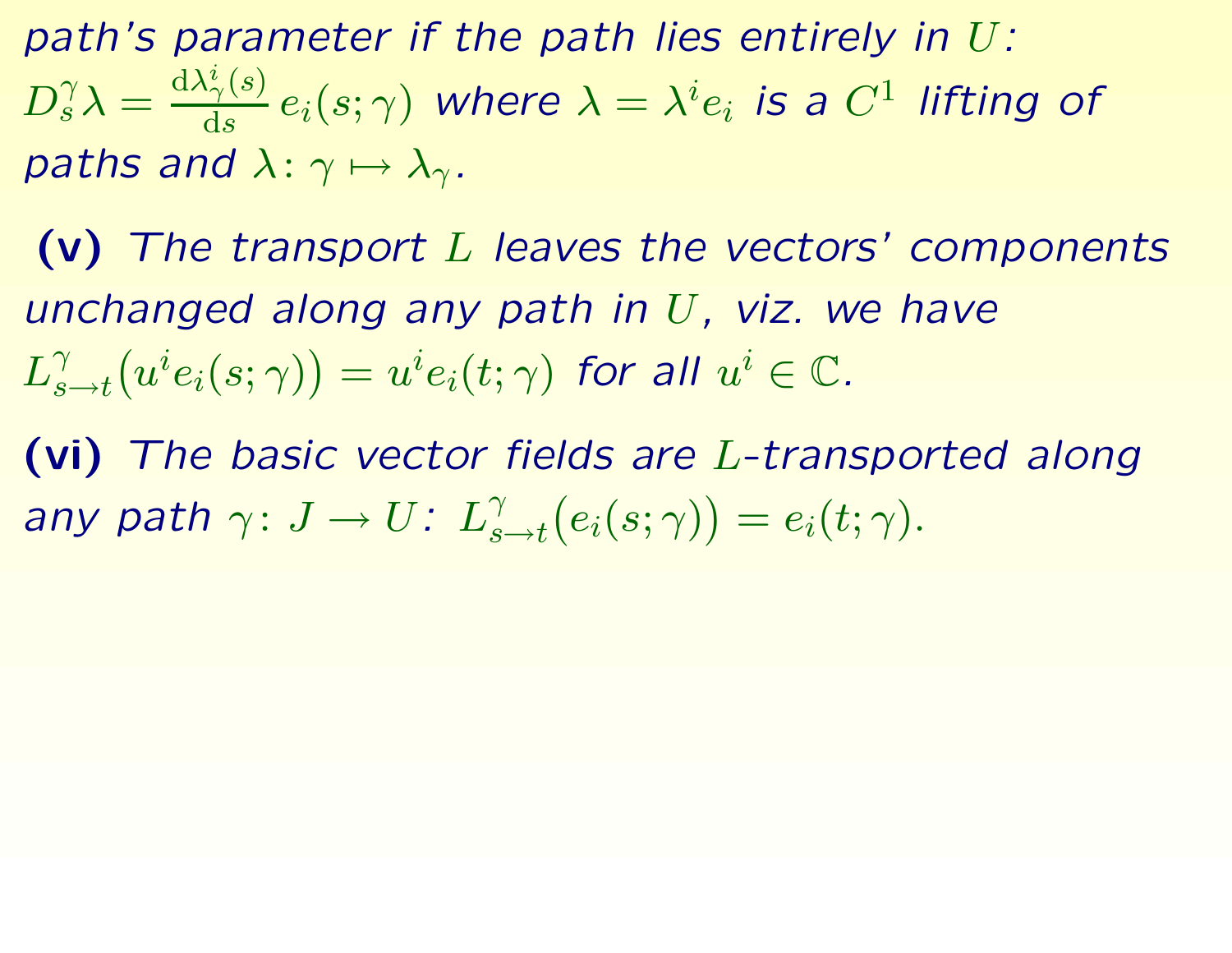**Corollary 2.1.** *Every linear transport along paths is Euclidean along every fixed path without self-intersections.*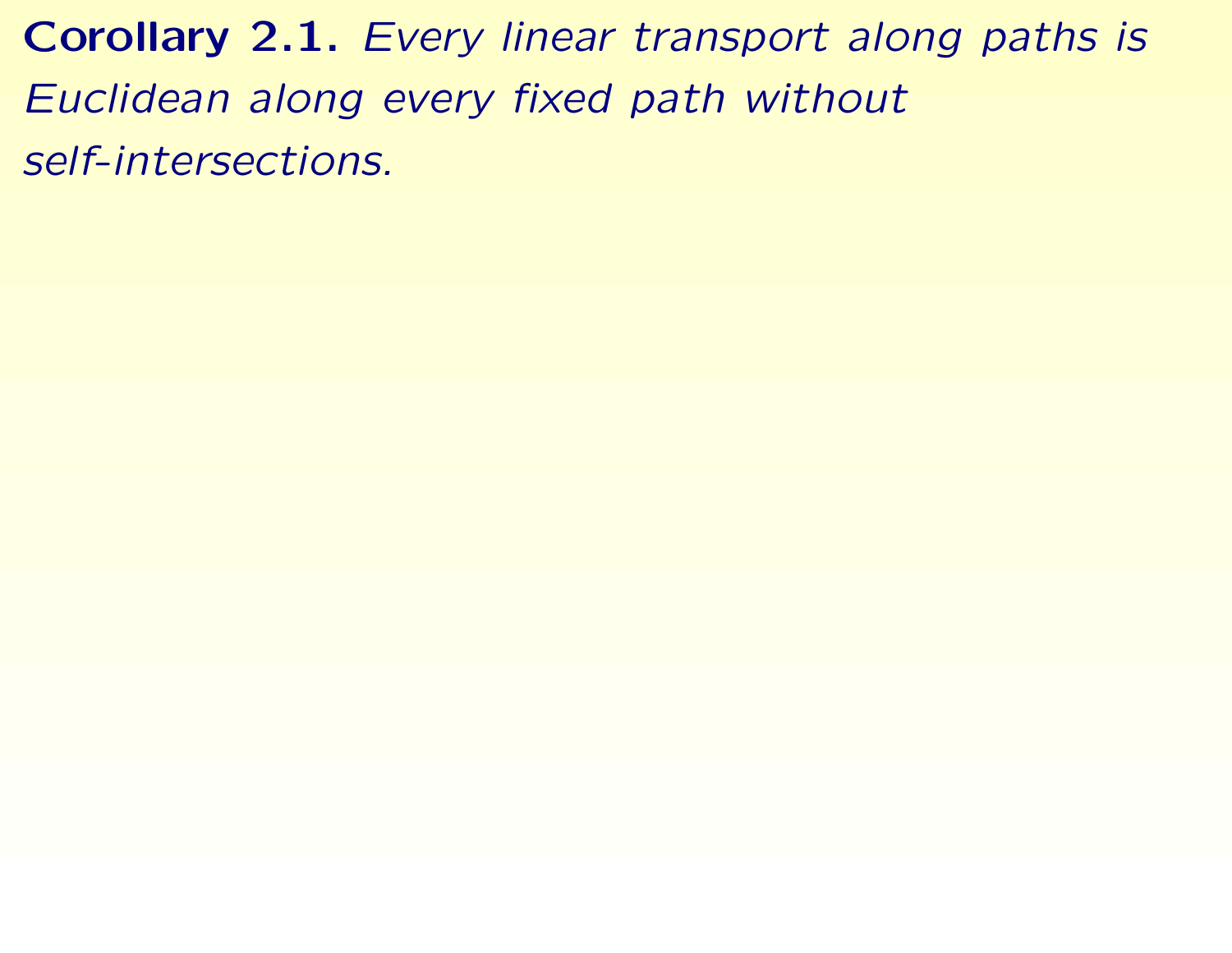**Corollary 2.1.** *Every linear transport along paths is Euclidean along every fixed path without self-intersections.*

<span id="page-20-1"></span><span id="page-20-0"></span>**Theorem 2.1.** *A linear transport along paths admits frames normal on some set (resp. along <sup>a</sup> given path) if and only if its action along every path in this set (resp. along the given path) depends only on the initial and final point of the transportation but not on the particular path connecting these points. In other words, <sup>a</sup> transport is Euclidean on U* ⊆ *B iff it is path-independent on U.*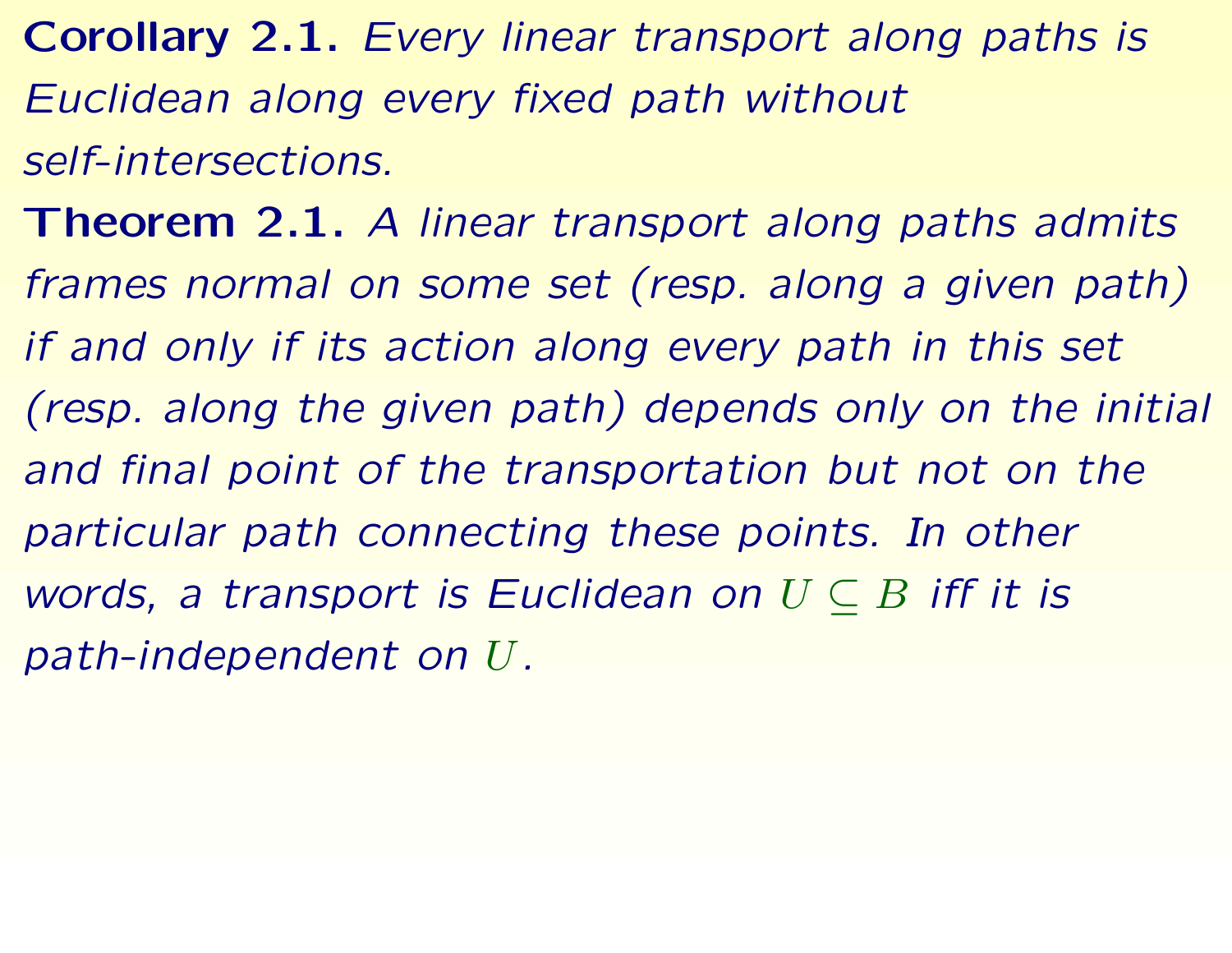**Proposition 2.2.** *Let L be <sup>a</sup> transport along paths in <sup>a</sup> bundle* (*E, π, <sup>M</sup>*)*, <sup>E</sup> and <sup>M</sup> being <sup>C</sup>*<sup>1</sup> *manifolds, and <sup>L</sup> be Euclidean on <sup>U</sup>* ⊆ *<sup>M</sup> (resp. along <sup>a</sup> <sup>C</sup>*<sup>1</sup> *path <sup>γ</sup>* : *J* <sup>→</sup> *<sup>M</sup>). Then the matrix* **<sup>Γ</sup>** *is of the form*

<span id="page-21-0"></span>
$$
\Gamma(s;\gamma) = \sum_{\mu=1}^{\dim M} \Gamma_{\mu}(\gamma(s)) \dot{\gamma}^{\mu}(s) \equiv \Gamma_{\mu}(\gamma(s)) \dot{\gamma}^{\mu}(s) \qquad (2.2)
$$

<span id="page-21-1"></span>*in any frame* {*ei*} *along every (resp. the given) <sup>C</sup>*<sup>1</sup> *path*  $\gamma\colon J\to U$ , where  $\Gamma_\mu=\left[\Gamma^i_{\,\,j\mu}\right]_{i,j=1}^{\dim\pi^{-1}(x)}$  are some *matrix-valued functions, defined on an open set V containing U* (resp.  $\gamma(J)$ ) or equal to it, and  $\dot{\gamma}^{\mu}$  are the *components of*  $\dot{\gamma}$  *in some frame*  ${E_{\mu}}$  *along*  $\gamma$  *in the bundle space tangent to M*,  $\dot{\gamma} = \dot{\gamma}^{\mu} E_{\mu}$ . The functions <sup>Γ</sup>*ijµ are termed 3-index coefficients of <sup>L</sup>.*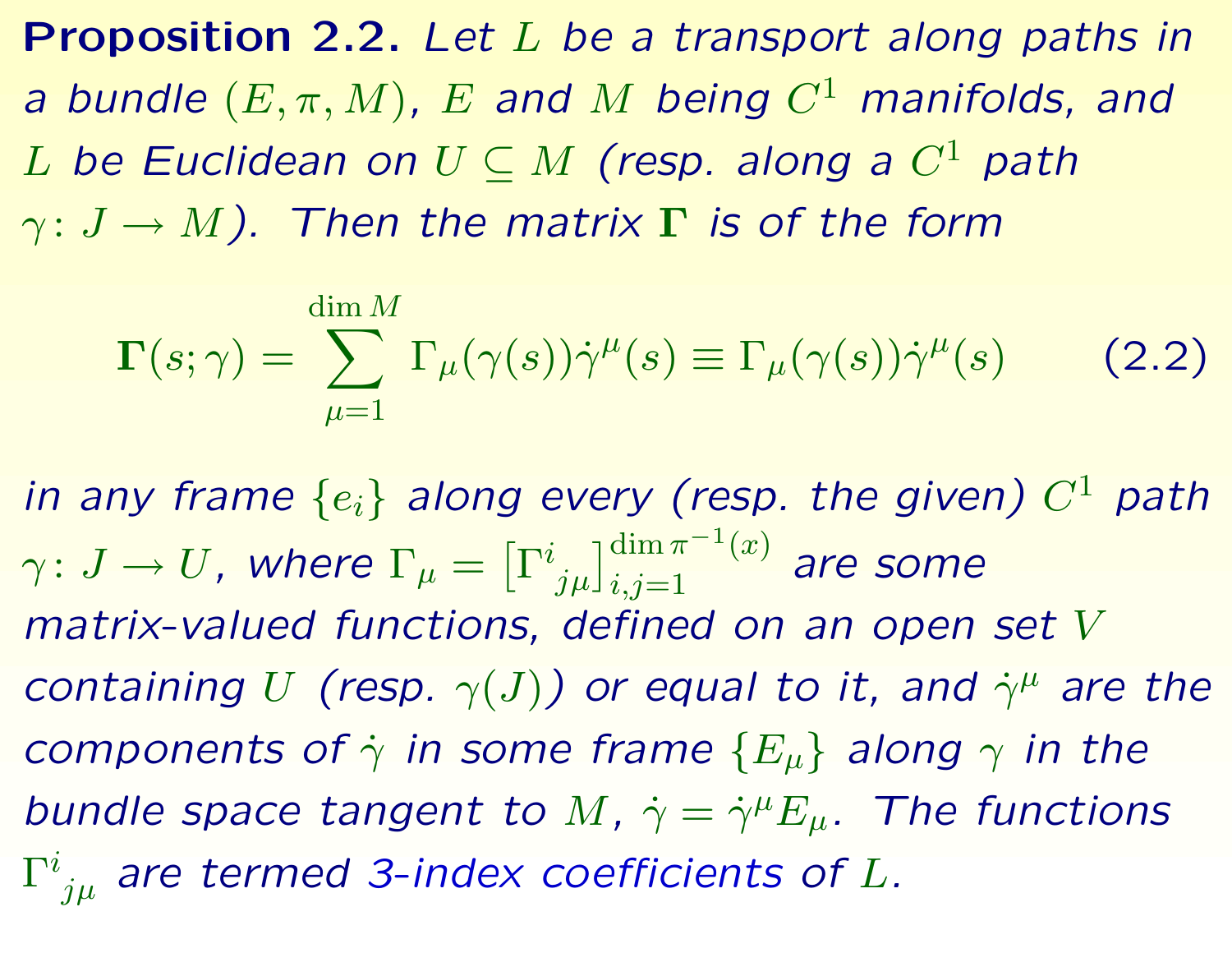Let *U* be an open set, e.g.  $U = M$ . If we change the frame {*Eµ*} in the bundle space tangent to *<sup>M</sup>*,  $\{E_{\mu}\} \mapsto \{E'_{\mu}=B_{\mu}^{\nu}E_{\nu}\}$  with  $B=\left[B_{\mu}^{\nu}\right]$  being non-degenerate matrix-valued function, and simultaneously the bases in the fibres  $\pi^{-1}(x)$ ,  $x \in M$ ,  ${e_i|x} \mapsto {e'_i|x = A_i^j(x)e_i|x}$ , then, from ([1.10](#page-13-0)) and ([2.2](#page-21-0)), we see that  $\Gamma_{\mu}$  transforms into  $\Gamma_{\mu}'$  such that

$$
\Gamma'_{\mu} = B_{\mu}^{\nu} A^{-1} \Gamma_{\nu} A + A^{-1} E'_{\mu}(A) = B_{\mu}^{\nu} A^{-1} (\Gamma_{\nu} A + E_{\nu}(A))
$$
 (2.3)  
where  $A := [A_i^j]_{i,j=1}^{\dim \pi^{-1}(x)}$  is non-degenerate and of class  $C^1$ .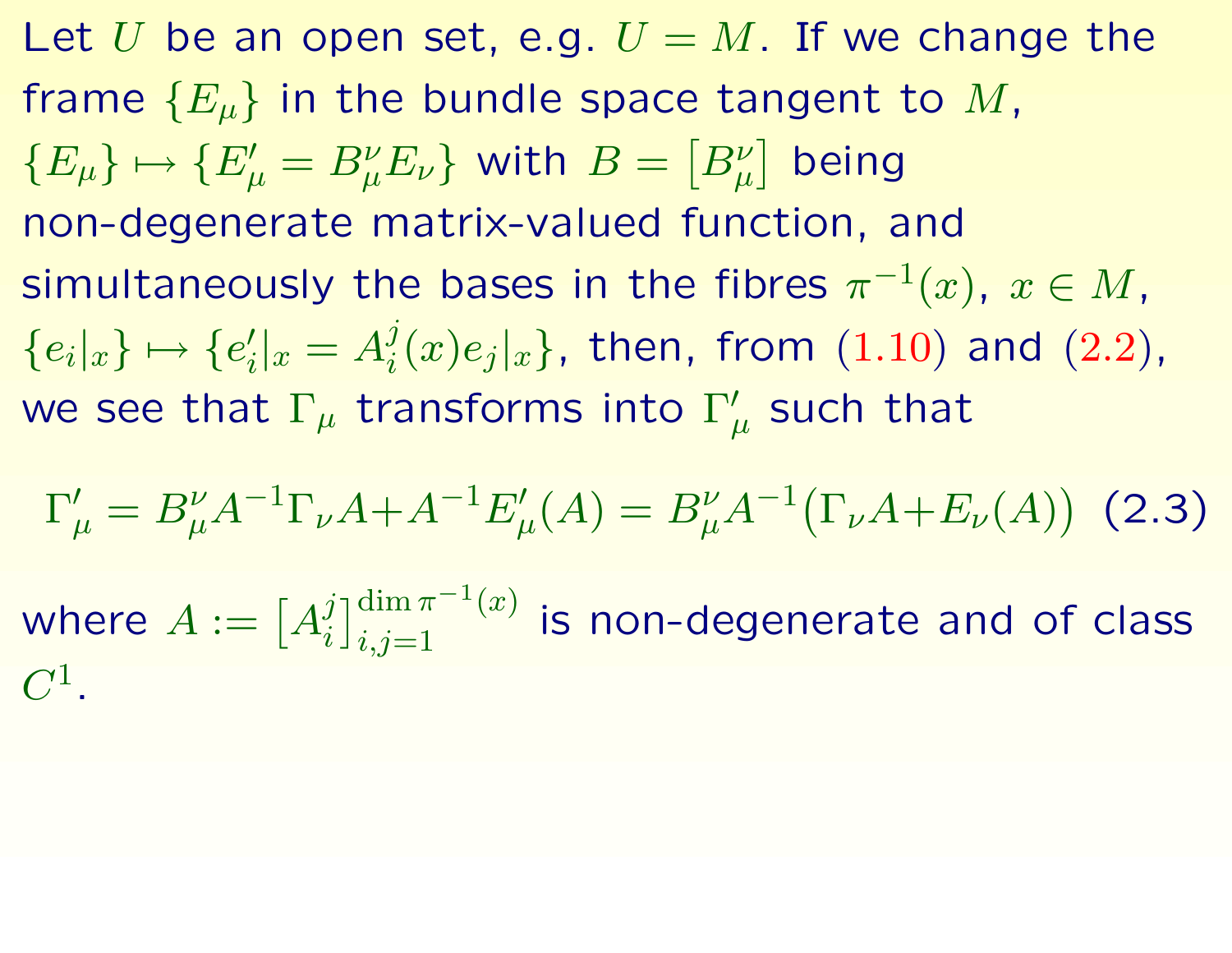**Theorem 2.2.** *<sup>A</sup> C*<sup>2</sup> *linear transport <sup>L</sup> along paths is Euclidean on <sup>a</sup> neighborhood U* ⊆ *M if and only if in every frame the matrix* **Γ** *of its coefficients has <sup>a</sup> representation* ([2.2](#page-21-0)) *along every*  $C^1$  *path*  $\gamma$  *in U in which the matrix-valued functions* <sup>Γ</sup>*µ, defined on an open set containing U or equal to it, satisfy the equalities*

<span id="page-23-1"></span>
$$
(R_{\mu\nu}(-\Gamma_1,\ldots,-\Gamma_{\dim M}))(x) = 0 \qquad (2.4)
$$

*where*  $x \in U$  *and* 

<span id="page-23-0"></span>
$$
R_{\mu\nu}(-\Gamma_1,\ldots,-\Gamma_{\dim M}) := -\frac{\partial \Gamma_{\mu}}{\partial x^{\nu}} + \frac{\partial \Gamma_{\nu}}{\partial x^{\mu}} + \Gamma_{\mu}\Gamma_{\nu} - \Gamma_{\nu}\Gamma_{\mu}.
$$
\n(2.5)

\nin a coordinate frame  $\{E_{\mu} = \frac{\partial}{\partial x^{\mu}}\}$  in a neighborhood of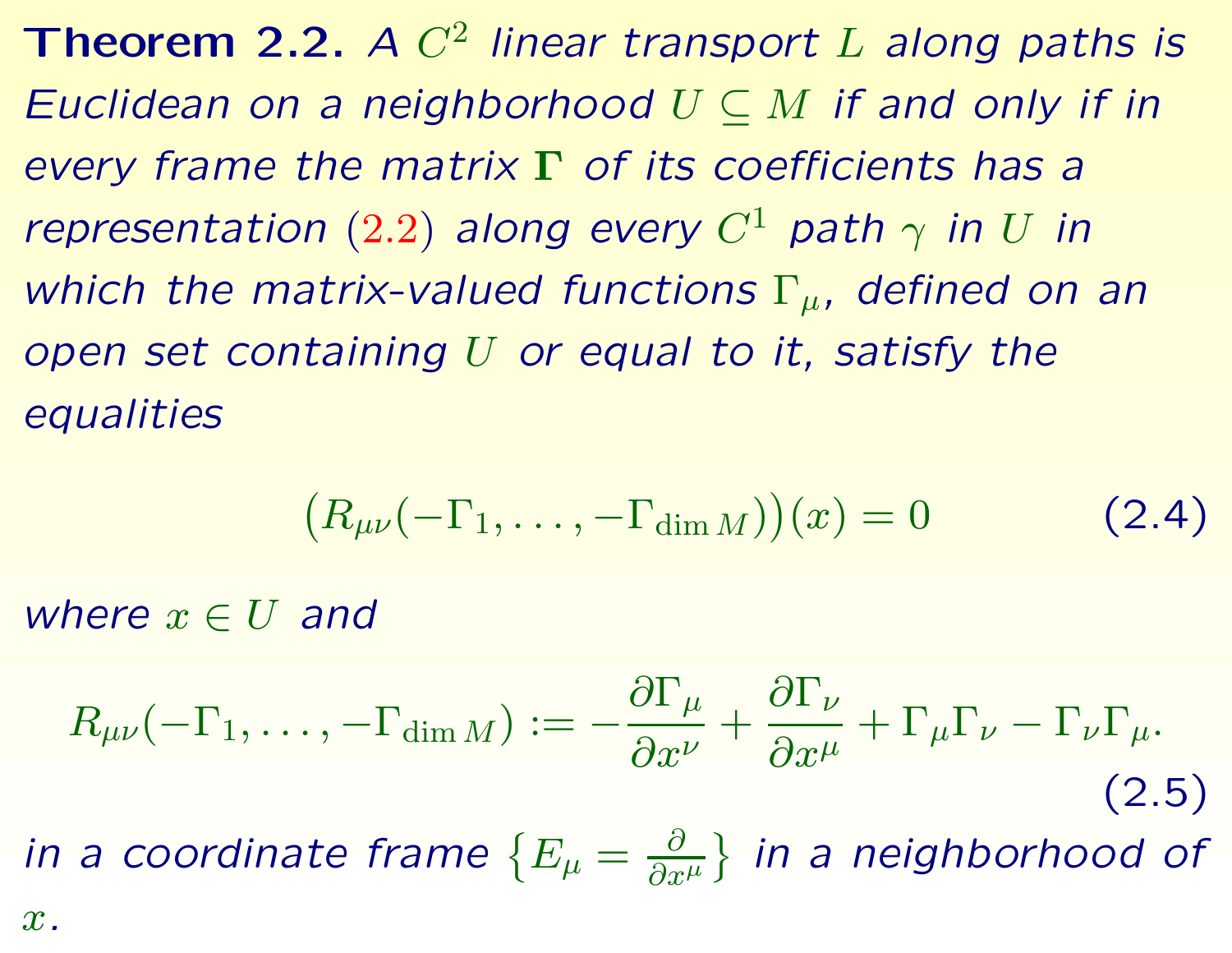**Theorem 2.3.** *A linear transport L along paths is Euclidean on <sup>a</sup> submanifold N of M if and only if in every frame* {*ei*}*, in the bundle space over <sup>N</sup>, the matrix of its coefficients has <sup>a</sup> representation* ([2.2](#page-21-0)) *along every*  $C^1$  *path in*  $N$  *and, for every*  $p_0 \in N$  *and a chart*  $(V, x)$  *of M such that*  $V \ni p_0$  *and*  $x(p) = (x^1(p), \ldots, x^{\dim N}(p), t_0^{\dim N+1}, \ldots, t_0^{\dim M})$  for every  $p \in N \cap V$  *and constant numbers*  $t_0^{\dim N+1}, \ldots, t_0^{\dim M}$ , the *equalities*

<span id="page-24-1"></span><span id="page-24-0"></span>
$$
(R_{\alpha\beta}^N(-\Gamma_1,\ldots,-\Gamma_{\dim N}))(p) = 0, \qquad \alpha,\beta = 1,\ldots,\dim N
$$
\n(2.6)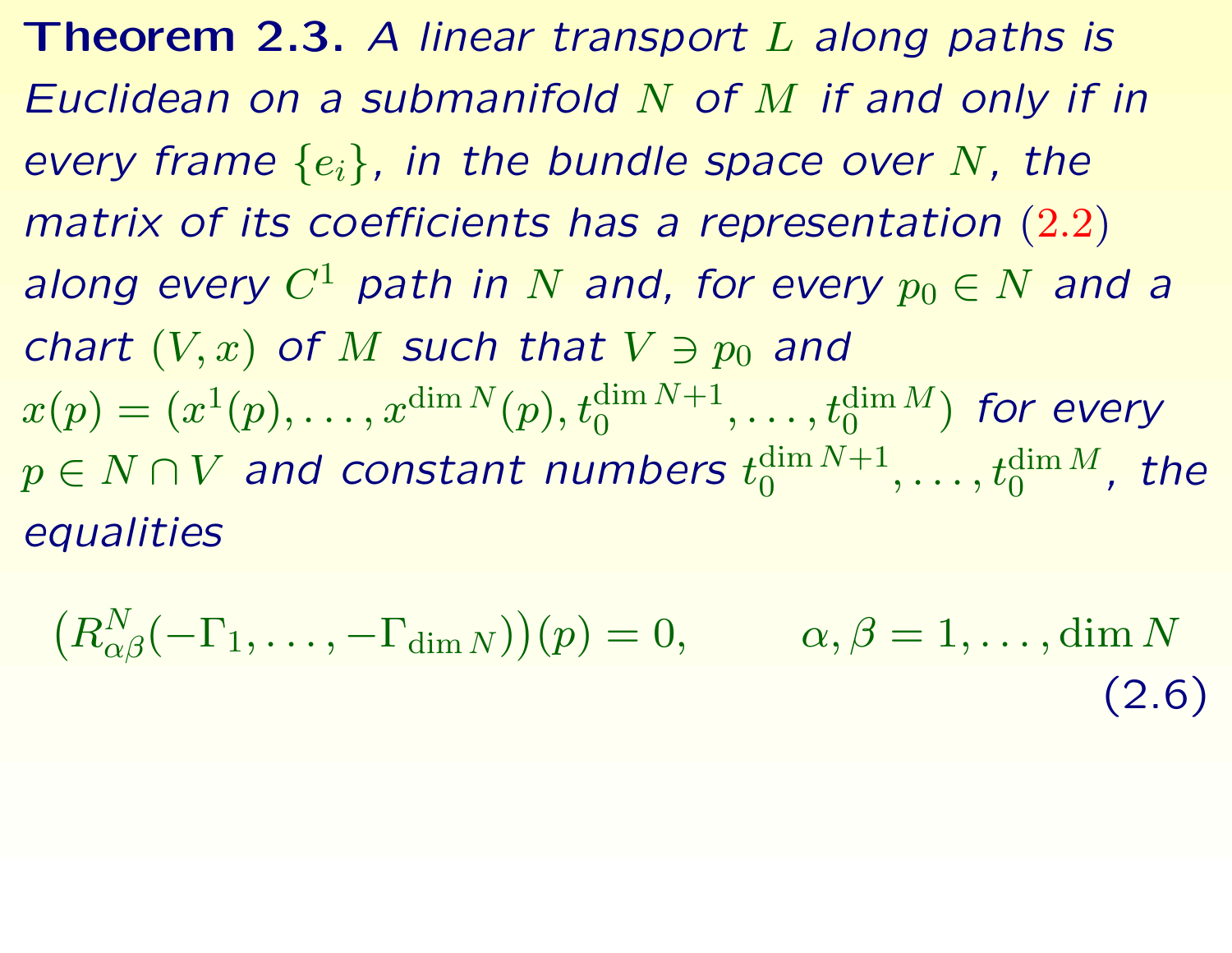*hold for all*  $p \in N \cap V$  *and* 

$$
R_{\alpha\beta}^N(-\Gamma_1,\ldots,-\Gamma_{\dim N}) := R_{\alpha\beta}(-\Gamma_1,\ldots,-\Gamma_{\dim M})
$$

$$
= -\frac{\partial \Gamma_\alpha}{\partial x^\beta} - \frac{\partial \Gamma_\beta}{\partial x^\alpha} + \Gamma_\alpha \Gamma_\beta - \Gamma_\beta \Gamma_\alpha. \quad (2.7)
$$

*Here*  $\Gamma_1, \ldots, \Gamma_{\dim N}$  *are the first dim N of the matrices of the 3-index coefficients of L in the coordinate frame*  $\{ \frac{\partial}{\partial x^{\mu}} \}$  *in the tangent bundle space over*  $N \cap V$ .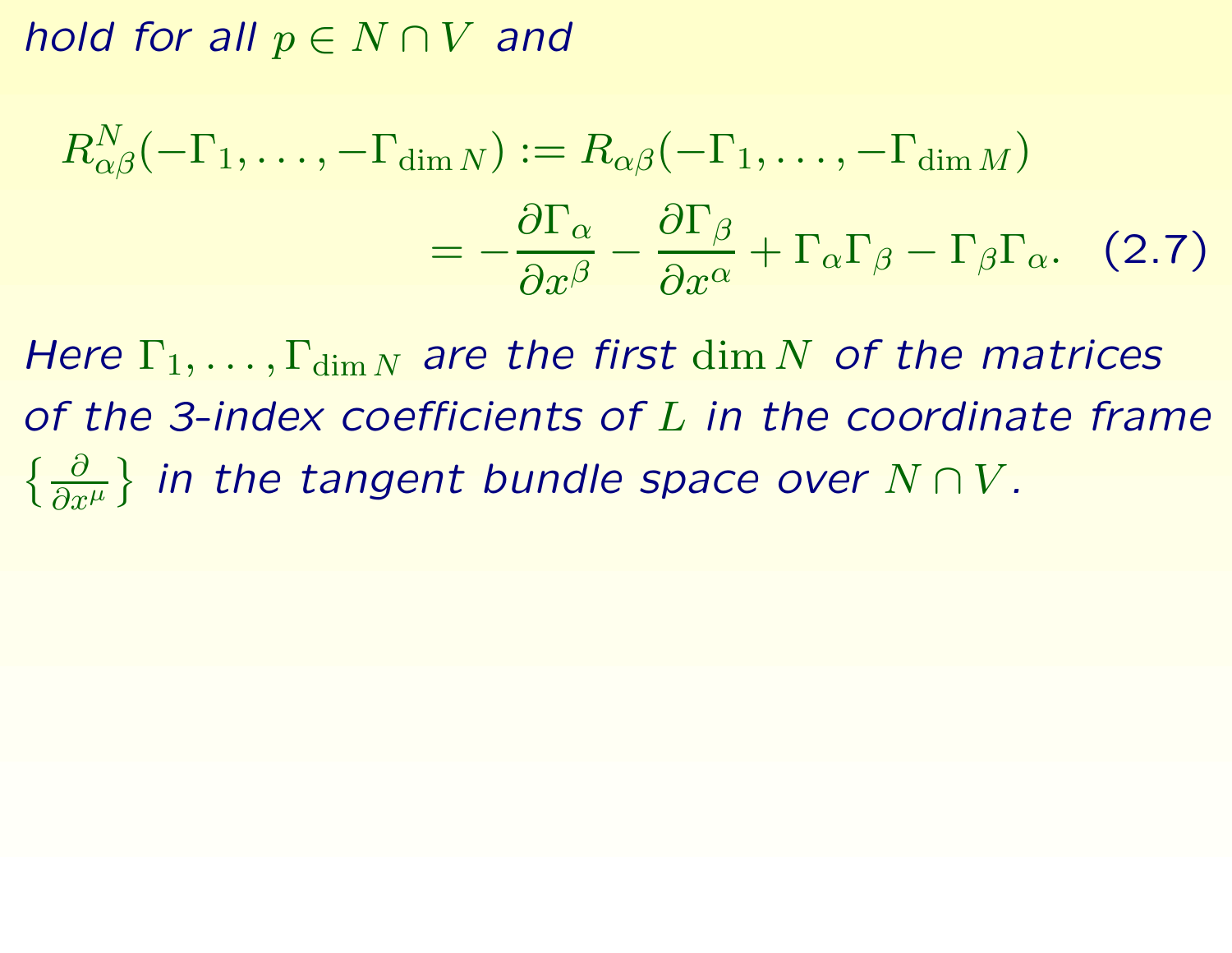#### **3. Transports and frames in line bundles**

<span id="page-26-0"></span>Let  $(E, \pi, M)$  be one-dimensional vector bundle over a *C*<sup>1</sup> manifold *<sup>M</sup>*; such bundles are called line bundles. Thus the (typical) fibre of  $(E, \pi, M)$  can be identified with  $\mathbb C$  (resp.  $\mathbb R$  in the real case) and then the fibre  $\pi^{-1}(x)$  over  $x \in M$  will be an isomorphic image of  $\mathbb C$ (resp. R in the real case). Let  $\gamma: J \to M$  be of class  $C^1$ and *L* be a linear transport along paths in  $(E, \pi, M)$ . A frame {*e*} along *<sup>γ</sup>* consists of <sup>a</sup> single non-zero vector field  $e: (s; \gamma) \to e(s; \gamma) \in \pi^{-1}(\gamma(s)) \setminus \{0\}, s \in J$ , and in it the matrix of  $L^{\gamma}$  at  $(t, s) \in J \times J$  is simply a number  $L(t, s; \gamma) \in \mathbb{C}, L^{\gamma}_{s \to t}(ue(s; \gamma)) = uL(t, s; \gamma)e(t; \gamma)$  for  $u \in \mathbb{C}$ and *s,t* ∈ *J*.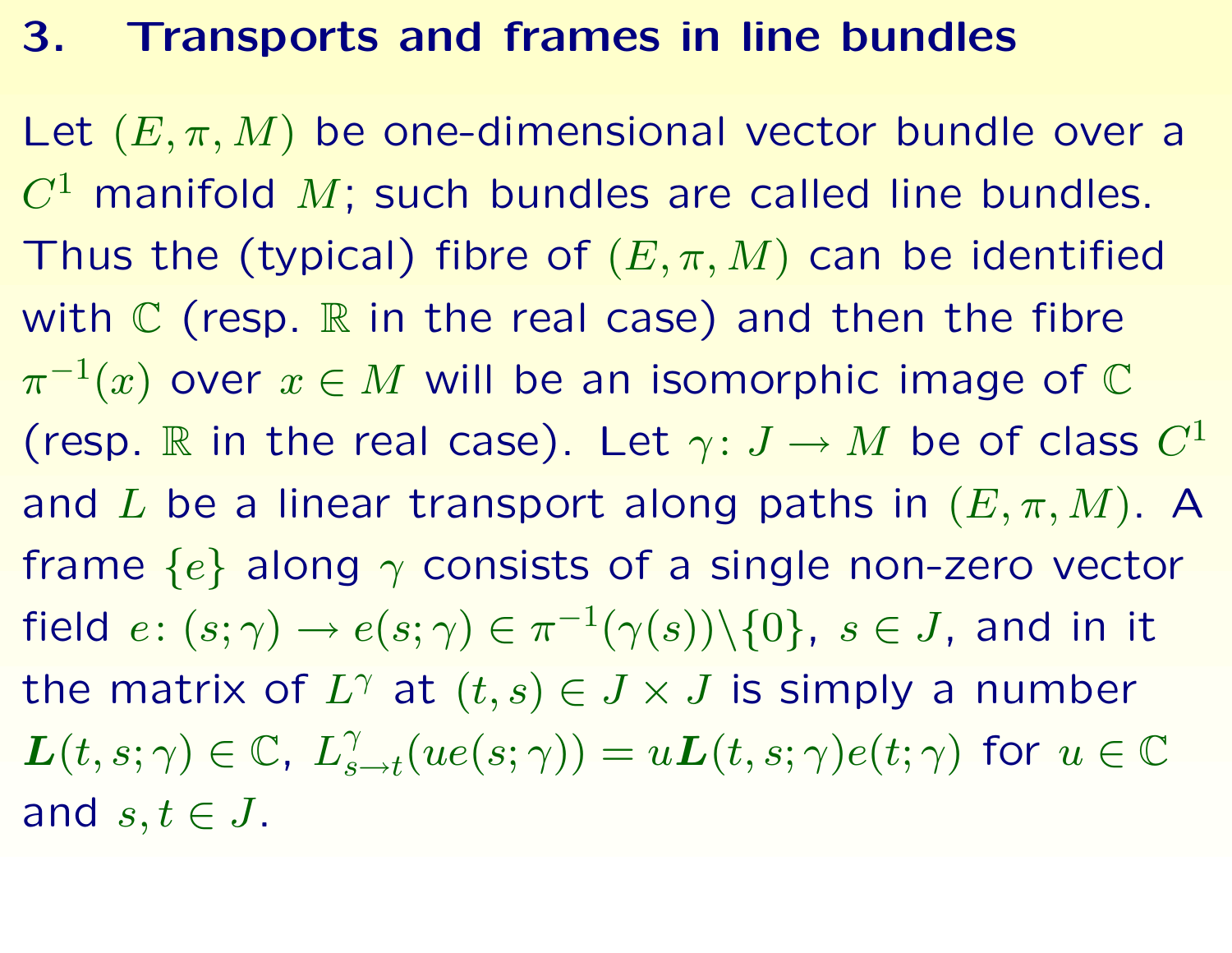Te general form of *L* is (proposition [1.1](#page-8-1))

<span id="page-27-0"></span>
$$
L(t, s; \gamma) = \frac{f(s; \gamma)}{f(t; \gamma)}
$$
(3.1)

where  $f: (s; \gamma) \mapsto f(s; \gamma) \in \mathbb{C} \backslash \{0\}$  is defined up to (left) multiplication with <sup>a</sup> function of *<sup>γ</sup>* (proposition [1.2](#page-9-0)). Respectively, due to  $(1.9)$  $(1.9)$  $(1.9)$ , the matrix of the coefficient(s) of *L* is

$$
\Gamma(s; \gamma) = \frac{\partial L(t, s; \gamma)}{\partial s} \Big|_{t=s} = \frac{1}{f(s; \gamma)} \frac{\mathrm{d}f(s; \gamma)}{\mathrm{d}s} = \frac{\mathrm{d}}{\mathrm{d}s} \big[ \ln(f(s; \gamma)) \big]
$$
(3.2)

and the transport's matrix takes the form

$$
L(t,s;\gamma) = \exp\biggl(-\int\limits_s^t \Gamma(\sigma;\gamma) d\sigma\biggr).
$$
 (3.3)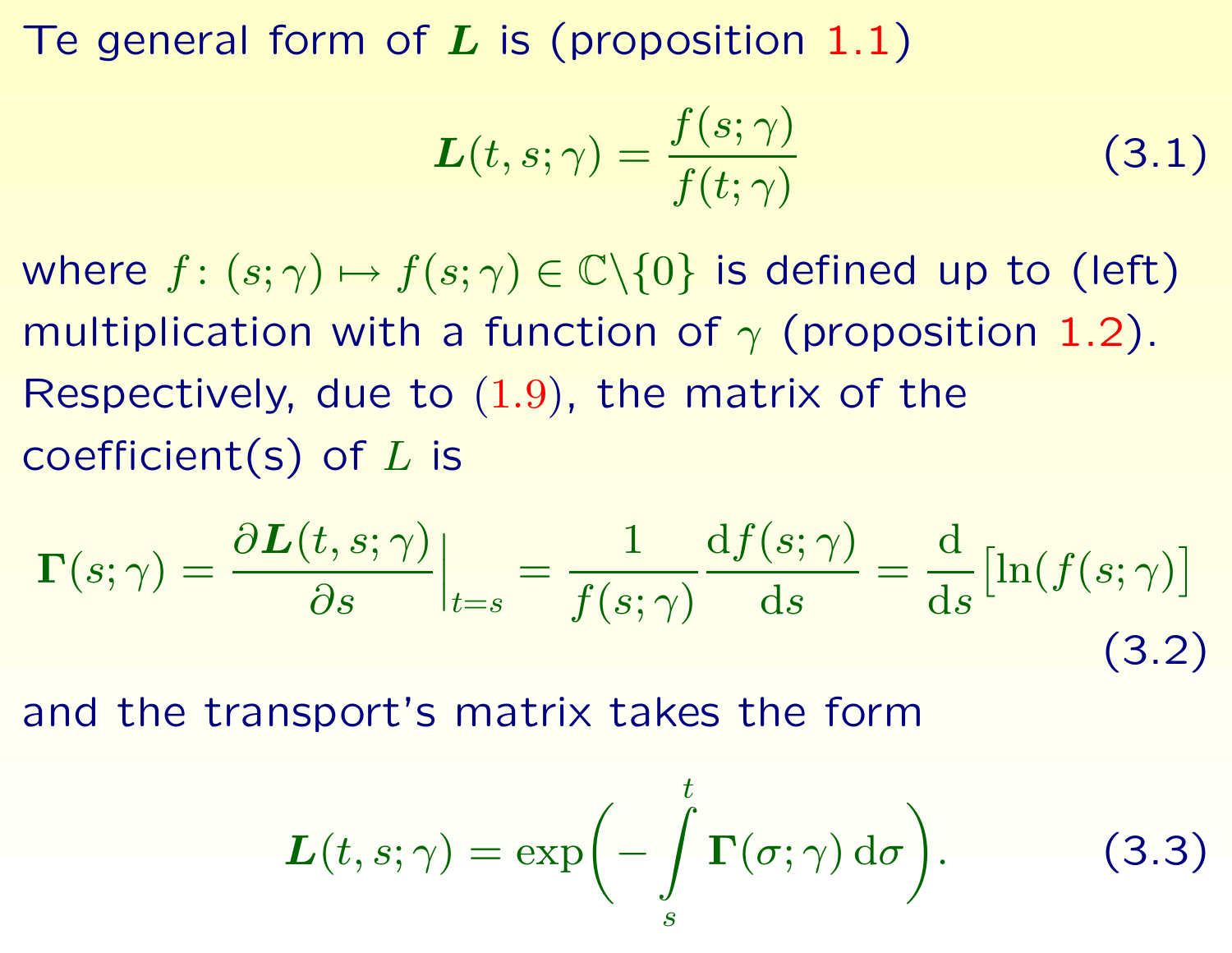A change  $e(s; \gamma) \mapsto e'(s; \gamma) = a(s; \gamma)e(s; \gamma)$ , with  $a(s; \gamma) \in \mathbb{C} \backslash \{0\}$ , of the frame  $\{e\}$  implies

$$
\mathbf{L}(t,s;\gamma) \mapsto \mathbf{L}'(t,s;\gamma) = \frac{a(s;\gamma)}{a(t;\gamma)} \mathbf{L}(t,s;\gamma)
$$
(3.4a)  

$$
\mathbf{\Gamma}(s;\gamma) \mapsto \mathbf{\Gamma}'(s;\gamma) = \mathbf{\Gamma}(s;\gamma) + \frac{d}{ds} [\ln(a(s;\gamma)].
$$
(3.4b)

The explicit local action of the derivation *D* along paths generated by *L* is

$$
D_s^{\gamma} \lambda = \left(\frac{d\lambda_{\gamma}(s)}{ds} + \Gamma(s;\gamma)\lambda_{\gamma}(s)\right) e(s;\gamma)
$$
 (3.5)

where  $\lambda \in \mathrm{Plift}^1(E, \pi, M)$  and ([1.7](#page-11-0)) was used.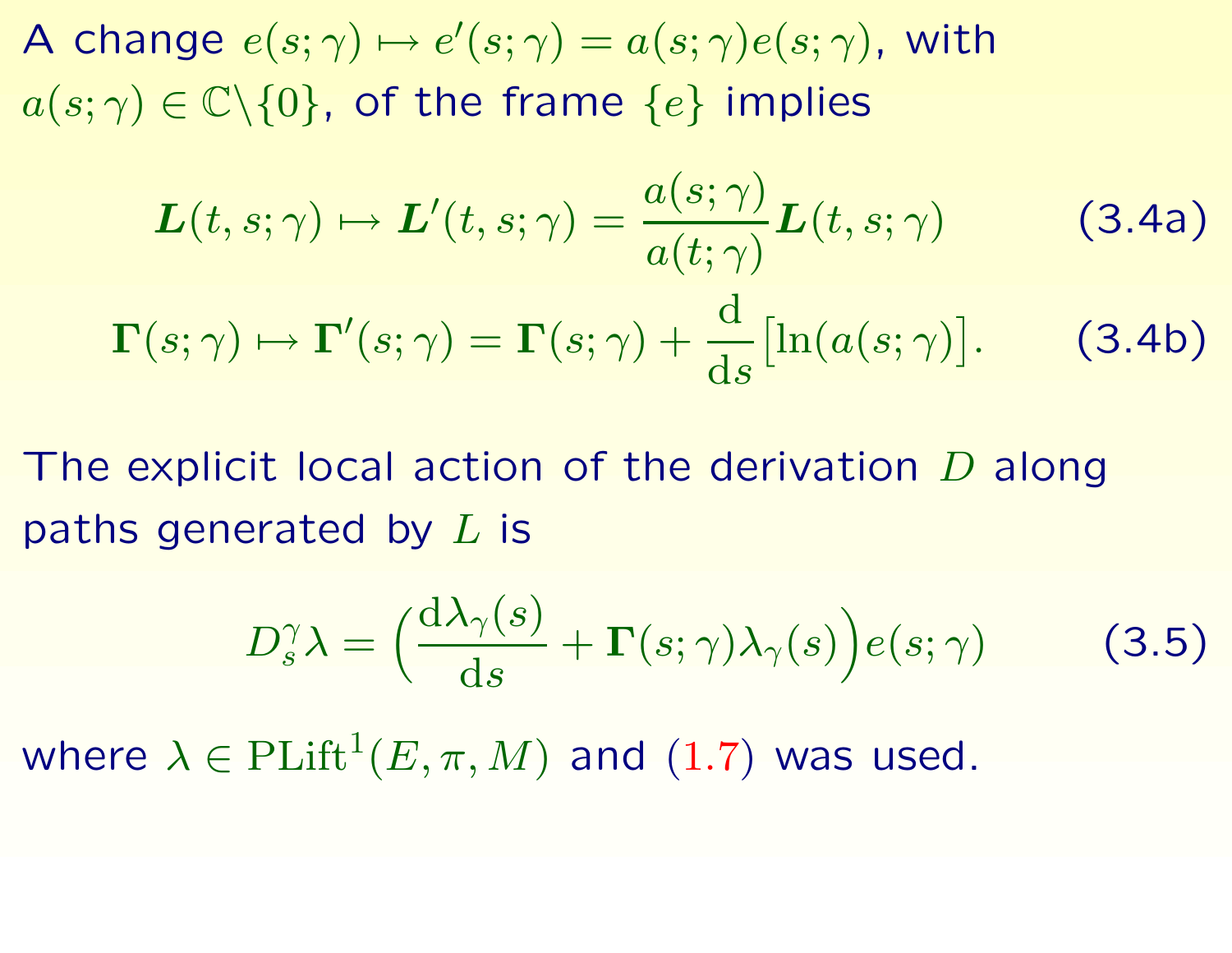#### **Normal frames on one-dimensional vector bundles**

<sup>A</sup> frame {*e*} is normal for *<sup>L</sup>* along *<sup>γ</sup>* (resp. on *<sup>U</sup>*) iff in that frame equation ([3.1](#page-27-0)) holds with

<span id="page-29-0"></span>
$$
f(s; \gamma) = f_0(\gamma) \tag{3.6}
$$

where  $\gamma: J \to M$  (resp.  $\gamma: J \to U$ ) and  $f_0: \gamma \mapsto f_0(\gamma) \in \mathbb{C} \backslash \{0\}$  Since, in a frame normal along  $\gamma$ (resp. on *U*), it is fulfilled

$$
L(t, s; \gamma) = 1\!\!\!1, \quad \Gamma(s; \gamma) = 0 \tag{3.7}
$$

for the given path  $\gamma$  (resp. every path in *U*), in every frame  $\{e' = ae\}$ , we have

$$
\mathbf{L}'(t,s;\gamma) = \frac{a(s;\gamma)}{a(t;\gamma)}, \quad \mathbf{\Gamma}'(s;\gamma) = \frac{\mathrm{d}}{\mathrm{d}s}[\ln(a(s;\gamma)]. \quad (3.8)
$$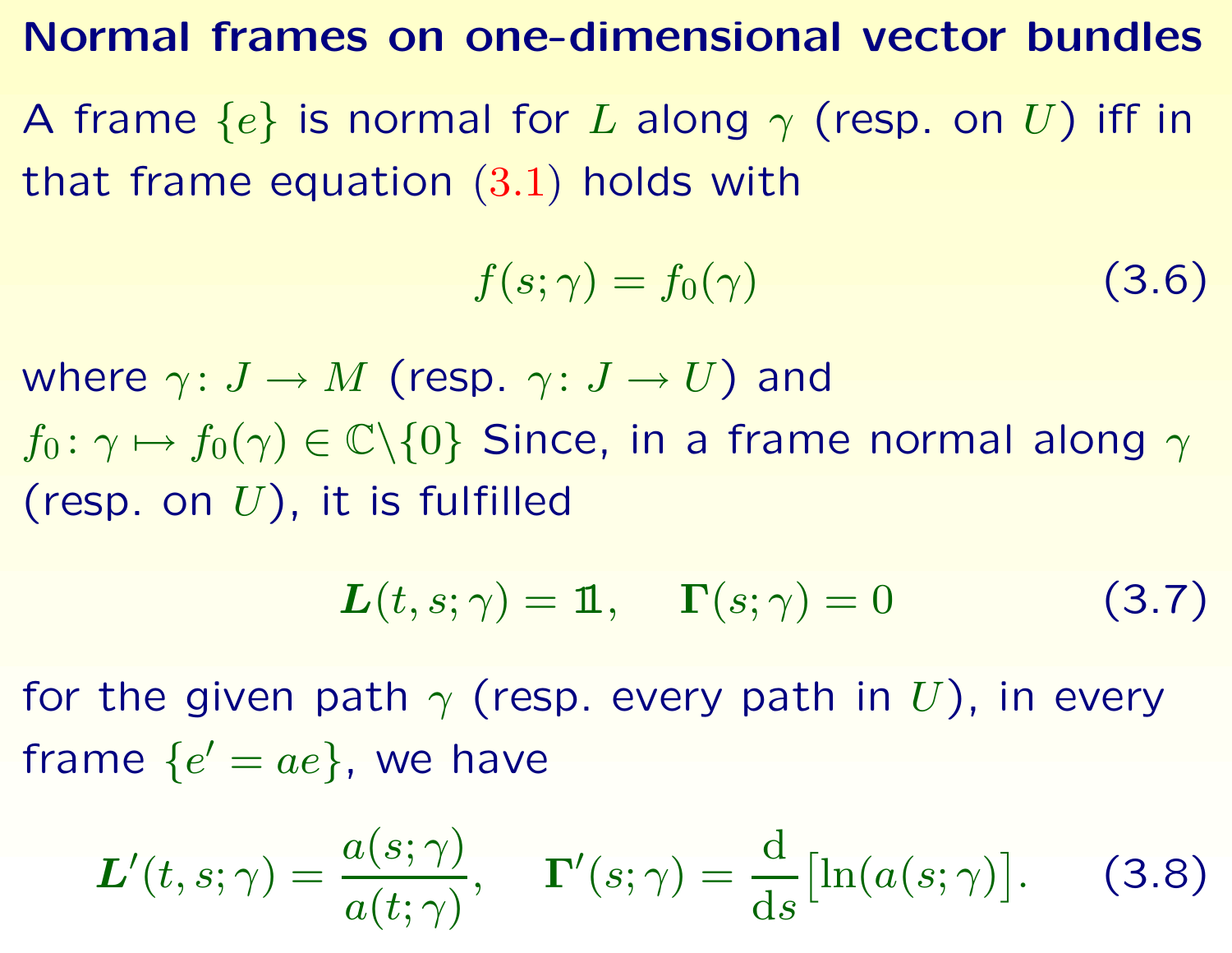In addition, for Euclidean on *U* ⊆ *M* transport *L*, the representation

<span id="page-30-1"></span>
$$
\Gamma'(s; \gamma) = \Gamma'_{\mu}(\gamma(s))\dot{\gamma}'^{\mu}(s)
$$
 (3.9)

holds for every  $C^1$  path  $\gamma: J \to U$  and some  $\Gamma'_\mu: V \to \mathbb{C}$ with *V* being an open set such that  $V \supset U$ (proposition [2.2](#page-21-1)). This means (see theorem [2.1](#page-20-0)) that ([3.8](#page-29-0)) holds for

$$
a(s;\gamma) = a_0(\gamma(s)),\tag{3.10}
$$

where  $a_0: U \to \mathbb{C} \backslash \{0\}$ , and, consequently, the equality ([3.9](#page-30-0)) can be satisfied if we choose

<span id="page-30-0"></span>
$$
\Gamma'_{\mu} = E_{\mu}(a) \tag{3.11}
$$

with  $a: V \to \mathbb{C}$ ,  $a|_U = a_0$  and  $\{E_\mu\}$  being a frame in the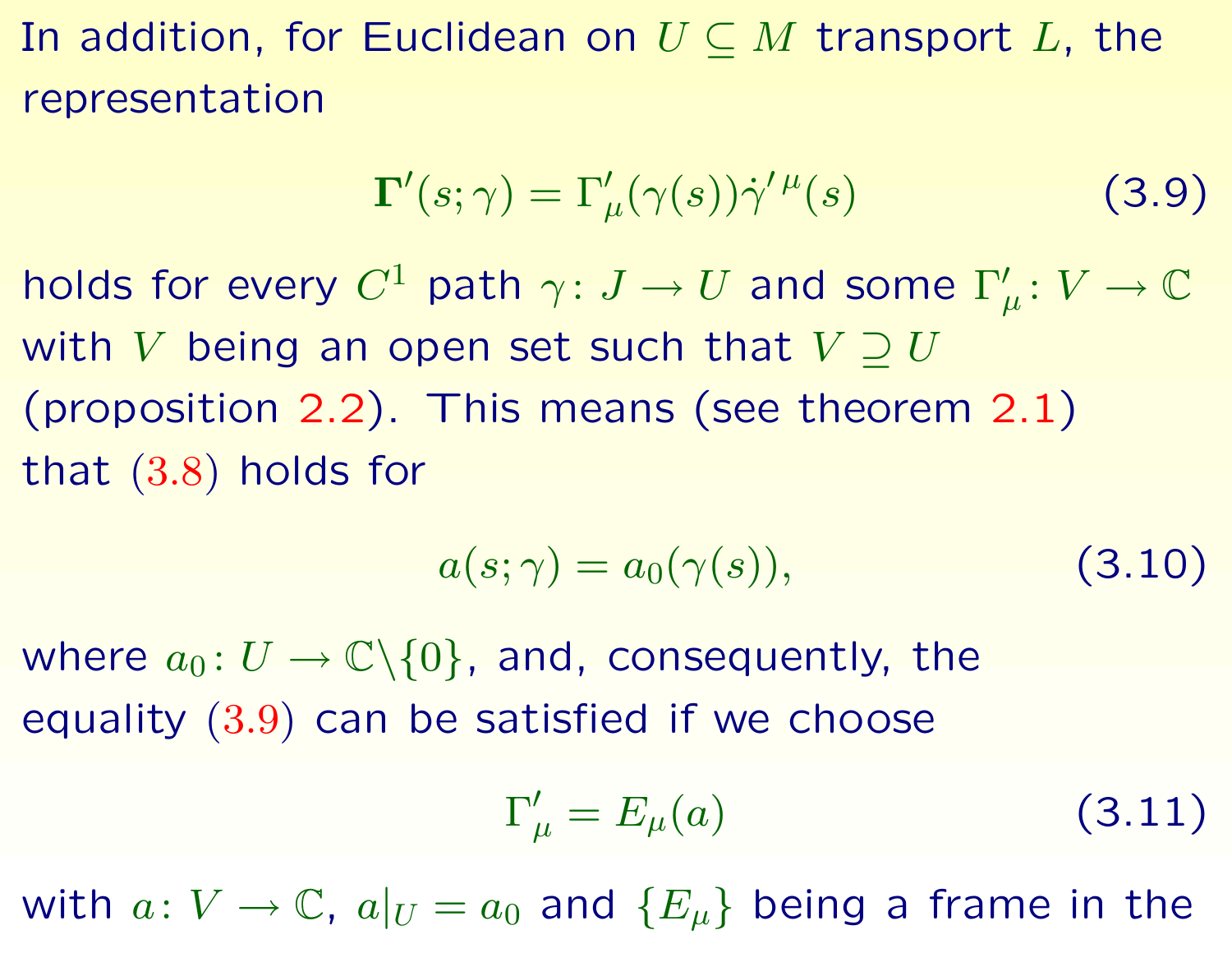bundle space tangent to *M* which, in particular, can be a coordinate one,  $E_{\mu} = \frac{\partial}{\partial x^{\mu}}$ . Of course, if *U* is not an open set, this choice of Γ'<sub>μ</sub> is not necessary; for example, the equality ([3.9](#page-30-0)) will be preserved, if to the r.h.s. of  $(3.11)$  $(3.11)$  $(3.11)$  is added a function  $G'_{\mu}$  such that  $G'_{\mu}\dot{\gamma}'^{\mu} = 0.$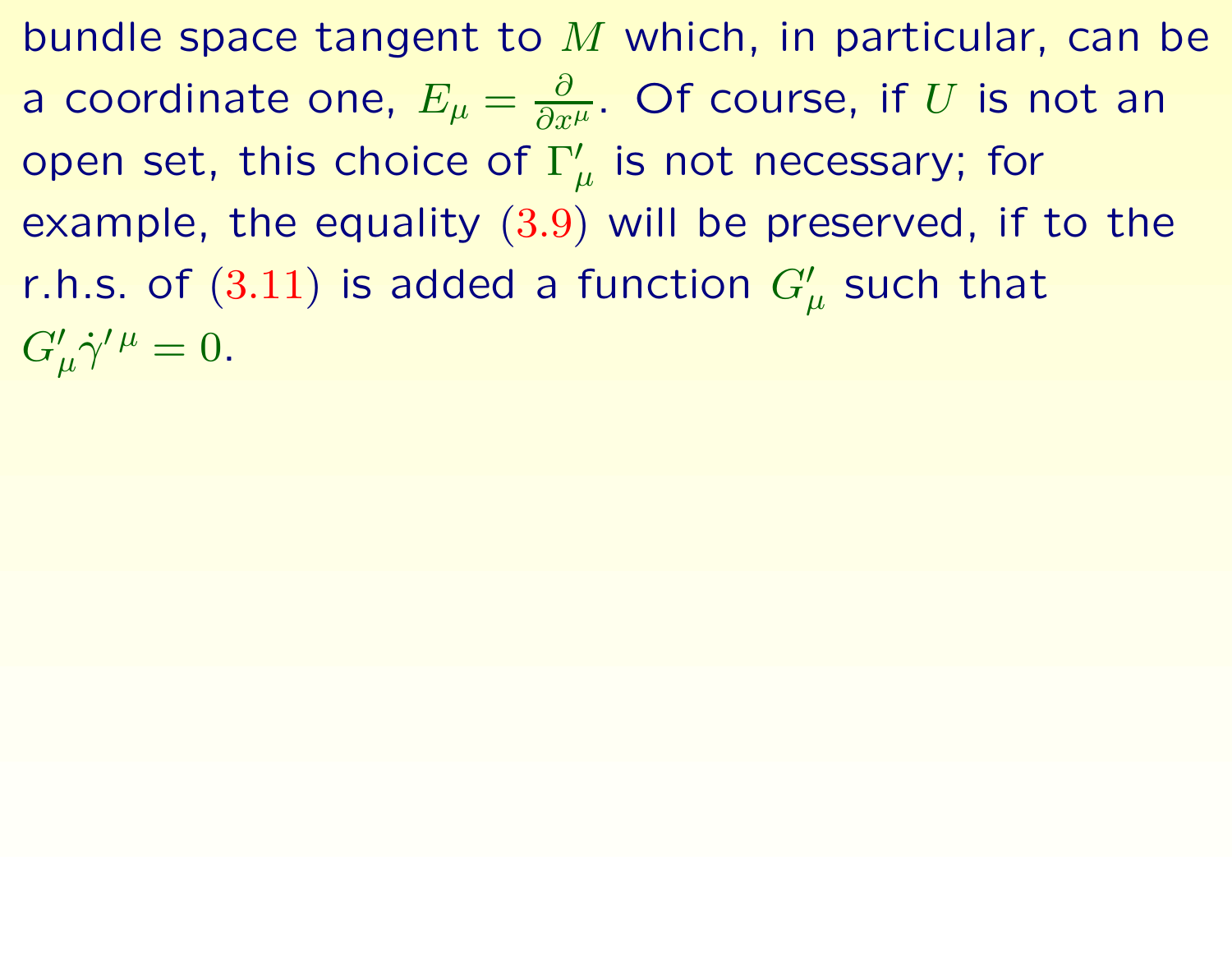#### Final remark: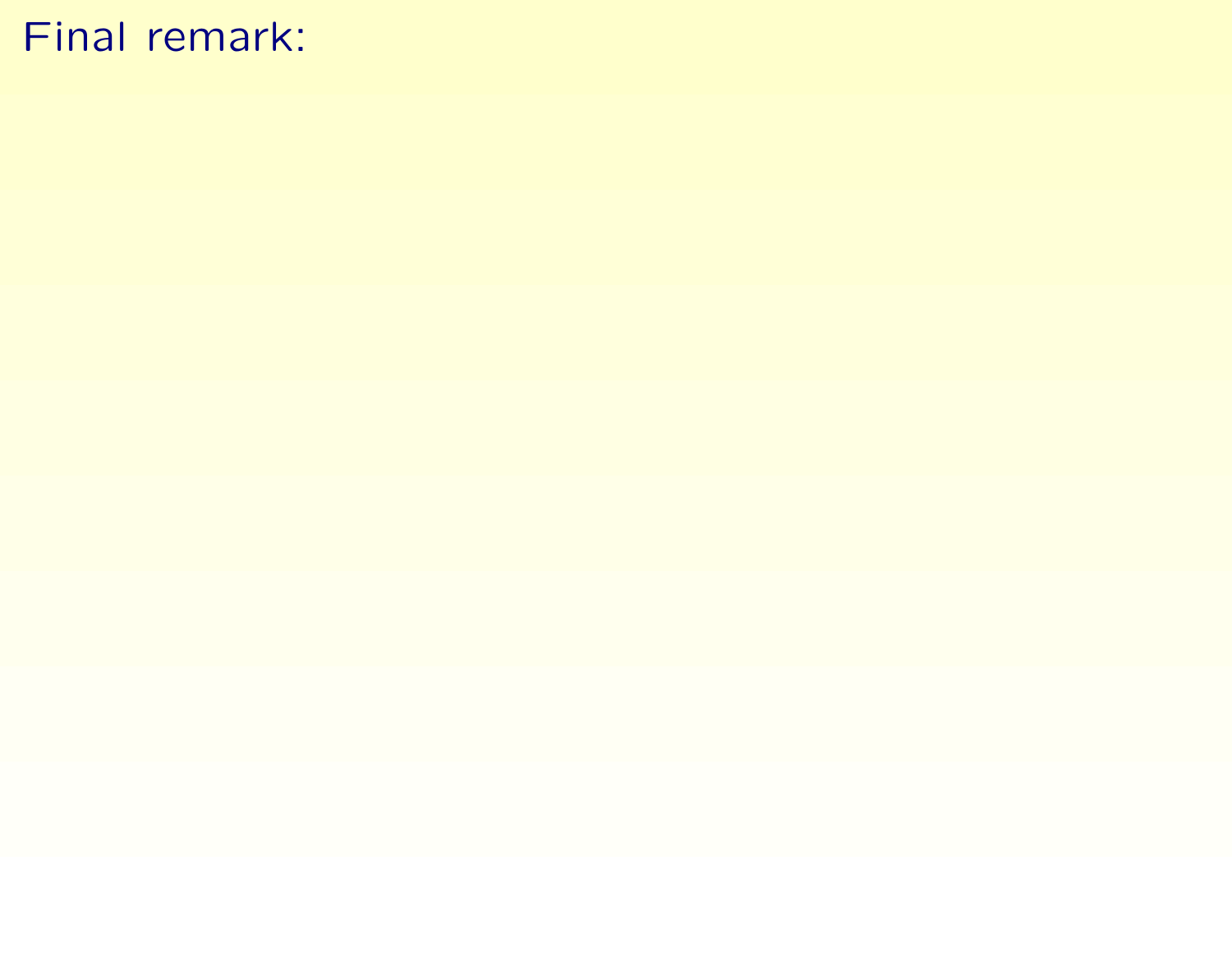#### Final remark:

- Frames normal along injective paths always exist (corollary [2.1](#page-20-1)).
- On an arbitrary submanifold *N* ⊆ *M* normal frames exist iff the functions <sup>Γ</sup>*<sup>µ</sup>* satisfy the conditions  $(2.6)$  $(2.6)$  $(2.6)$  with  $x \in N$  in the coordinates described in theorem [2.3](#page-24-0).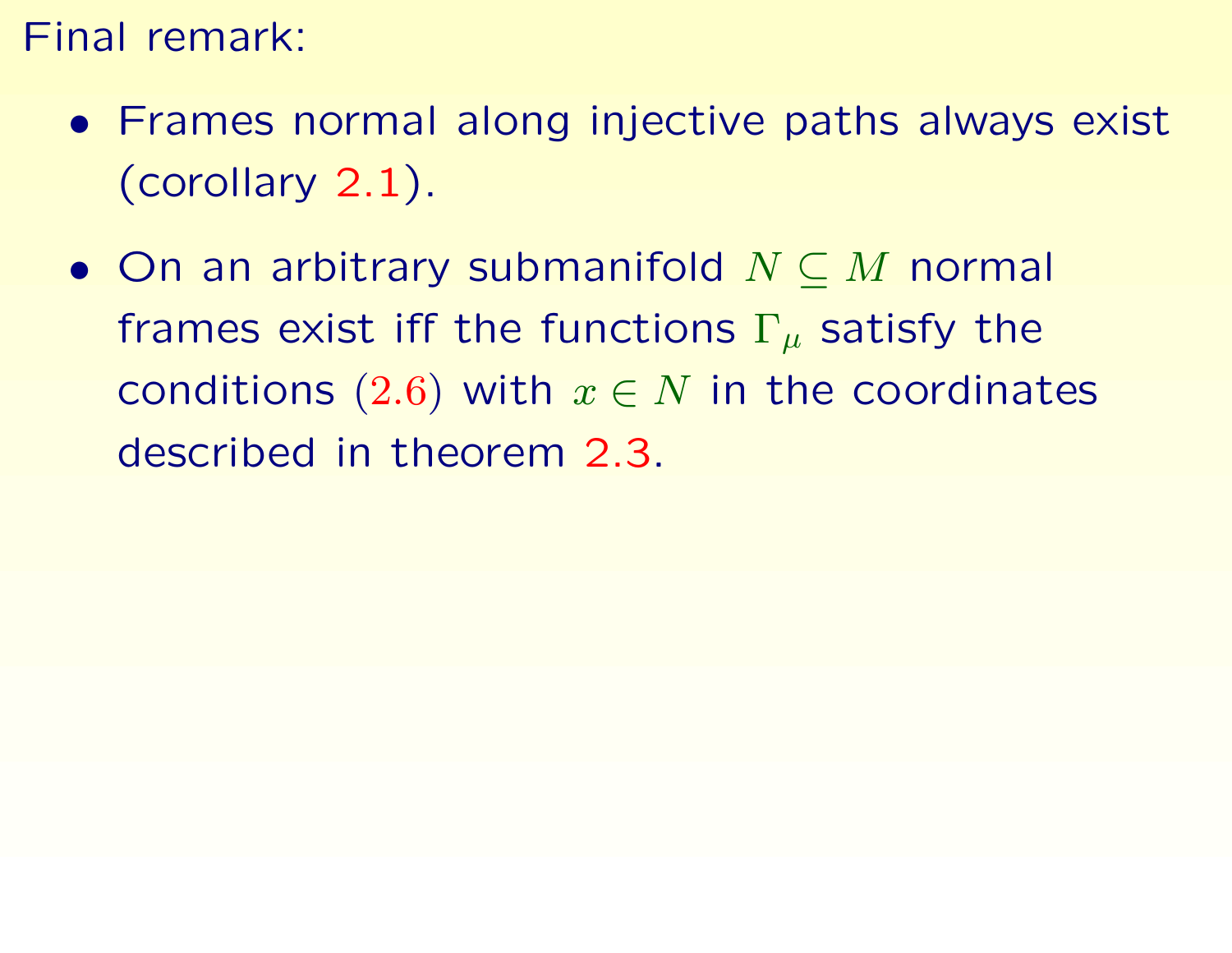## **4. The classical electromagnetic field**

<span id="page-34-0"></span>Now we would like to apply the above formalism to <sup>a</sup> description of the classical electromagnetic field. Before going on, we should say that the accepted natural formalism in gauge field theories, in particular in the electrodynamics, is via connections on vector bundles [[1](#page-54-1), [2\]](#page-54-0). Below we sketch an equivalent technique for an electromagnetic field.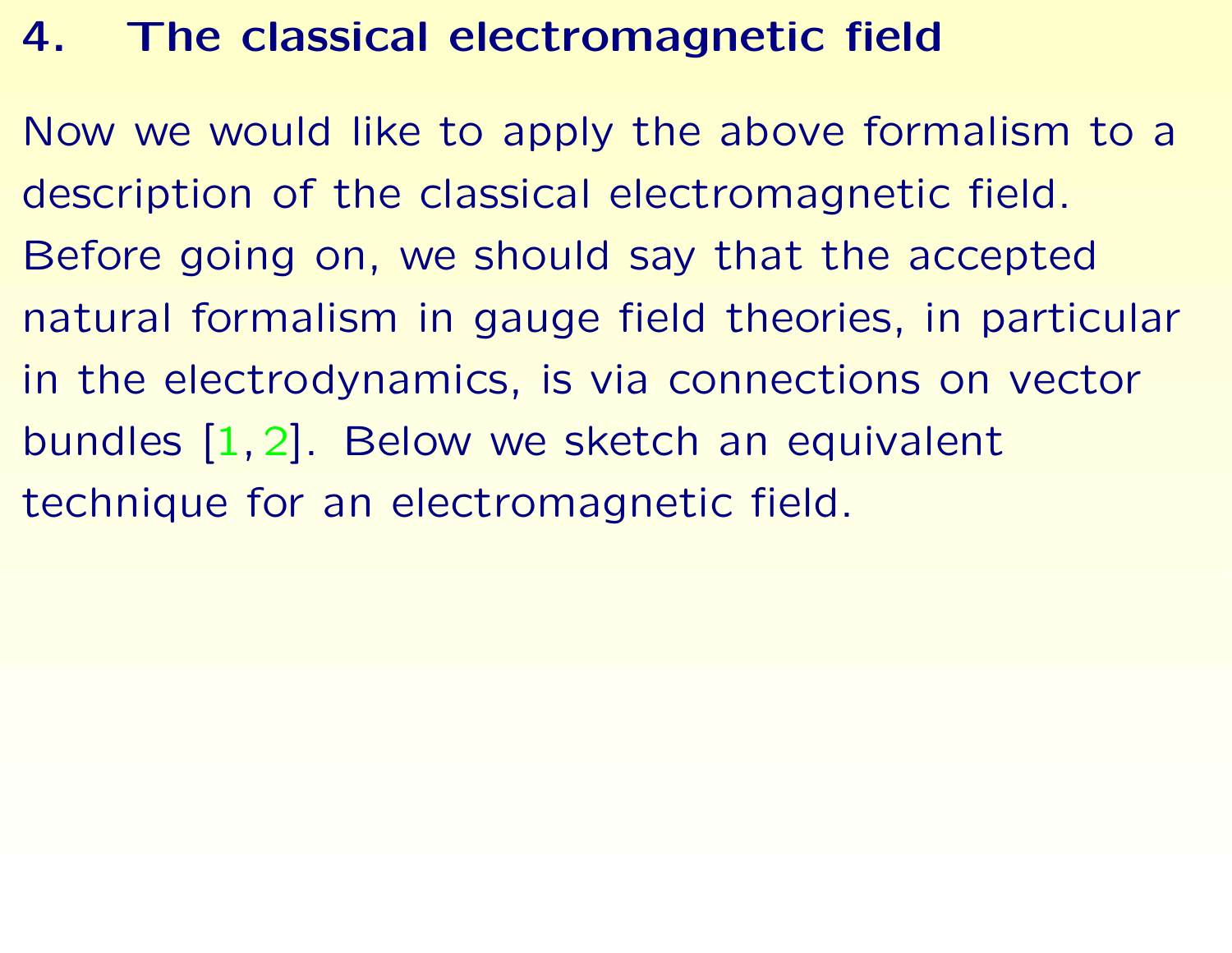Recall, the classical electromagnetic field is described via a real 1-form *A* over a 4-dimensional real manifold *M* (endowed with <sup>a</sup> (pseudo-)Riemannian metric *<sup>g</sup>* and) representing the space-time model and, usually, identified with the Minkowski space *<sup>M</sup>*<sup>4</sup> of special relativity or the (pseudo-)Riemannian space  $V_4$  of general relativity. The electromagnetic field itself is represented by the two-form  $F = dA$ , where "d" denotes the exterior derivative operator, with local components (in some local coordinates {*x<sup>µ</sup>*})

<span id="page-35-0"></span>
$$
F_{\mu\nu} = -\frac{\partial A_{\mu}}{\partial x^{\nu}} + \frac{\partial A_{\nu}}{\partial x^{\mu}}.
$$
 (4.1)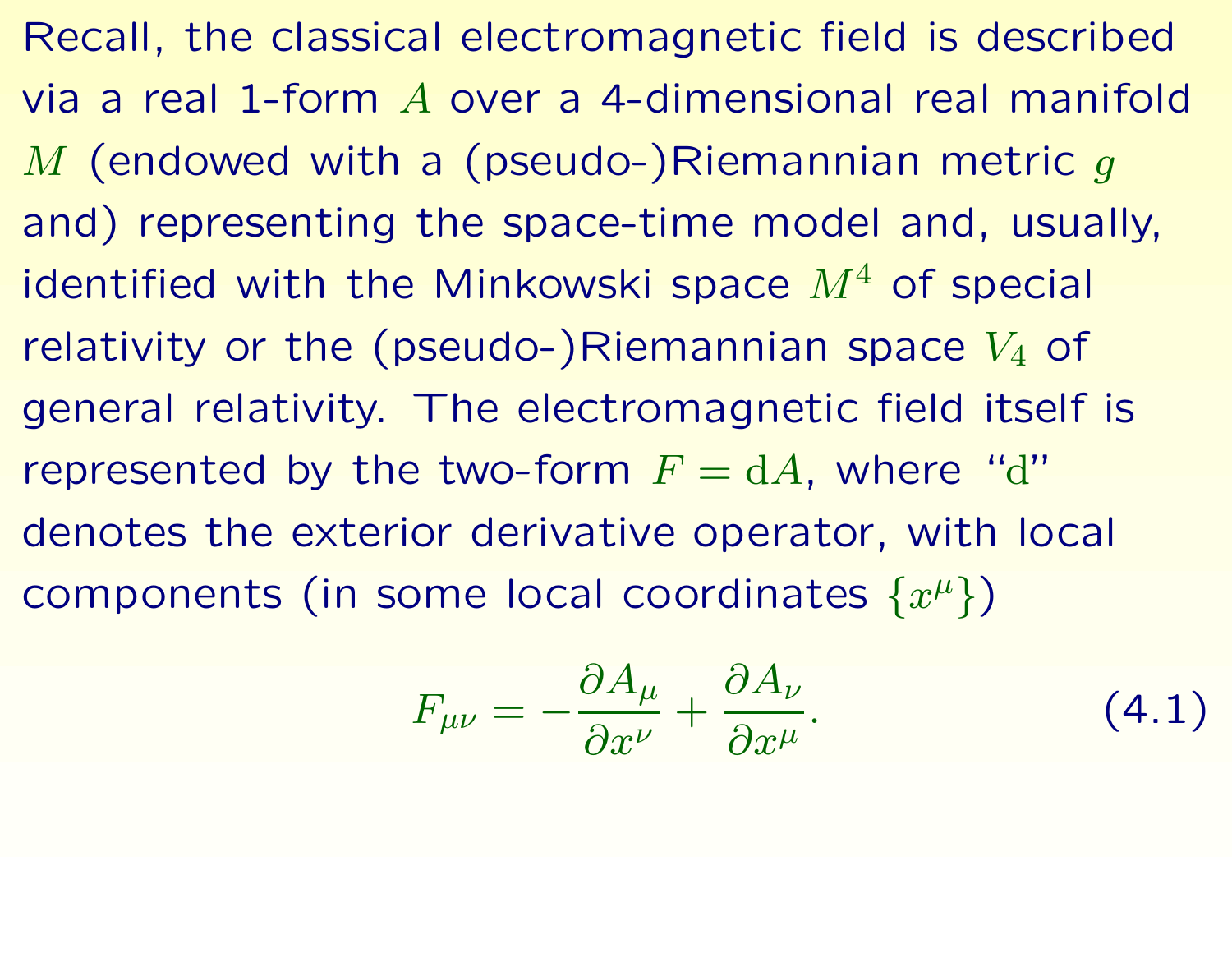As it is well known, the electromagnetic field, the Maxwell equations describing it, and its (minimal) interactions with other objects are invariant under <sup>a</sup> gauge transformation

<span id="page-36-1"></span><span id="page-36-0"></span>
$$
A_{\mu} \mapsto A'_{\mu} = A_{\mu} + \frac{\partial \lambda}{\partial x^{\mu}}
$$
 (4.2)

or  $A \mapsto A' = A + d\lambda$ , where  $\lambda$  is a  $C^2$  function. As is almost evident, the electromagnetic field is invariant under simultaneous changes of the local coordinate frame,  $E_{\mu} = \frac{\partial}{\partial x^{\mu}} \mapsto E'_{\mu} = B_{\mu}^{\nu} E_{\nu}$  with  $B_{\mu}^{\nu} := \frac{\partial x^{\nu}}{\partial x'^{\mu}}$ , and a gauge transformation ([4.2](#page-36-0)):

$$
A_{\mu} \mapsto A'_{\mu} = B_{\mu}^{\nu} A_{\nu} + E'_{\mu}(\lambda) = B_{\mu}^{\nu} \left( A_{\nu} + \frac{\partial \lambda}{\partial x^{\nu}} \right). \tag{4.3}
$$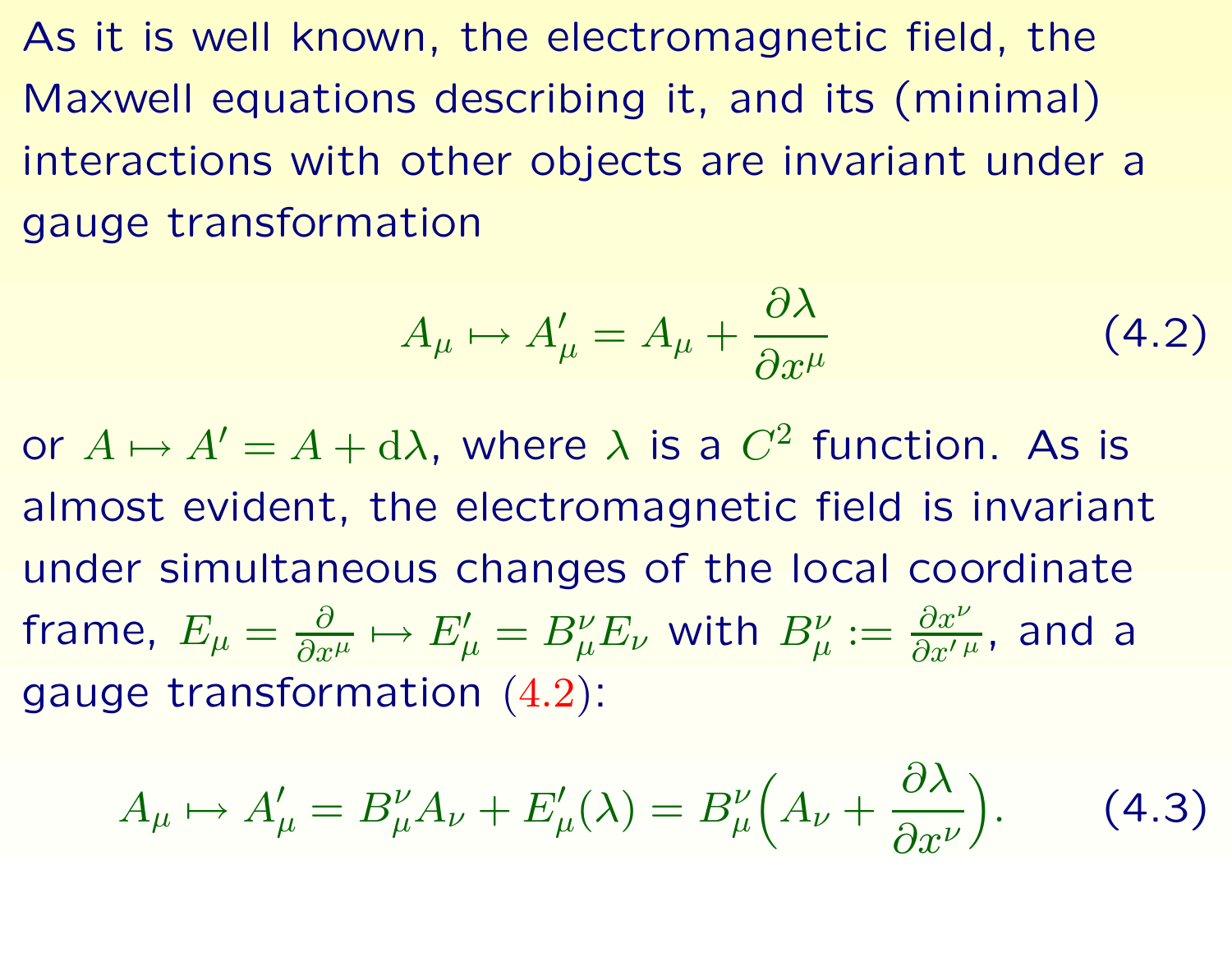Under the transformation  $(4.3)$  $(4.3)$  $(4.3)$ , the quantities  $(4.1)$  $(4.1)$  $(4.1)$ transform like components of an antisymmetric tensor,

$$
F_{\mu\nu} \mapsto F'_{\mu\nu} = B^{\sigma}_{\mu} B^{\tau}_{\nu} F_{\sigma\tau} \tag{4.4}
$$

due to which the 2-form *F* remains unchanged,  $F = dA = dA'$ . Notice, above  $A'_\mu$  are not the components of *A* in  ${E'_\mu}$  unless  $\lambda =$  const while  $F'_{\mu\nu}$  are the components of *F* in  ${E^{\prime \mu}} = \frac{\partial x^{\prime \mu}}{\partial x^{\nu}} dx^{\nu}$ .

Now there arises an idea for identifying the electromagnetic potentials *Aµ* with the matrices <sup>Γ</sup>*<sup>µ</sup>* of the 3-index coefficients of some linear transport along paths in a 1-dimensional vector bundle  $(E, \pi, M)$ . This can be done as follows.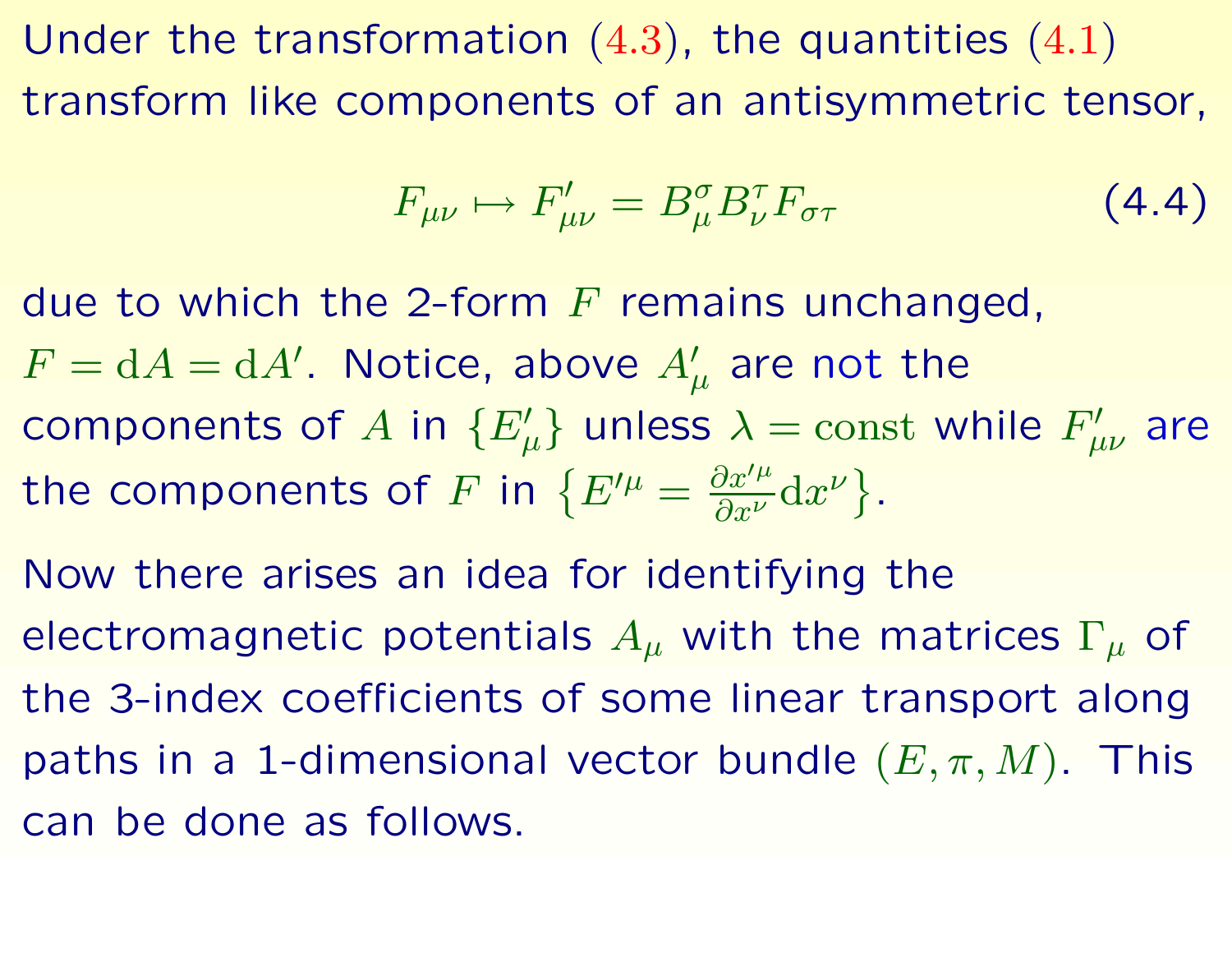Let *M* be <sup>a</sup> real 4-dimensional manifold, representing the space-time model, and  $(E, \pi, M)$  be a 1-dimensional real vector bundle over it. We identify the potentials  $A_\mu$  of an electromagnetic field with the (local) coefficients of <sup>a</sup> linear transport *L* along paths in  $(E, \pi, M)$  whose matrix has the representation  $\Gamma'(s; \gamma) = \Gamma'_{\mu}(\gamma(s))\dot{\gamma}'^{\mu}(s)$  (along every path and in every pair of frames). Hence, the 3-index coefficients of *L* are uniquely defined and supposed to be (arbitrarily) fixed in some pair of frames.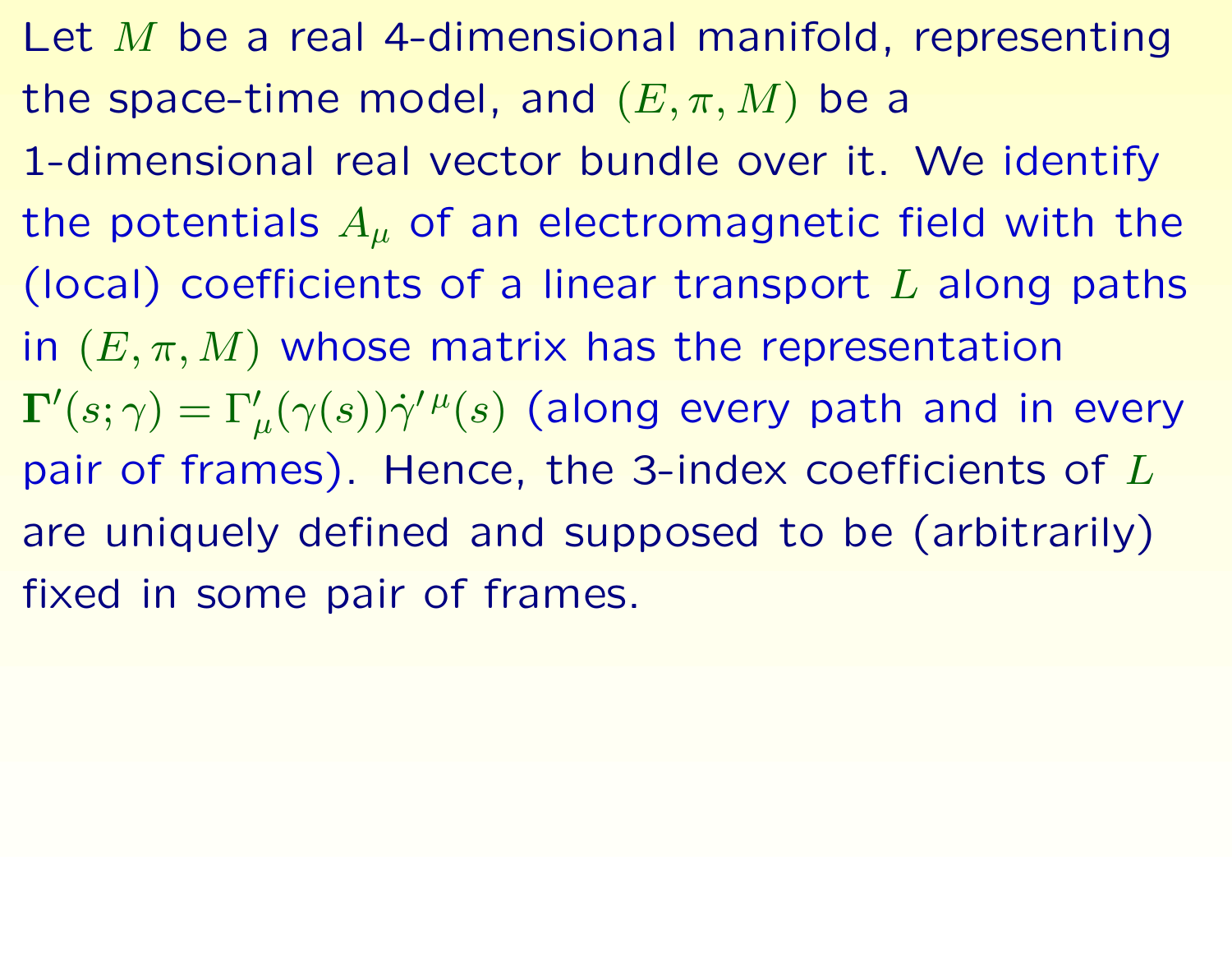It should be emphasized, now the (pure) gauge transformation ([4.2](#page-36-0)) appears as <sup>a</sup> special case of ([4.3](#page-36-1)), corresponding to <sup>a</sup> change of the frame in *E* and <sup>a</sup> fixed frame in  $T(M)$ . This means that, in the approach proposed, the gauge transformations are directly incorporated in the definition of the field potential *A*. This conclusion is in contrast to the situation in classical electrodynamics as in it the gauge transformations are <sup>a</sup> simple observation of 'additional' invariance of the field, which is not connected with the geometrical interpretation of the theory.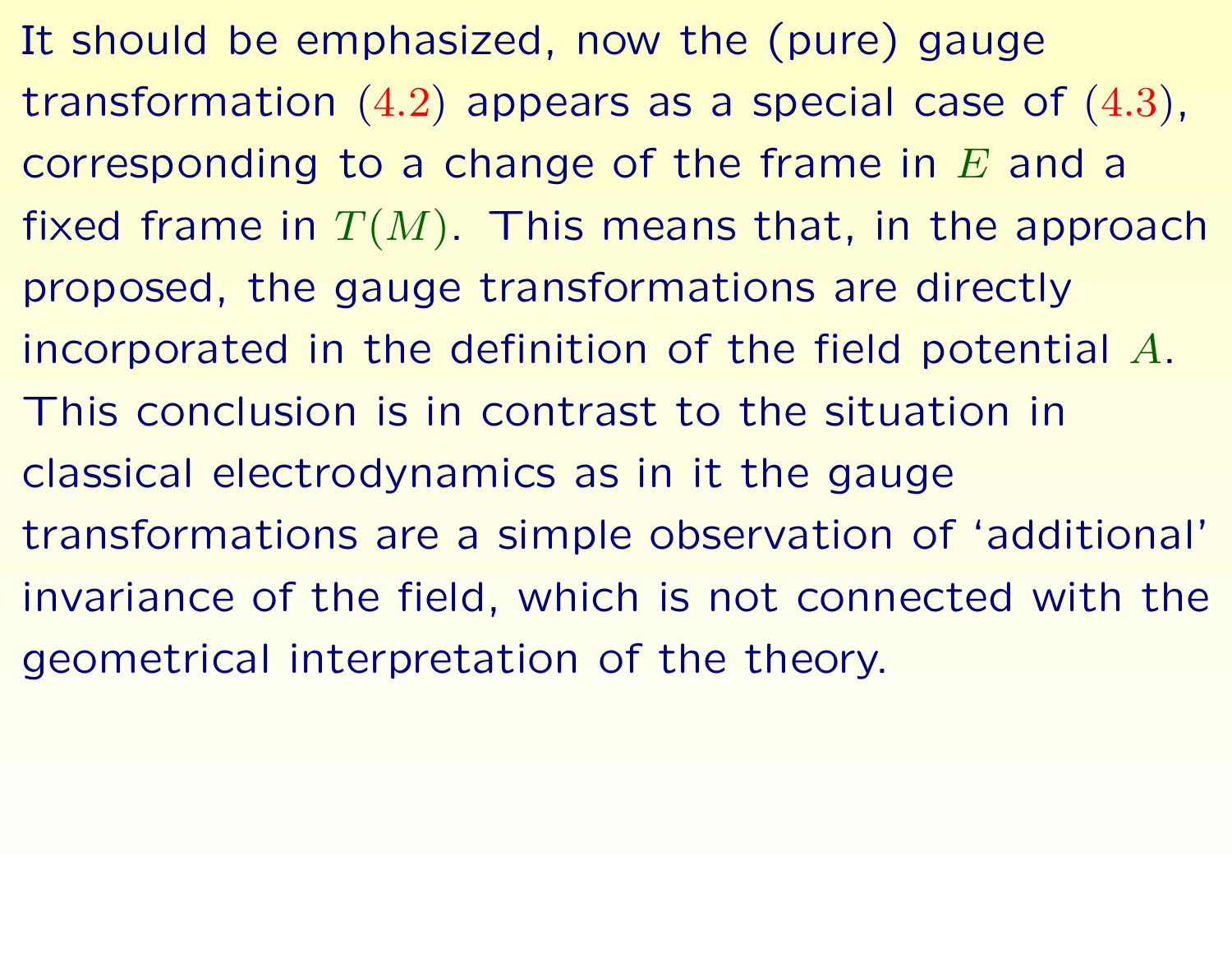Defining the electromagnetic field by  $F = dA$ , the equality ([4.1](#page-35-0)) remains valid in <sup>a</sup> coordinate frame  ${E_{\mu} = \partial/\partial x^{\mu}}$ . Since *A* and *F* possess all of the properties they must have in electrodynamics, they represent an equivalent description of electromagnetic field. The only difference with respect to the classical description is the clear geometrical meaning of these quantities, as <sup>a</sup> consequence of which an electromagnetic field can be identified with <sup>a</sup> linear transport along paths in <sup>a</sup> one-dimensional vector bundle over the space-time. The proposed treatment of electromagnetic field is equivalent to the modern one in the bundle picture of gauge theories [\[1](#page-54-1), [3\]](#page-54-2), where the electromagnetic potentials are regarded as coefficients of a suitable linear connection.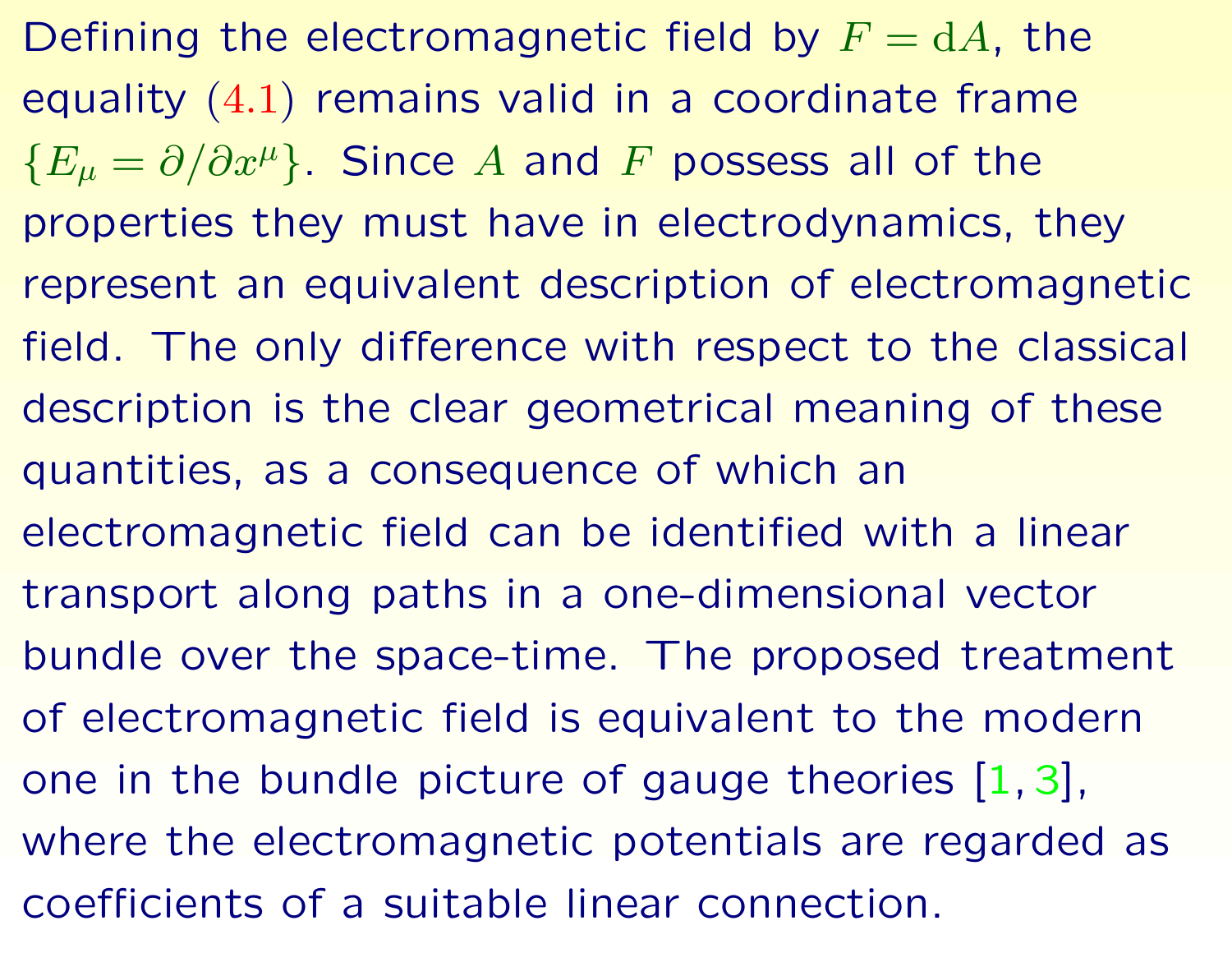- In the approach proposed, the different gauge conditions, which are frequently used, find <sup>a</sup> natural interpretation as <sup>a</sup> partial fix of the class of frames in the bundle space employed.
- For instance, any one of the gauges in the table [4.1](#page-42-0) on the next slide corresponds to <sup>a</sup> class of frames for which ([4.3](#page-36-1)) holds for  $B^{\nu}_{\mu} = \delta^{\nu}_{\mu}$ ,  $\delta^{\nu}_{\mu}$  being the Kronecker deltas, and *λ* subjected to <sup>a</sup> condition given in the table. (Below *M* is supposed to be endowed with <sup>a</sup> (pseudo-)Riemannian metric  $g_{\mu\nu}$ , the coordinates to be numbered as  $x^0, x^1, x^2$ , and  $x^3$ ,  $x^0$  to be the 'time' coordinate,  $\partial_{\mu} := \partial/\partial x^{\mu}$ , and  $\partial^{\mu} := g^{\mu\nu}\partial_{\nu}$  with  $[g^{\mu\nu}] := [g_{\mu\nu}]^{-1}.$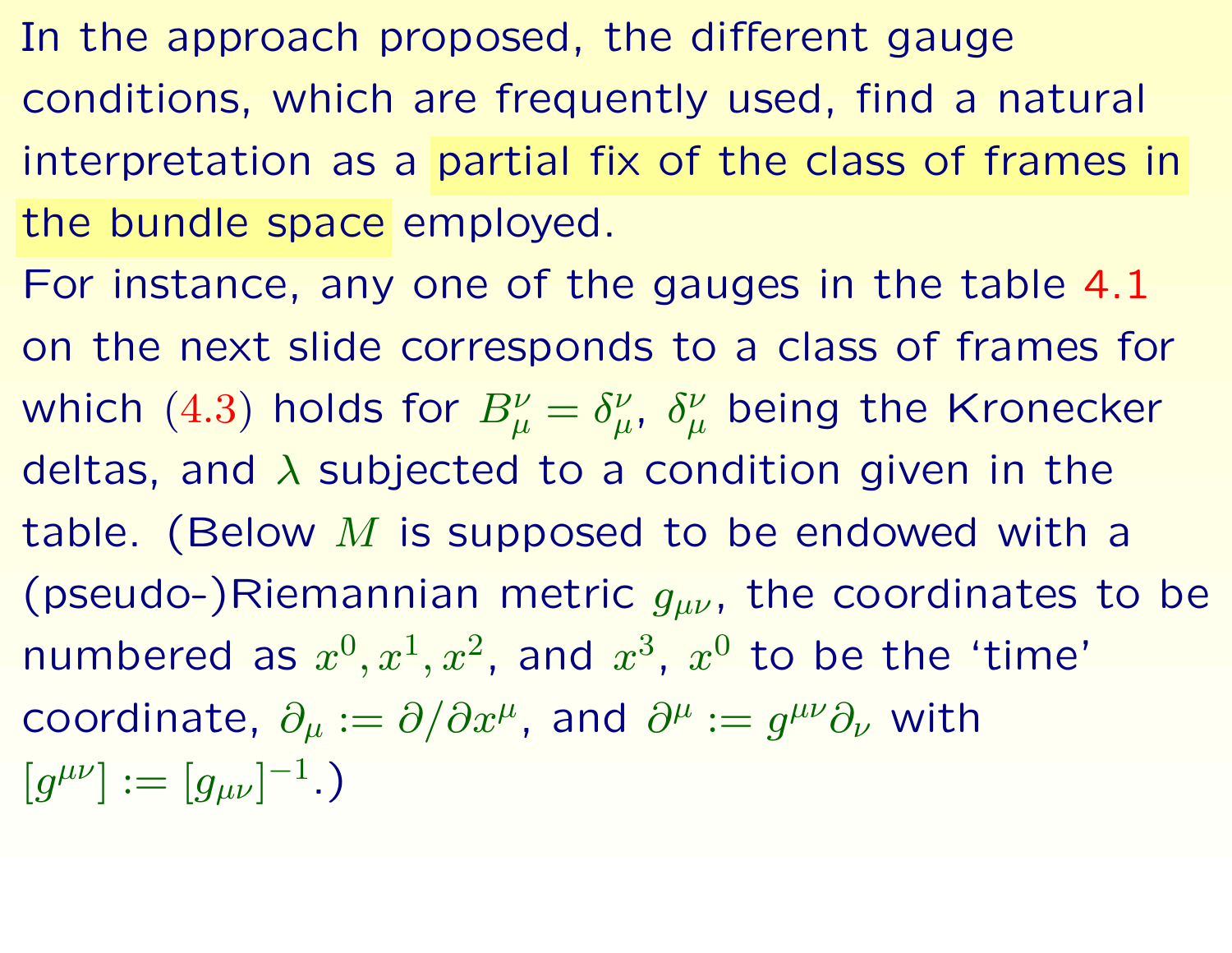# Table 4.1: Examples of gauge conditions

| Gauge                | Condition on $A$ Condition on $\lambda$ |                                                                              |
|----------------------|-----------------------------------------|------------------------------------------------------------------------------|
| Lorenz               |                                         | $\partial^{\mu} A_{\mu} = 0 \quad \partial^{\mu} \partial_{\mu} \lambda = 0$ |
| Coulomb <sup>a</sup> |                                         | $\partial^k A_k = 0 \quad \partial^k \partial_k \lambda = 0$                 |
| Hamilton             |                                         | $A_0 = 0 \quad \lambda(x) = \lambda(x^1, x^2, x^3)$                          |
| Axial                |                                         | $A_3 = 0$ $\lambda(x) = \lambda(x^0, x^1, x^2)$                              |

<span id="page-42-0"></span>*<sup>a</sup>*In this row the summation over *k* is from 1 to 3.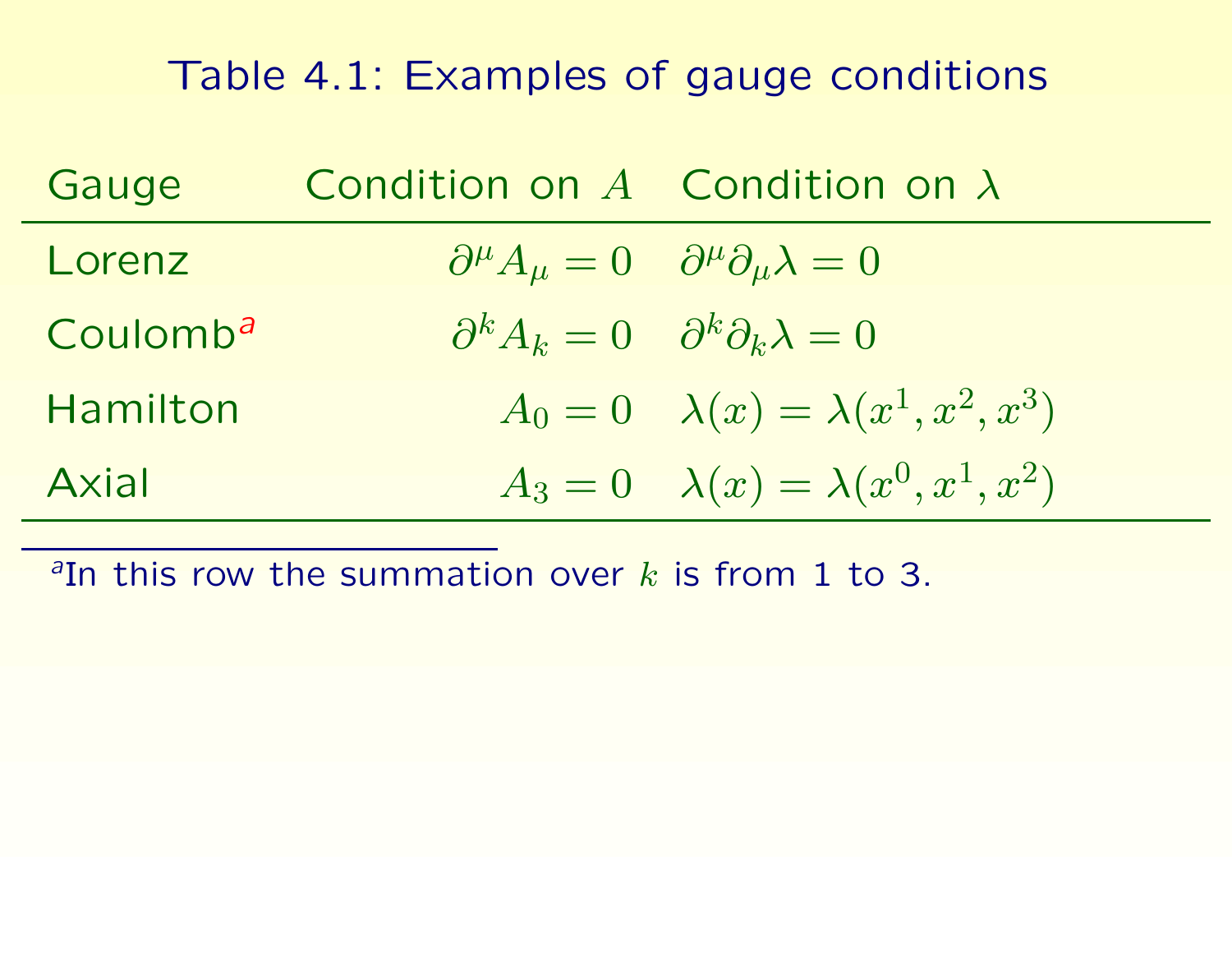## **Historical Remark:**

The Lorenz condition and gauge are named in honor of the Danish theoretical physicist Ludwig Valentin Lorenz (1829–1891), who has first published it in 1867 [\[4\]](#page-55-1) (see also [\[5](#page-55-0), pp. 268-269, 291]); however this condition was first introduced in lectures by Bernhard G. W. Riemann in 1861 as pointed in [\[5](#page-55-0), p. 291]. It should be noted that the Lorenz condition/gauge is quite often erroneously referred to as the Lorentz condition/gauge after the name of the Dutch theoretical physicist Hendrik Antoon Lorentz (1853–1928) as, e.g., in [\[6](#page-56-1), p. 18] and in [[7](#page-56-0), p. 45].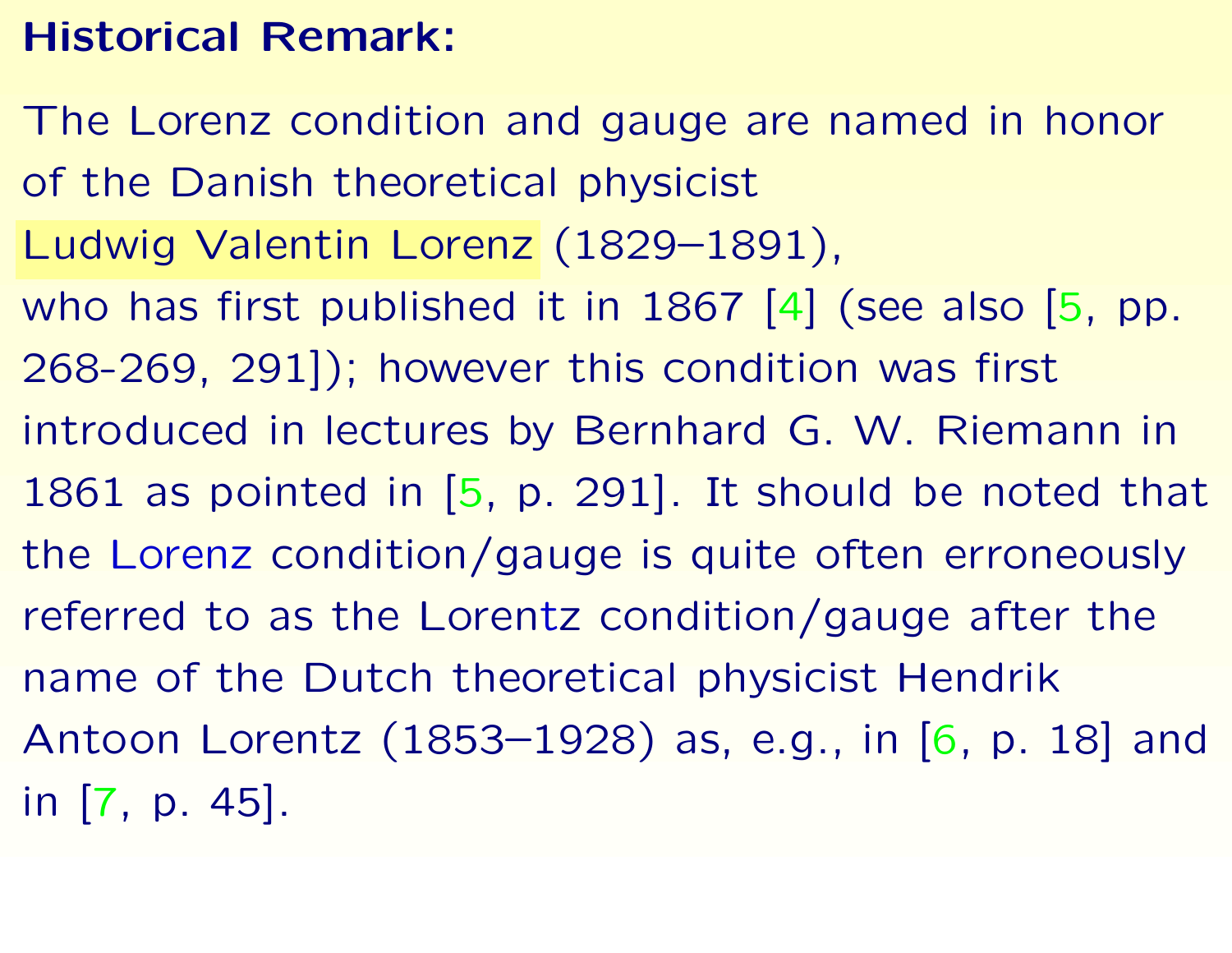## **5. Normal and inertial frames**

Comparing ([4.1](#page-35-0)) with ([2.5](#page-23-1)), we get (in this section, we assume the Greek indices to run over the range 0, 1, 2, 3. )

<span id="page-44-1"></span>
$$
F_{\mu\nu} = R_{\mu\nu}(-A_0, -A_1, -A_2, -A_3). \tag{5.1}
$$

<span id="page-44-0"></span>Thus, the electromagnetic field tensor *F* is completely responsible for the existence of frames normal for *L* (theorems [2.2](#page-23-0) and [2.3](#page-24-0)). For example, if *U* is an open set, frames normal on  $U \subseteq M$  for  $L$  exist iff  $F|_U = 0$ , i.e. if electromagnetic field is missing on *U*. Also, if *N* is <sup>a</sup> submanifold of *M*, frames normal on *U* for *L* exist iff in the special coordinates  $\{x^{\mu}\}\$ , described in theorem [2.3](#page-24-0), is valid  $F_{\alpha\beta}|_U=0$  for  $\alpha, \beta=1,\ldots,\dim N$ .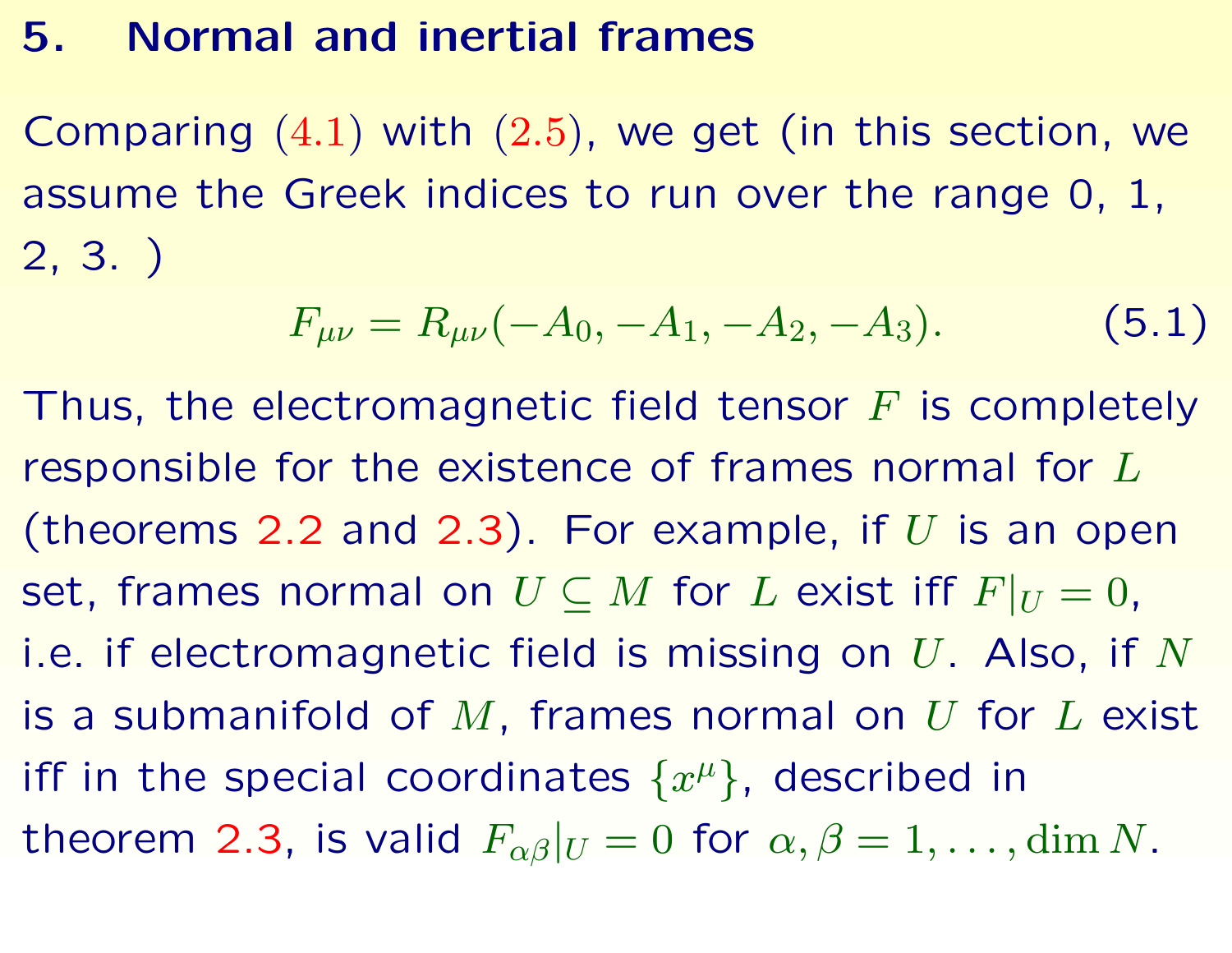In the context of theorem [2.1](#page-20-0), we can say that an electromagnetic field admits frames normal on *U* ⊆ *M* iff the linear transport *L* corresponding to it is path-independent on *U* (along paths lying entirely in *U*). Thus, if *L* is path-dependent on *U*, the field does not admit frames normal on *U*. This important result is the classical analogue of <sup>a</sup> quantum effect, know as the Aharonov-Bohm effect [[8](#page-56-3),[9\]](#page-56-2), whose essence is that the electromagnetic potentials directly, not only through the field tensor *F*, can give rise to observable physical results.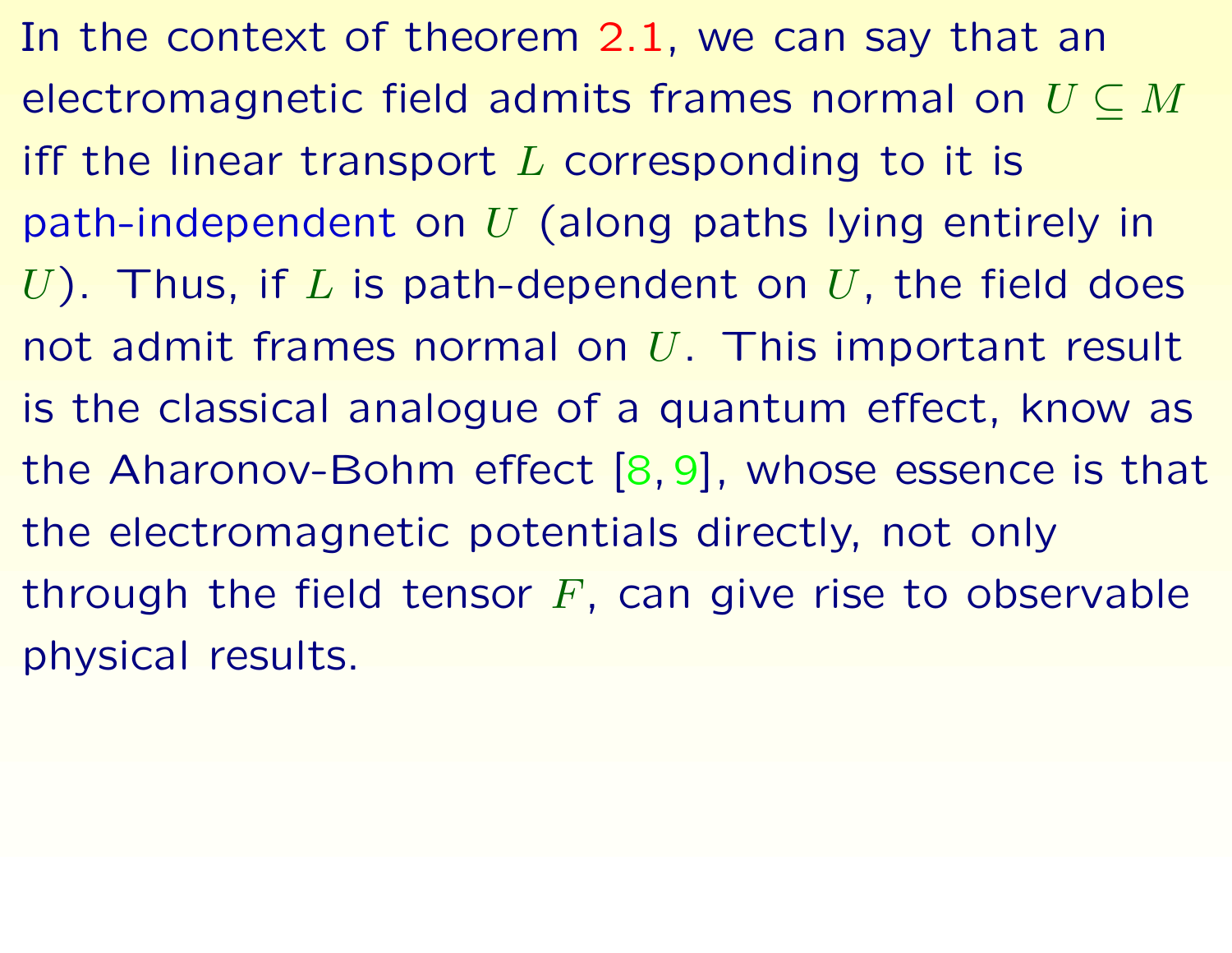#### **Physical meaning of the normal frames**

Suppose *L* is Euclidean on <sup>a</sup> neighborhood *U* ⊆ *M*. As a consequence of  $(5.1)$  $(5.1)$  $(5.1)$  and theorem [2.2](#page-23-0), we have  $F|_U = dA|_U = 0$ , i.e. on *U* the electromagnetic field strength vanishes and hence the field is <sup>a</sup> pure gauge on *U*,

$$
A_{\mu}|_{U} = \frac{\partial f_0}{\partial x^{\mu}}\Big|_{U} \tag{5.2}
$$

for some  $C^1$  function  $f_0$  defined on an open set containing U or equal to it. In a frame  $\{e'\}$  normal on *U* for *L* vanish the 2-index coefficients of *L* along any path  $\gamma$  in *U*:

$$
\Gamma'(s; \gamma) = A'_{\mu}(\gamma(s))\dot{\gamma}^{\mu}(s) = 0.
$$
 (5.3)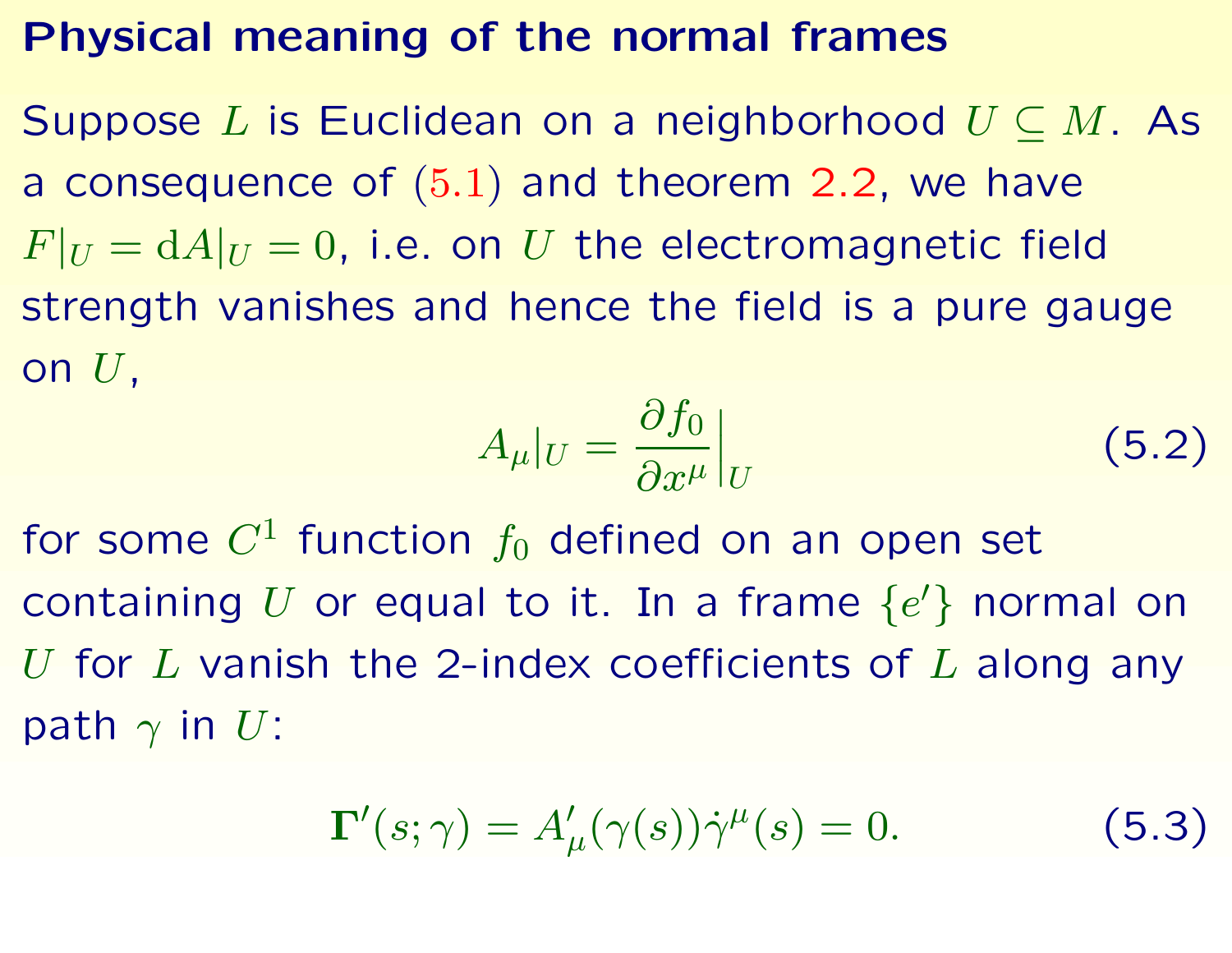Any transformation ([4.3](#page-36-1)) with  $\lambda = -f_0$  transforms  $A_\mu$ into  $A'_\mu$  such that

<span id="page-47-0"></span>
$$
A'_{\mu}|_U = 0 \tag{5.4}
$$

(irrespectively of the frames  ${E_\mu}$  and  ${E'_\mu}$ .) Hence, the one-vector frame  ${e' = e^{-f_0}e}$  in the bundle space *E* is normal for *L* on *U*. Therefore, in the frame  $\{e\}$ , vanish the 2-index and 3-index coefficients of *L*, i.e.  ${e' }$  is a strong normal frame. One can verify, all frames strong normal on <sup>a</sup> neighborhood *U* for *L* are obtainable from  $\{e'\}$  by multiplying its vector  $e'$  by a function *f* such that  $\frac{\partial f}{\partial x^{\mu}}|_{U} = 0$ , i.e. they are  $\{be^{-f_0}e\}$ with  $b \in \mathbb{R} \backslash \{0\}$  as *U* is a neighborhood. Thus, every frame normal on <sup>a</sup> neighborhood *U* for *L* is strong normal on U for *L* and vice versa.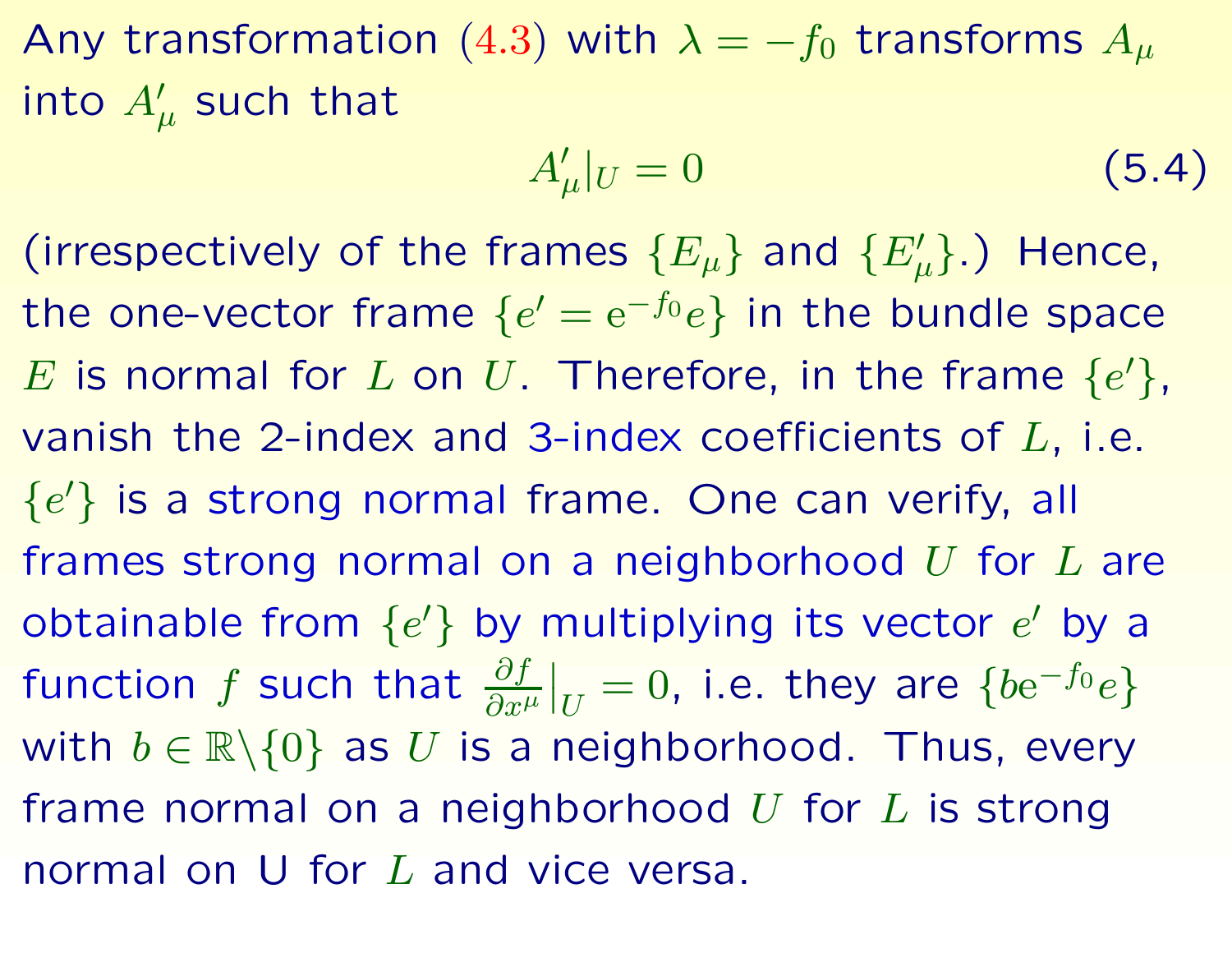A frame (of reference) in the bundle space in which ([5.4](#page-47-0)) holds on a subset  $U \subseteq M$ , will be called inertial on *U* for the electromagnetic field considered. In other words, the frames inertial on *U* for <sup>a</sup> given electromagnetic field are the ones in which its potentials vanish on *U*. Thus, every frame inertial on *U* is strong normal on it and vice versa.

So, in <sup>a</sup> frame inertial on *U* ⊆ *M* for an electromagnetic field it is not only <sup>a</sup> pure gauge, but in such <sup>a</sup> frame its potentials vanish on *U*.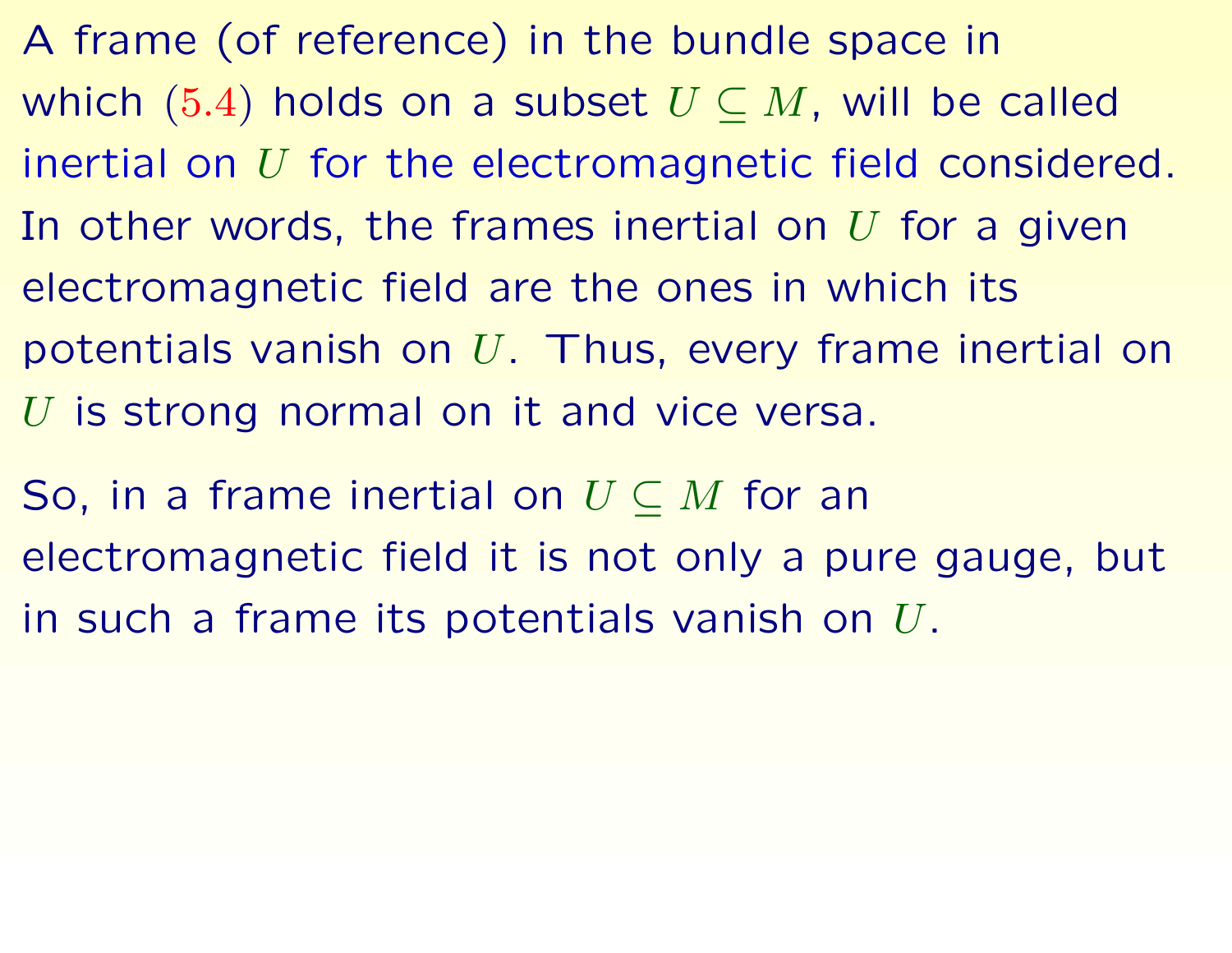Relying on known results [\[10](#page-57-1), [11](#page-57-0), [12](#page-58-0)], we can assert the existence of frames inertial at <sup>a</sup> single point and/or along paths without self-intersections for every electromagnetic field, while on submanifolds of dimension not less than two such frames exist only as an exception if (and only if) some additional conditions are satisfied, i.e. for some particular types of electromagnetic fields.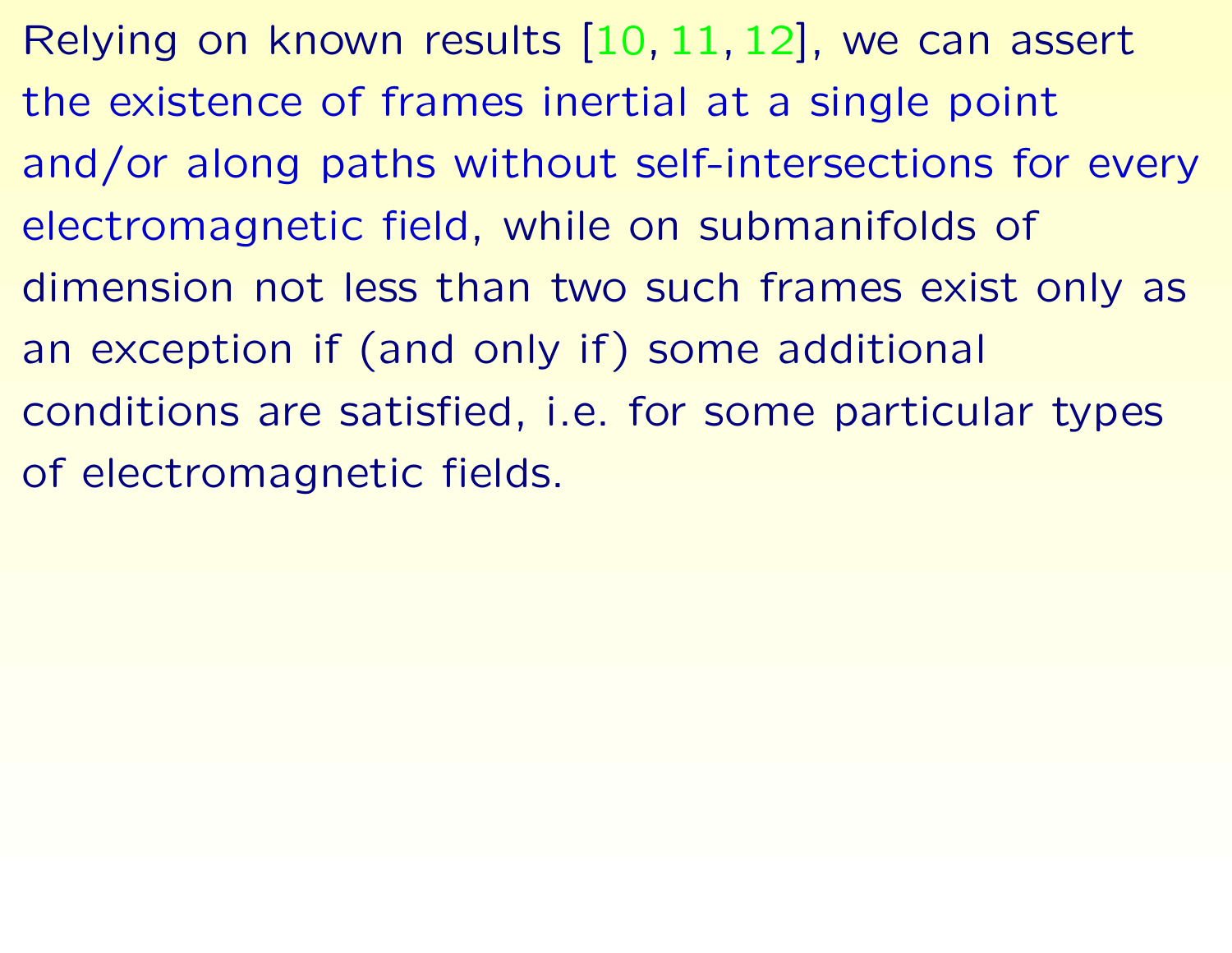# **Links with the (strong) equivalence principle**

- In [[13\]](#page-58-1) was demonstrated that the (ordinary strong) equivalence principle is <sup>a</sup> provable theorem and the inertial frames in <sup>a</sup> gravity theory based on <sup>a</sup> linear connection (or other derivation) are the frames normal for it. Such frames are called inertial for the gravitational field under consideration.
- Let there be given <sup>a</sup> physical system consisting of pure or, possibly, interacting gravitational and electromagnetic fields which are described via, respectively, a linear connection  $\nabla$  in the tangent bundle  $(T(M), \pi_T, M)$  (or the tensor algebra) over the space-time *M* and <sup>a</sup> linear transport along paths in <sup>a</sup> 1-dimensional vector bundle  $(E, \pi_E, M)$  over M.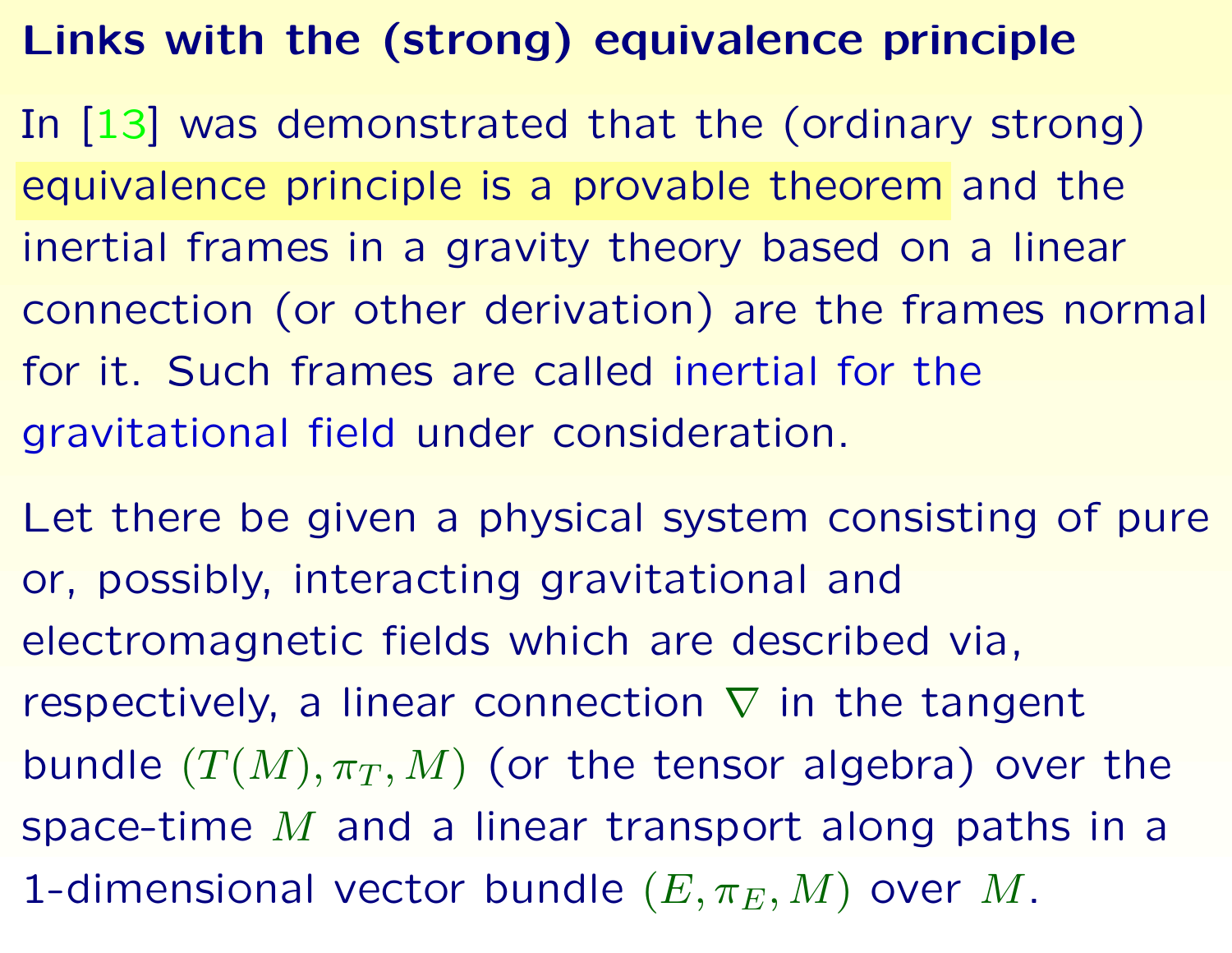- The frames inertial for an electromagnetic field, if any, in the bundle space *E* are completely independent of any frame in the bundle space *<sup>T</sup>*(*M*) tangent to *<sup>M</sup>*.
- The frames inertial for the gravity field, i.e. the ones normal for ∇, if any, are frames in *<sup>T</sup>*(*M*) and have nothing in common with the frames in *E*, in particular with the frames normal for *L*, if any.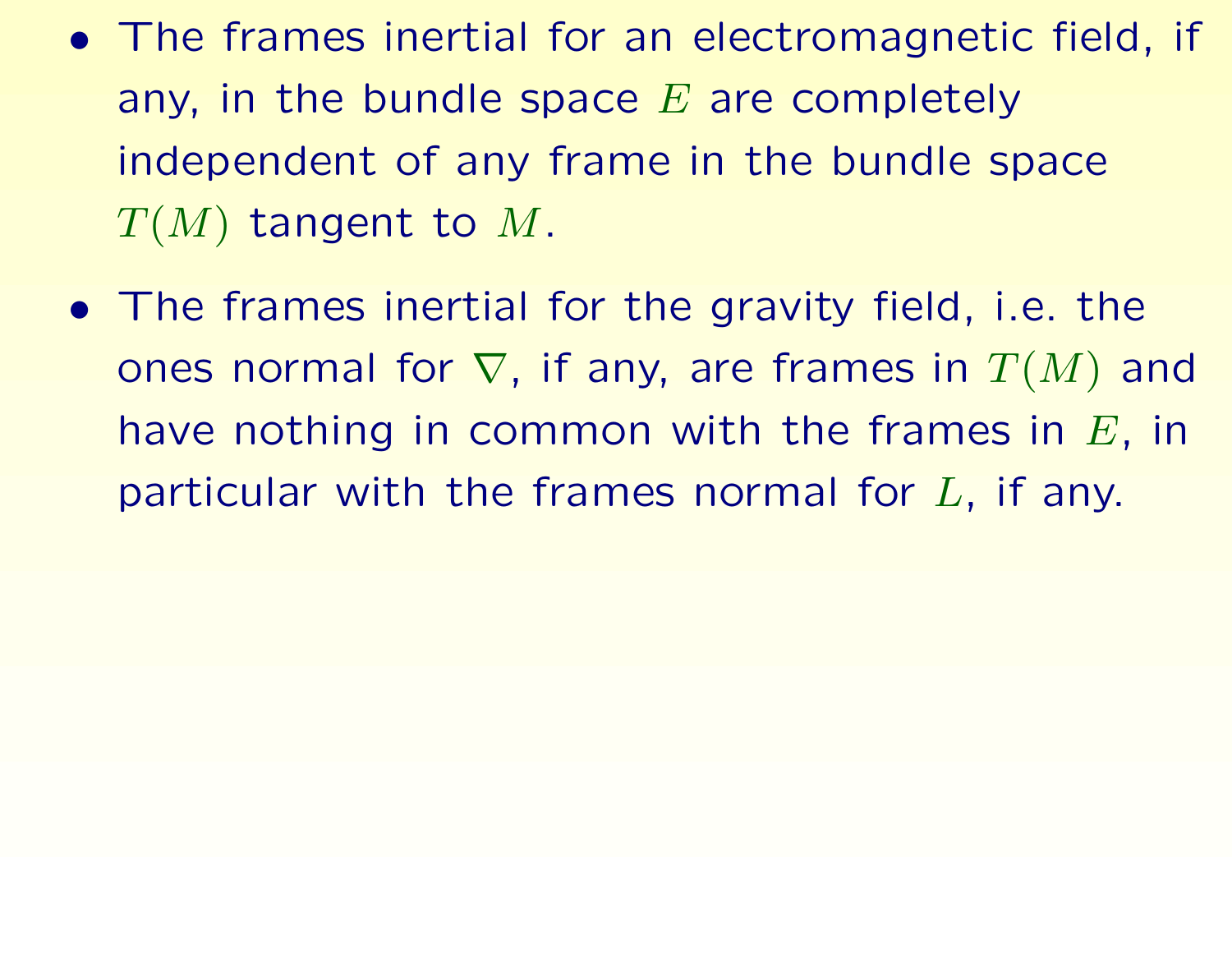- The frames inertial for an electromagnetic field, if any, in the bundle space *E* are completely independent of any frame in the bundle space *<sup>T</sup>*(*M*) tangent to *<sup>M</sup>*.
- The frames inertial for the gravity field, i.e. the ones normal for ∇, if any, are frames in *<sup>T</sup>*(*M*) and have nothing in common with the frames in *E*, in particular with the frames normal for *L*, if any.

So, if a frame  ${E_\mu}$  in  $T(M)$  is inertial on  $U \subseteq M$  for the gravity field and <sup>a</sup> frame {*e*} in *<sup>E</sup>* inertial on *U* for the electromagnetic field, the frame  $\{e \times E_\mu\} = \{(e, E_\mu)\}\$ in the bundle space of  $(E \times T(M), \pi_E \times \pi_T, M \times M)$  over  $M \times M$  can be called simply inertial on U (for the system of gravity and electromagnetic fields).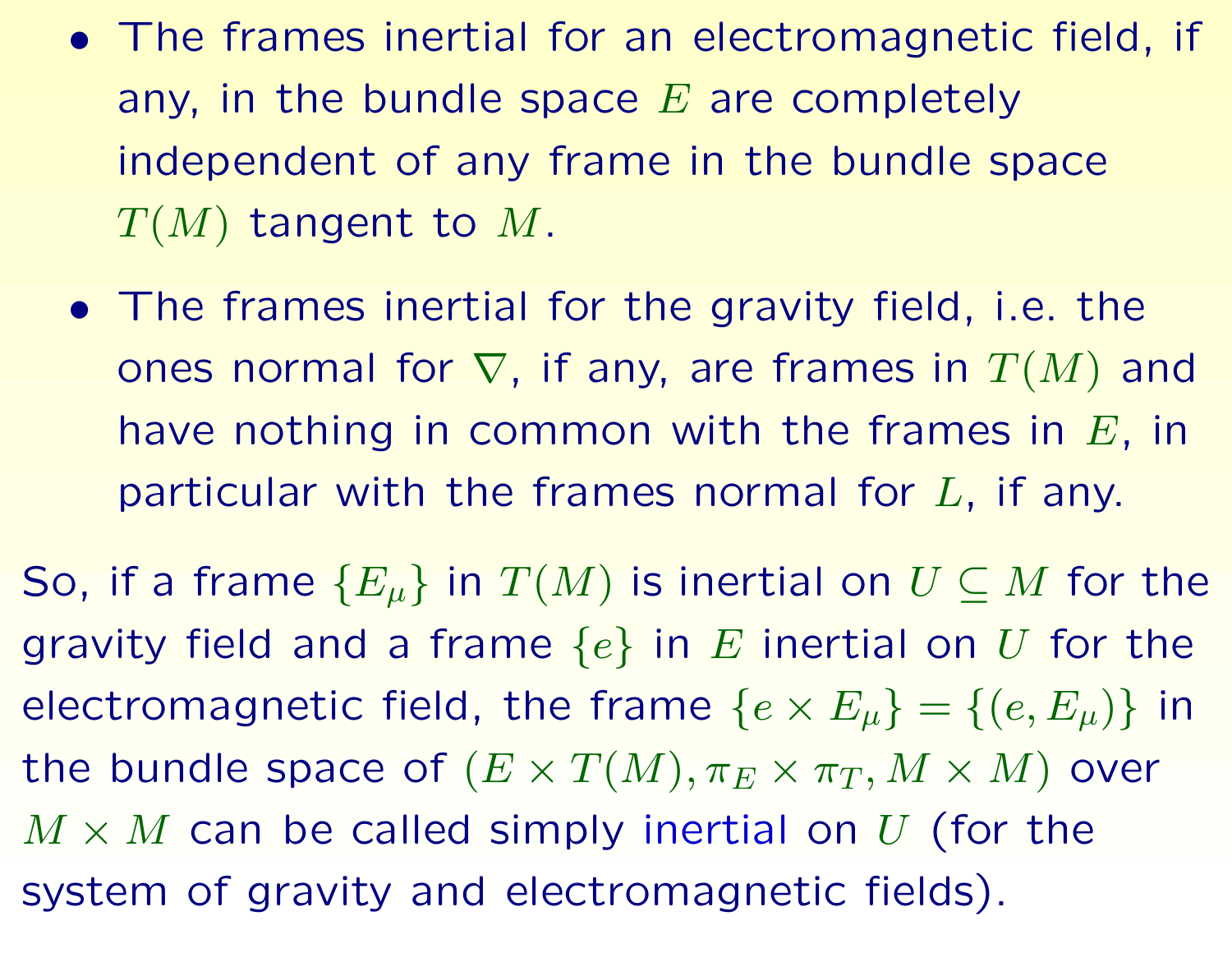Thus, in an inertial frame, if any, the potentials of both, gravity and electromagnetic, fields vanish. We can assert the existence of inertial frames at every single space-time point and/or along every path without self-intersections in it. On submanifolds of dimension higher than one, inertial frames exist only for some exceptional configurations of the fields which can be described on the base of the results in the cited works.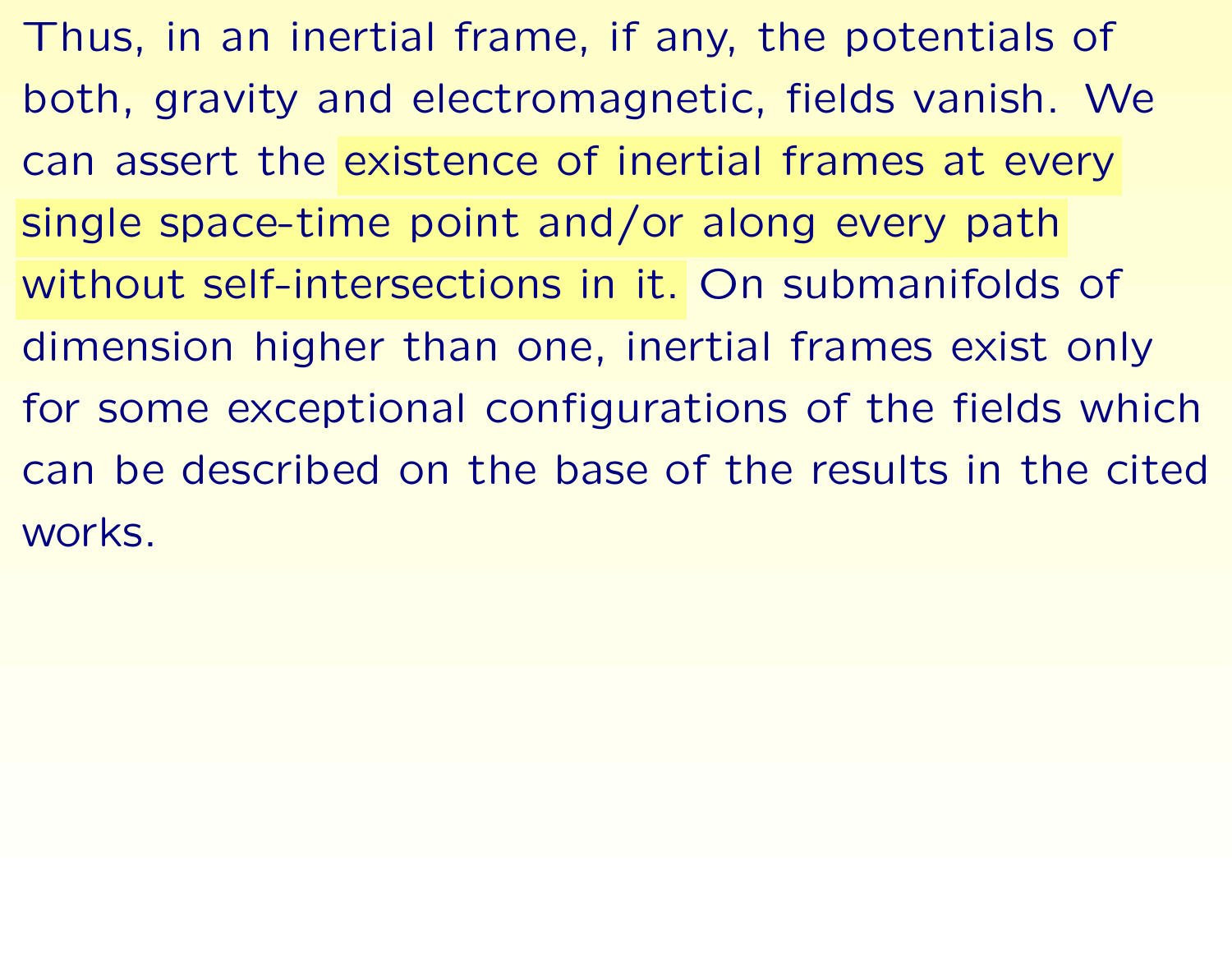#### **References**

- [1] N. P. Konopleva and V. N. Popov. Gauge fields. Hardwood Academic Publishers, Chur-London-New York, second edition, 1981. Translation from Russian: Atomizdat, Moscow, 1972 (1 ed.), 1980 (2 ed.).
- [2] W. Drechsler and M. E. Mayer. Fibre bundle techniques in gauge theories, volume 67 of Lecture notes in physics. Springer-Verlag, Berlin-Heidelberg-New York, 1977.
- <span id="page-54-2"></span><span id="page-54-1"></span><span id="page-54-0"></span>[3] John Baez and Javier P. Muniain. Gauge fields, knots and gravity, volume 4 of Series in knots and Everything. World Scientific, Singapore-New Jersey-London-Hong Kong, 1994.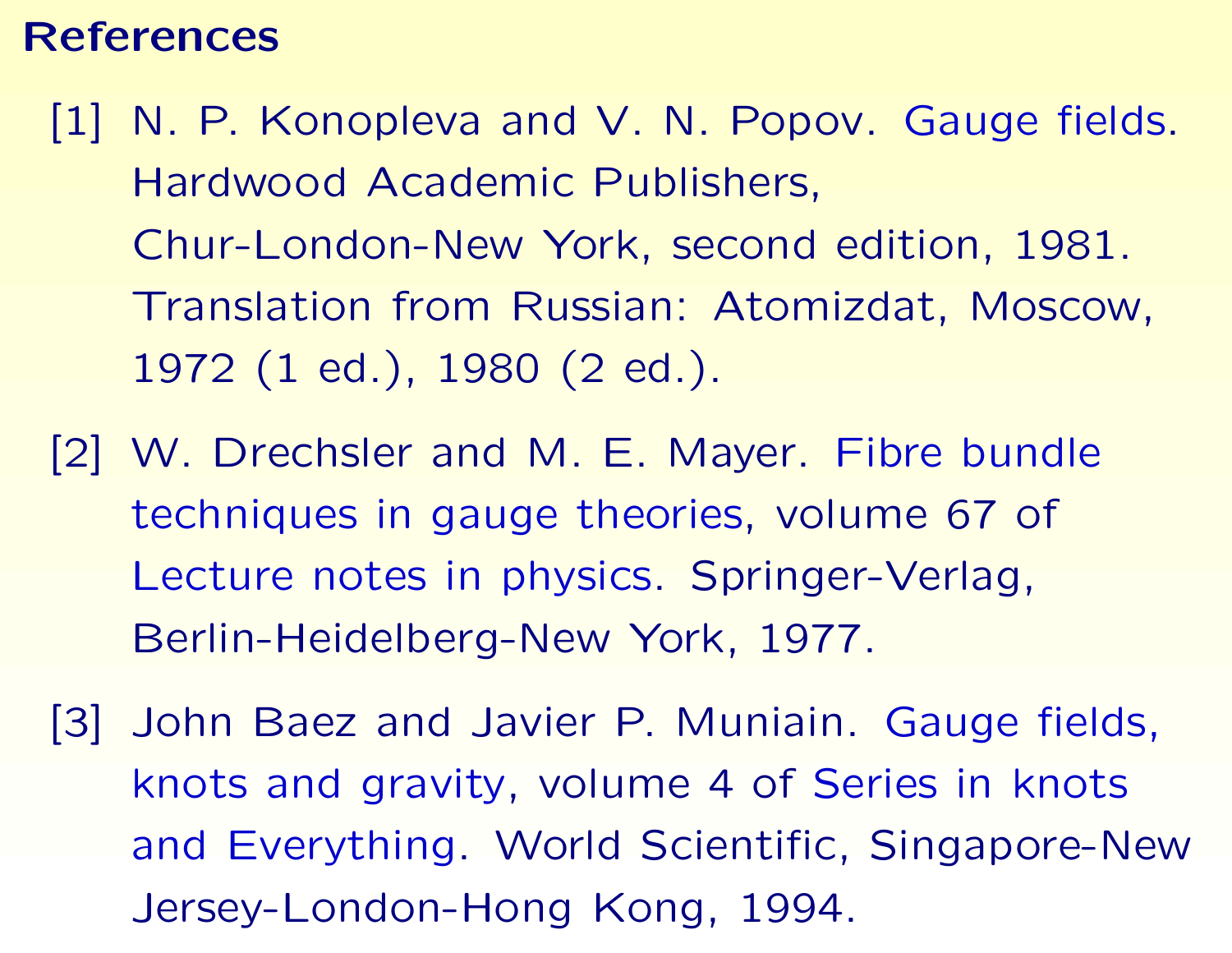- [4] Ludwig Valentin Lorenz. Ü Uber die Intensität der Schwingungen des Lichts mit den elektrischen Strömen. Annalen der Physik und Chemie, 131:243–263, 1867.
- <span id="page-55-1"></span><span id="page-55-0"></span>[5] Edmund Whittaker. A history of the theories of aether and electricity, volume 1. The classical theories. of Harper torchbooks / The science library. Harper & brothers, New York, 1960. Originally published by Thomas Nelson & Son Ltd, London, 1910; revised and enlarged 1951. See also the 1989 edition: New York: Dover, 1989.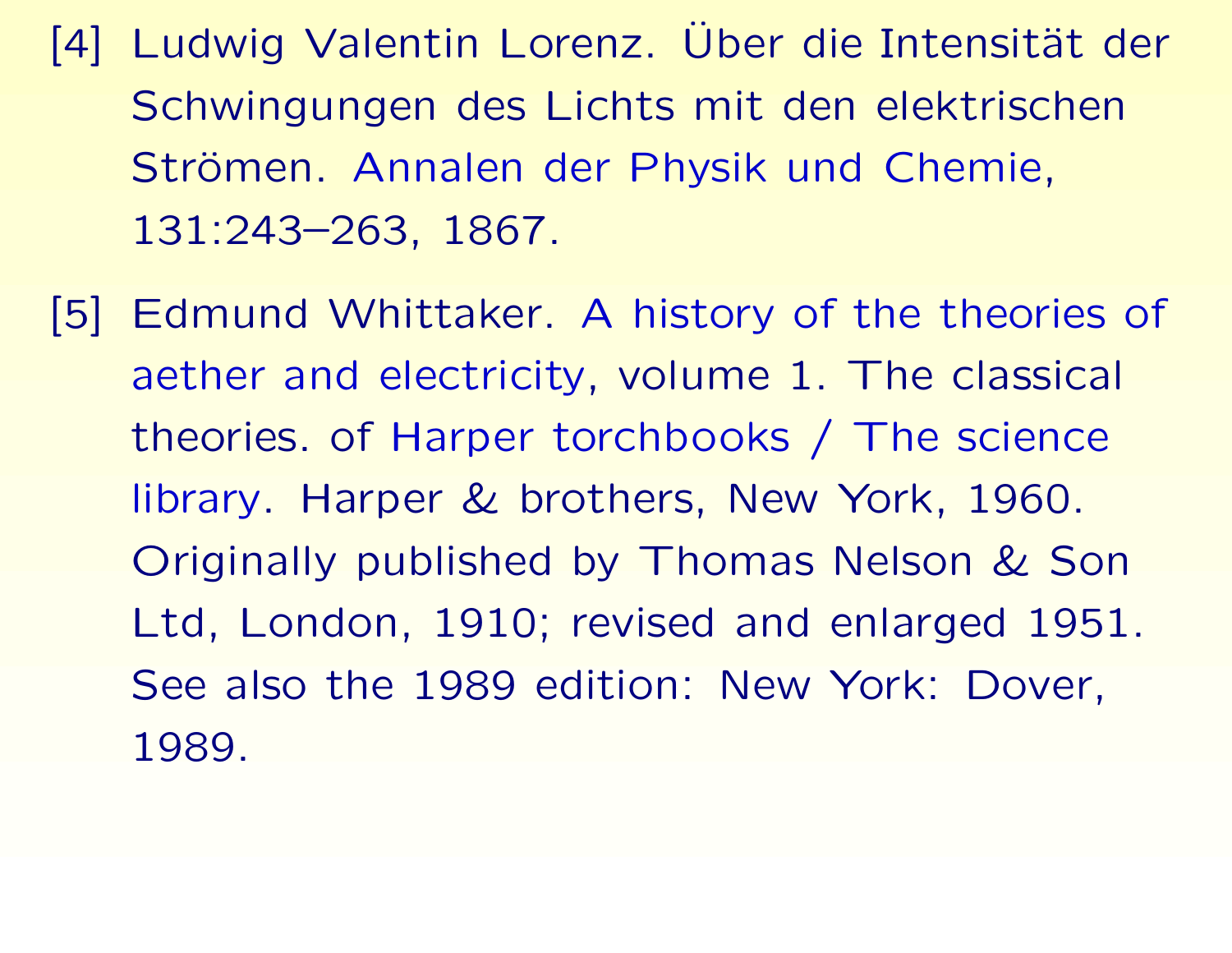- [6] Paul Roman. Introduction to quantum field theory. John Wiley&Sons, Inc., New York-London-Sydney-Toronto, 1969.
- [7] M. Göckeler and T. Schücker. Differential geometry, gauge theories, and gravity. Cambridge Univ. Press, Cambridge, 1987.
- [8] Y. Aharonov and D. Bohm. Significance of electromagnetic potentials in quantum theory. Phys. Rev., 115(3):485, 1959.
- <span id="page-56-3"></span><span id="page-56-2"></span><span id="page-56-1"></span><span id="page-56-0"></span>[9] H. J. Bernstein and A. V. Phillips. Fibre bundles and quantum theory. Scientific America, 245:94–104, July 1981. Reprinted: Uspekhi Fizicheskikh Nauk, vol. 136, No. 4, pp. 665–692, 1982, In Russian.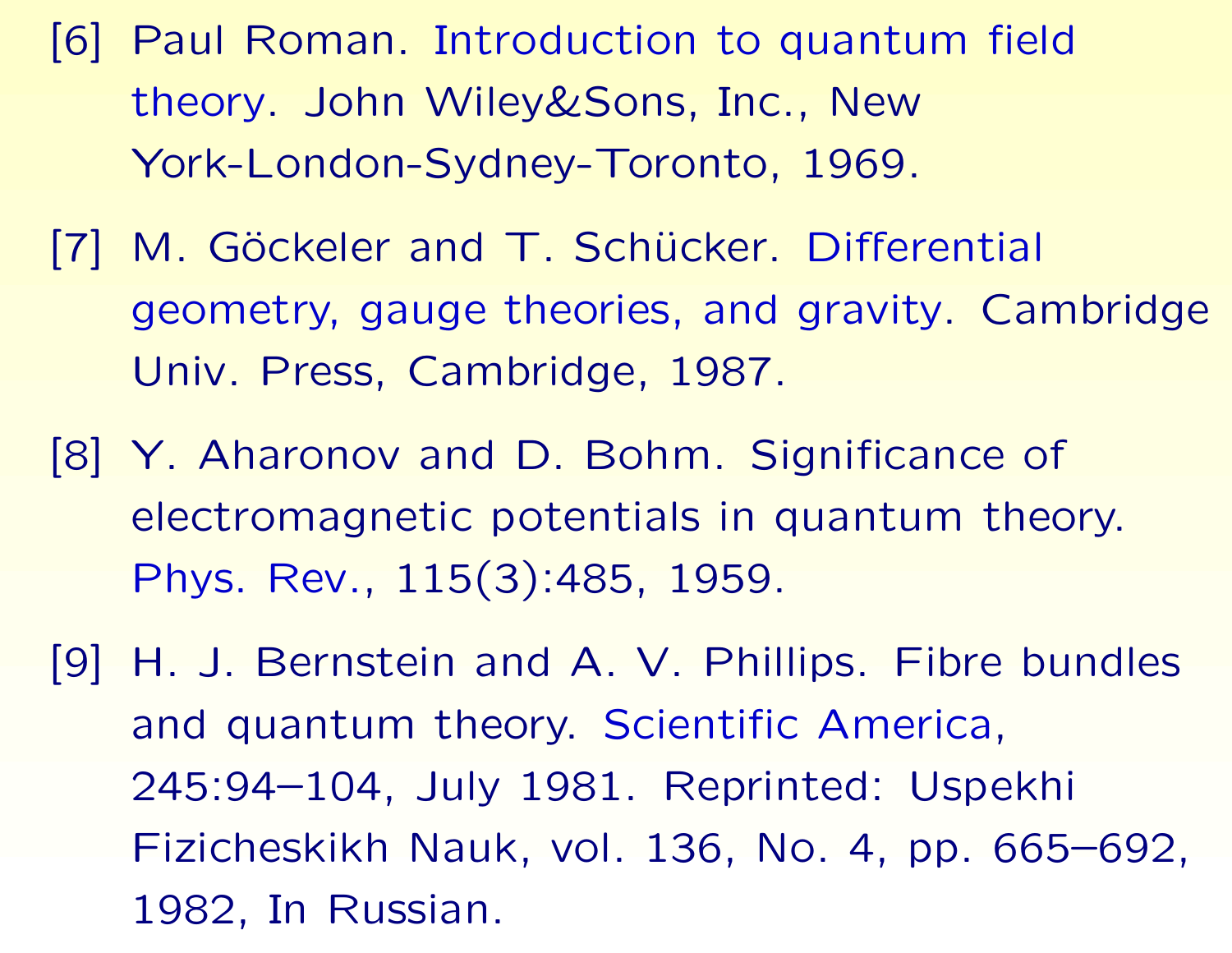- [10] Bozhidar Z. Iliev. Normal frames and the validity of the equivalence principle: I. Cases in <sup>a</sup> neighborhood and at <sup>a</sup> point. Journal of Physics A: Mathematical and General, 29(21):6895–6901, 1996. DOI No. 10.1088/0305-4470/29/21/020 http://arXiv.org e-Print archive, E-print No. gr-qc/9608019, August 1998.
- <span id="page-57-1"></span><span id="page-57-0"></span>[11] Bozhidar Z. Iliev. Normal frames and the validity of the equivalence principle: II. The case along paths. Journal of Physics A: Mathematical and General, 30(12):4327–4336, 1997. DOI No.10.1088/0305-4470/30/12/019 http://arXiv.org e-Print archive, E-print No. gr-qc/9709053, September 1997.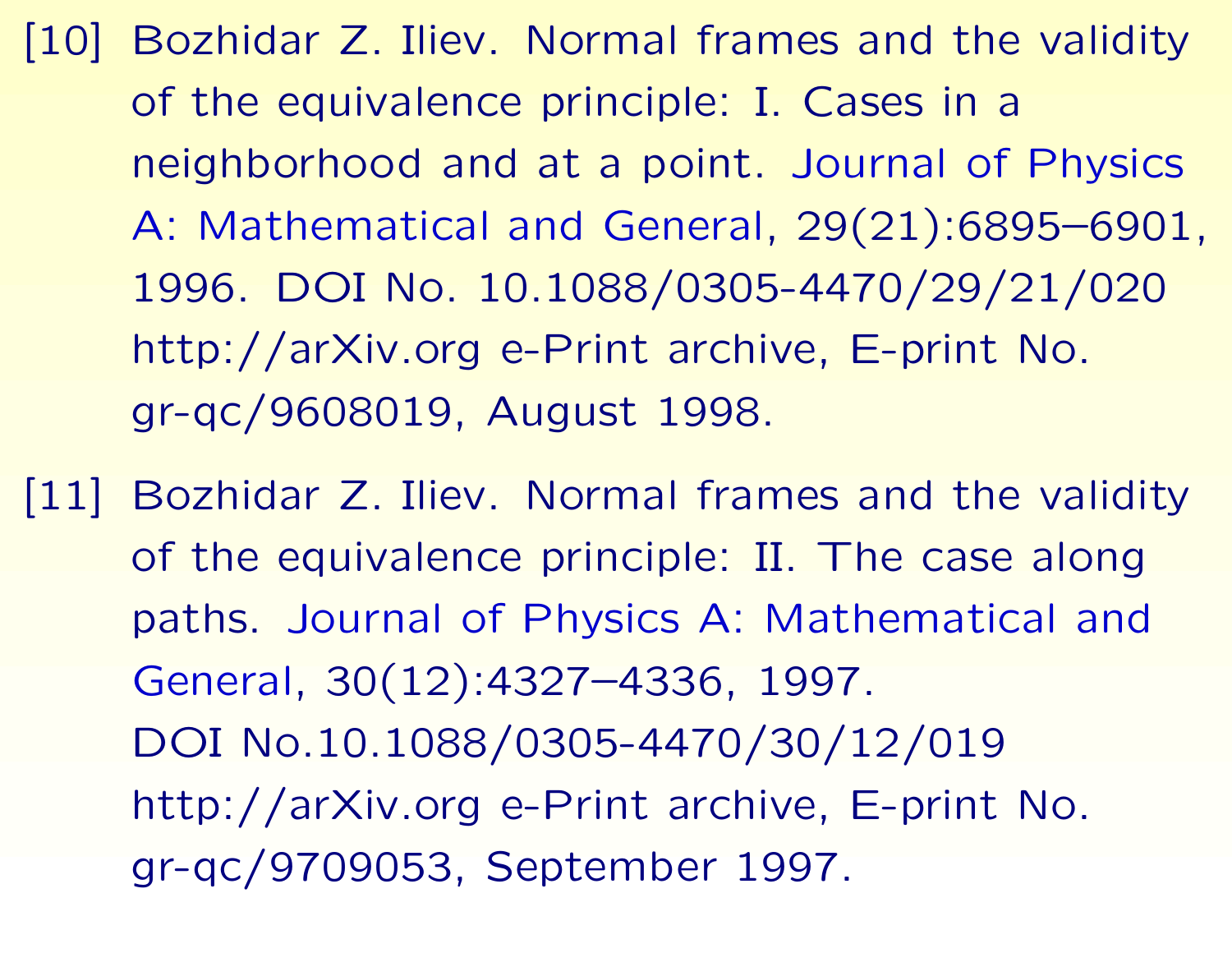- [12] Bozhidar Z. Iliev. Normal frames and the validity of the equivalence principle: III. The case along smooth maps with separable points of self-intersection. Journal of Physics A: Mathematical and General, 31(4):1287–1296, January 1998. DOI No. 10.1088/0305-4470/31/4/016 http://arXiv.org e-Print archive, E-print No. gr-qc/9805088, May 1998.
- <span id="page-58-1"></span><span id="page-58-0"></span>[13] Bozhidar Z. Iliev. Is the principle of equivalence a principle? Journal of Geometry and Physics, 24(3):209–222, 1998. http://arXiv.org e-Print archive, E-print No. gr-qc/9806062, June 1998.